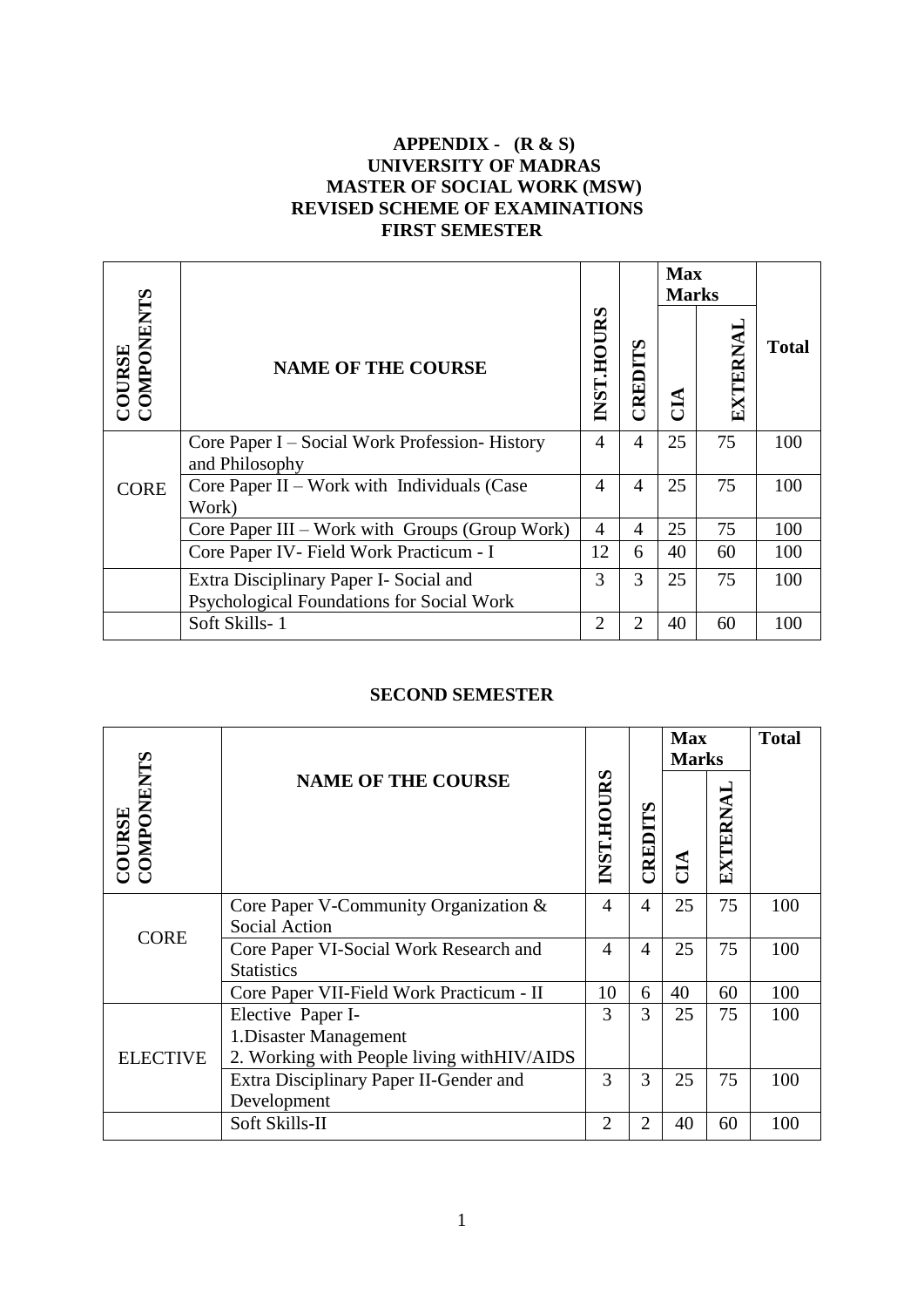# **THIRD SEMESTER**

|                              | <b>NAMEOF THECOURSE</b>                     | <b>INST.HOUR</b> | <b>CREDITS</b> | <b>Max</b><br><b>Marks</b> |     | <b>Total</b> |
|------------------------------|---------------------------------------------|------------------|----------------|----------------------------|-----|--------------|
| <b>COURSE<br/>COMPONENTS</b> |                                             |                  |                | ÊЦ                         | EXT |              |
| <b>CORE</b>                  | *Core Paper VIII - Specialization Paper – I | 4                | $\overline{4}$ | 25                         | 75  | 100          |
|                              | *Core Paper IX - Specialization Paper - II  | 4                | 4              | 25                         | 75  | 100          |
|                              | Core Paper X - Management of Organizations  | 4                | 4              | 25                         | 75  | 100          |
|                              | Core Paper XI - Field Work Practicum - III  | 10               | 6              | 40                         | 60  | 100          |
|                              | Elective Paper II                           | 3                | 3              | 25                         | 75  | 100          |
|                              | 1. Counselling Theory and Practice          |                  |                |                            |     |              |
| Elective                     | 2. Marriage and Family Life Education       |                  |                |                            |     |              |
|                              | <b>Elective Paper III</b>                   | 3                | 3              | 25                         | 75  | 100          |
|                              | 1. Social Policy and Social Legislation     |                  |                |                            |     |              |
|                              | 2. Human Rights and Social Work             |                  |                |                            |     |              |
|                              | Soft Skills-3                               | $\overline{2}$   | $\overline{2}$ | 40                         | 60  | 100          |
|                              | Summer Internship*                          |                  |                |                            |     |              |

 \* Internship will be carried out during the summer vacation of the first year and marks should be sent to the University by the College and the same will be included in the Third Semester Marks Statement.

# **FOURTH SEMESTER**

|                             | <b>NAME OF THECOURSE</b>                                    | INST.HOUR             | $\boldsymbol{\omega}$<br>CREDIT | <b>Max</b><br><b>Marks</b> |     |      |
|-----------------------------|-------------------------------------------------------------|-----------------------|---------------------------------|----------------------------|-----|------|
| COMPONENTS<br><b>COURSE</b> |                                                             |                       |                                 | $\tilde{E}$                | EXT | TOTA |
|                             | *Core Paper XII - Specialization Paper - III                | 4                     | 4                               | 25                         | 75  | 100  |
| <b>CORE</b>                 | *Core Paper XIII - Specialization Paper - IV                | $\overline{4}$        | 4                               | 25                         | 75  | 100  |
|                             | Core Paper XIV - Field Work Practicum -                     | 10                    | 6                               | 40                         | 60  | 100  |
|                             | IV                                                          |                       |                                 |                            |     |      |
|                             | Elective Paper IV - Migration Issues and                    | 3                     | 3                               | 25                         | 75  | 100  |
|                             | human security/ Social work in<br>the<br>unorganized sector |                       |                                 |                            |     |      |
| <b>ELECTIVE</b>             | Elective Paper $- V$ - Social work and                      | 3                     | 3                               | 25                         | 75  | 100  |
|                             | Persons with Disability/ UN Systems for                     |                       |                                 |                            |     |      |
|                             | Development and Social Change                               |                       |                                 |                            |     |      |
| <b>CORE</b>                 | Core Paper XV - Project Report                              | 4                     | 4                               | 80 Report<br>20 Viva       |     | 100  |
|                             |                                                             |                       |                                 |                            |     |      |
|                             | Soft Skills-4                                               | $\mathcal{D}_{\cdot}$ | 2                               | 40<br>60                   |     | 100  |
|                             | <b>Block Placement /Internship</b>                          |                       |                                 |                            |     |      |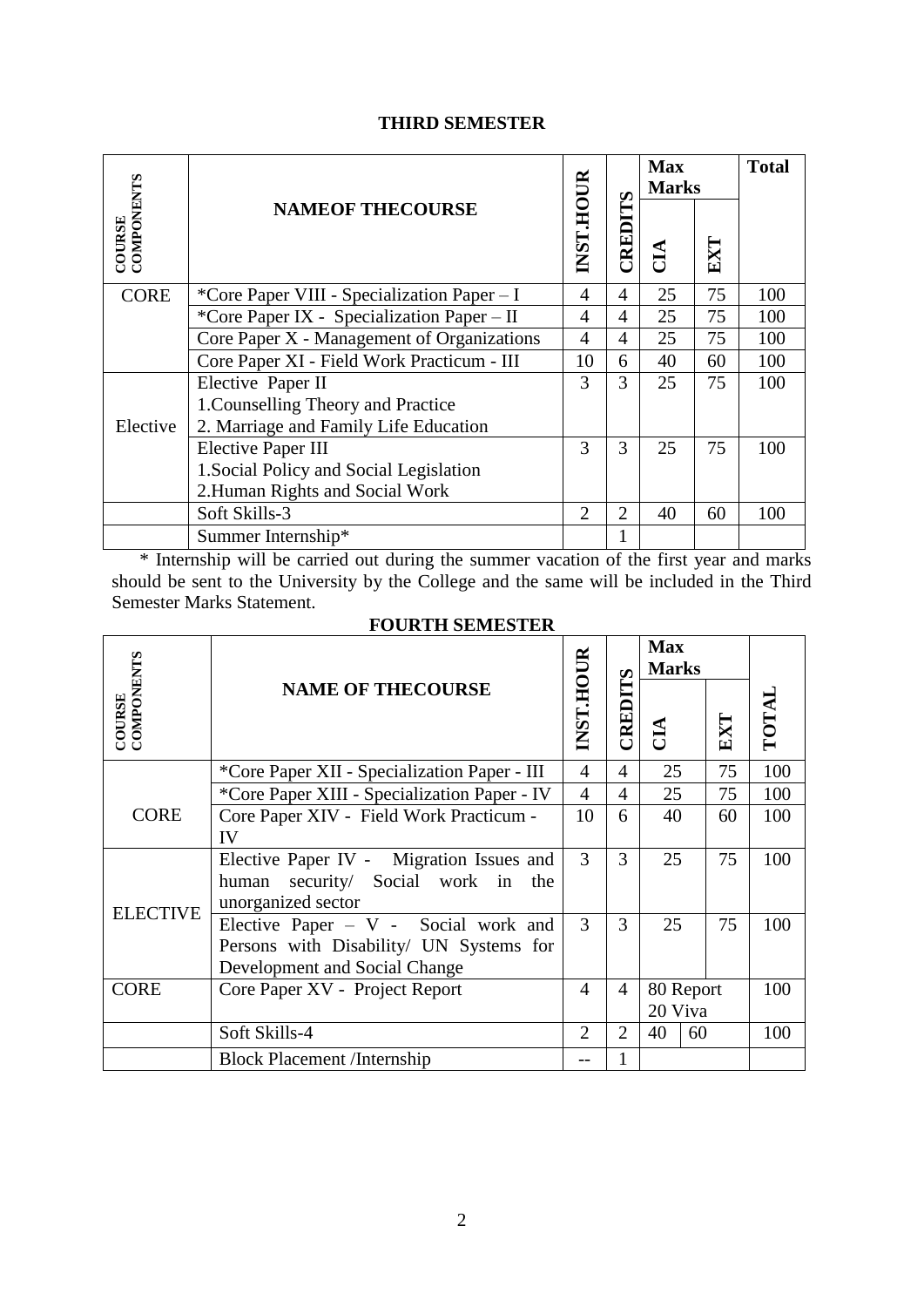### **\*Choose any one of the following Groups from four SPECIALIZATION Papers. Students shall not be permitted to take specialization papers in different Groups:**

#### **GROUP-I-Social work with Families**

a.Core Paper VIII - Specialization - I - Social Work with Families

- b. Core Paper- IX Specialization II Social work with Children
- c. Core Paper XII Specialization III Social Work with Youth
- d. Core Paper XIII Specialization IV Social Work with Elderly

#### **GROUP-II-Community Development and Empowerment**

a.Core Paper - VIII - Specialization – Rural Community Development

- b. Core Paper IX Specialization Urban Community Development
- c. Core Paper XII Specialization Development Planning

d. Core Paper - XIII - Specialization – Entrepreneurship Development

#### **GROUP-III-Human Resource Management**

a.Core Paper - VIII Specialization –Labour Legislations

- b. Core Paper IX Specialization –Human Resource Management Development
- c. Core Paper XII Specialization Industrial Relations and Labor Welfare
- d. Core Paper XIII Specialization– Organizational Behaviour and Organizational Development

### **GROUP-IV-Medical and Psychiatric Social Work**

- a.Core Paper VIII Specialization Medical Social Work
- b. Core Paper IX Specialization Psychiatric Social Work
- c. Core Paper XII Specialization Community Health
- d. Core Paper XIII Specialization Mental Health and Social Work

#### **GROUP-V- Disability Studies and Action**

- a. Core paper VIII Specialization Persons with Disability and their Rehabilitation **Contexts**
- b. Core Paper IX Specialization Disability and Human Rights
- c. Core Paper XII Specialization Family Centred Interventions with Families of Children and Adults with Disabilities
- d. Core Paper XIII Specialization Rehabilitation and Counseling for Disability

#### **GROUP-VI-Welfare of the Weaker Sections**

- a.Core Paper VIII Specialization Empowerment of the Marginalised
- b. Core Paper IX Specialization –Forced Migration and Social Work Practice
- c. Core Paper XII Specialization Gender and Development
- d. Core Paper XIII Specialization Conflict Transformation and peace Building for Social Work

Each Paper carries an internal component.

There is a pass minimum for external component

Theory: Internal Assessment: 75: 25

Field Work: 60: 40

Field Work:External 60 marks (40 – Viva: 20 marks for Agency Supervisor)

Project Report - Report presentation: 80

Viva: 20

**\*\*\*\*\***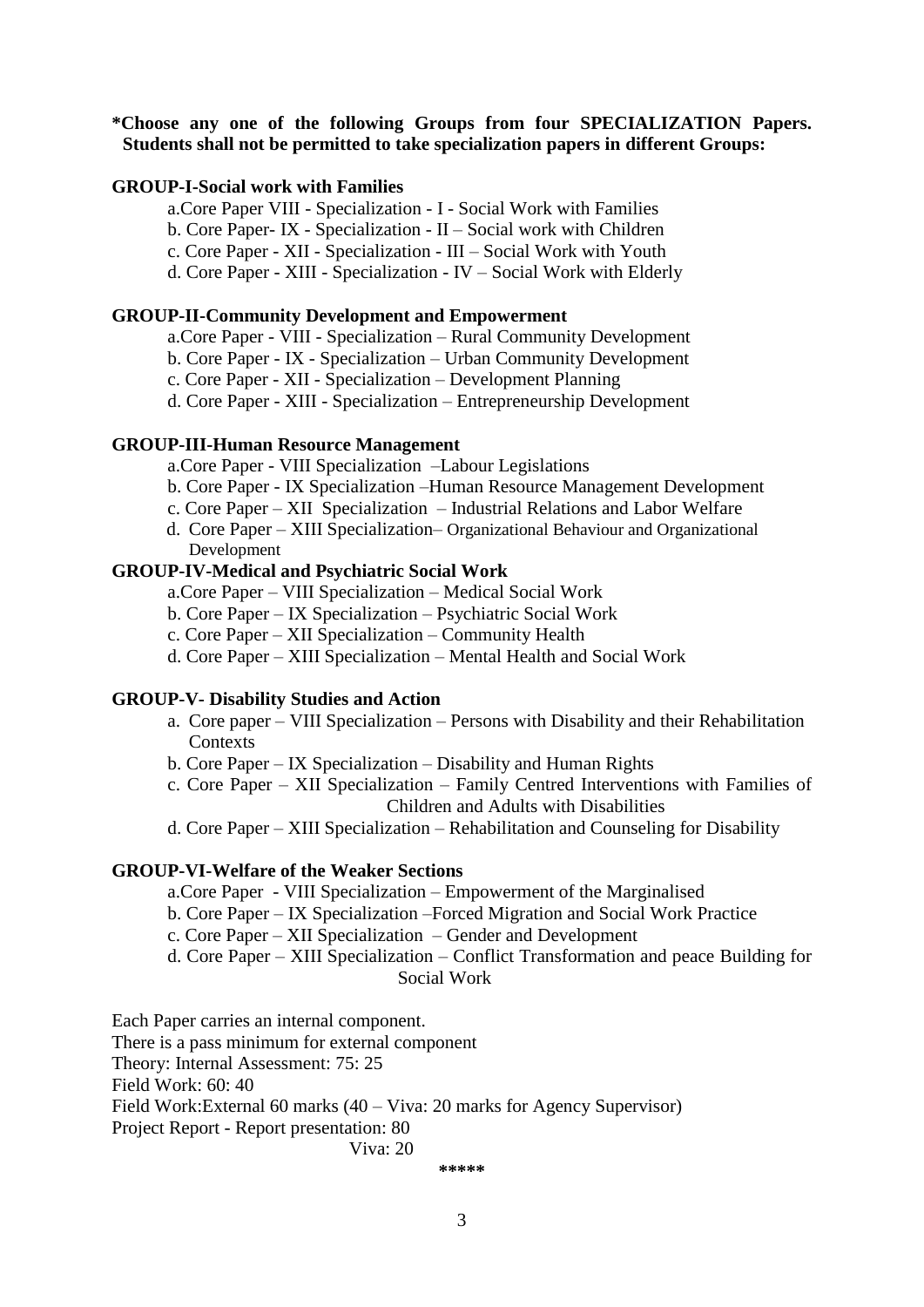### **APPENDIX - (R & S) UNIVERSITY OF MADRAS MASTER OF SOCIAL WORK (MSW)**

### **SYLLABUS SEMESTER – I**

### **CORE PAPER I – Social Work Profession - History and Philosophy Total Teaching Hours: 60**

### **Objectives**

 To gain an understanding of the history and philosophy of Social Work and its emergence as a Profession

- To develop insights into the origin and development of Voluntary organization
- To appreciate Social Work as a Profession and to recognize the need and importance of Social Work Education and training
- To develop an understanding of the various models of professional practice and its application
- To provide an awareness of the changing trends in Social Work practice and Education

# **Unit 1**

**Historical Evolution of Social Work;** International Perspectives: UK, USA, Social Work in India: Socio-cultural and religious thought; Contributions of Social Reformers and Social Movements - E.V.R. Periyar, Raja Ram Mohan Roy, Ambedkar; Dalit and Backward Class Movements, Gandhian ideology and Sarvodhaya Movement; Christian Missionaries, Gandhian Social Work, India as a Welfare State, Contributions of Voluntary organisations.

# **Unit 2**

**Social Work Profession;** Meaning & definition; basic concepts; goals and functions; methods and fields; origin and growth in India: scope and status, International/ national bodies and forums, social work education; importance of fieldwork and supervision; problems and status; bodies/ forums in education, curriculum recommendations of UGC.

**Unit 3** 

**Social Work Ideologies, Theories and Approaches;** Ideologies: Philanthropy, humanitarianism, welfarism, socialism, democracy, marxism, equality, human rights and social justice; Models: welfare, developmental, empowerment and advocacy models, approaches: remedial, rehabilitative, preventive and promotive approaches, rights based, participatory, indigenous approaches, anti-discriminatory practice.

# **Unit 4**

**Philosophy of Social Work Profession;** Values, Beliefs and Principles of the Profession; Code of Ethics: Evolution of Code of Ethics, IFSW & IASSW Ethics in Social Work, Statement of Principles, Declaration of Ethics for Social Workers (SWEF -1997).

# **Unit 5**

**International Social Work;** Concept, definition, meaning and need, global issues, basic concepts, principles and assumptions; values, beliefs and goals; practice levels and sectors; approaches: personal, social, developmental, global; multicultural, international and transnational practice models; Global Agenda; Global Standards; Skills for practice; Dilemmas in practice.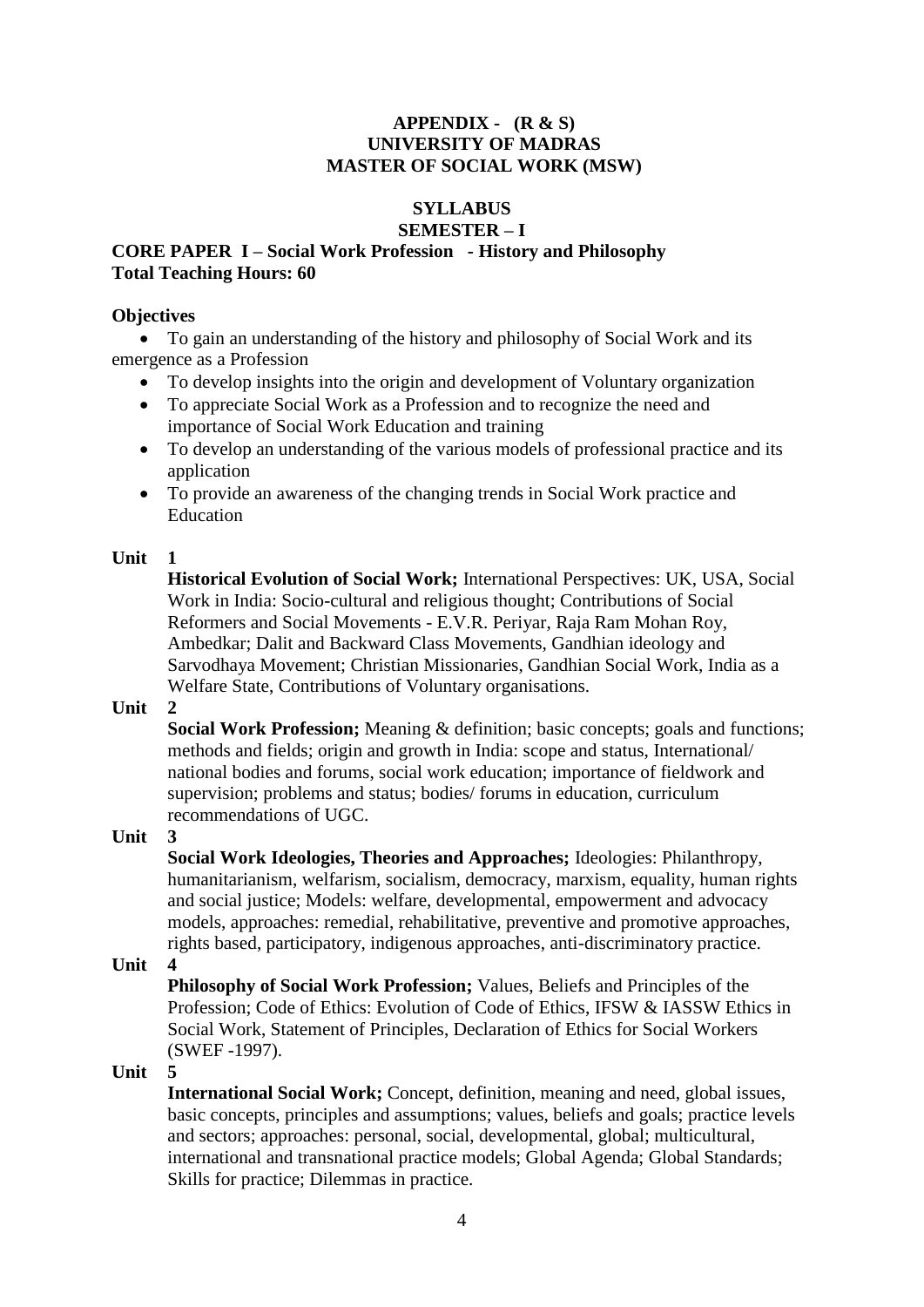# **BOOKS FOR REFERENCE**

- *1.* Cox David, Manohar Pawar, *International Social Work; Issues, Strategies and Programmes.*New Delhi; Vistaar. 2006.
- 2. Dominelli, L.D., *Social Work: Theory and Practice for a Changing Profession*. Cambridge:Policy. 2004.
- 3. Watson David (ed), *Code of Ethics of Social Work-The Second Step.* London: Routledge and Kegan Paul.1971.
- 4. Antony A. Vass, *New Directions in Social Work- Social Work Core Knowledge Values and Skills.* New Delhi: Sage, 1996.
- 5. Cox David, Pawar Manohar, *International Social Work; Issues, Strategies and Programmes.* New Delhi: Vistaar, 2006.
- 6. University Grants Commission, *I and II Review Commission on Social Work Education.* New Delhi: University Grants Commission, 1992.
- 7. Dominelli, L.D., *Social Work: Theory and Practice for a Changing Profession.* Cambridge: Policy Press, 2004.
- 8. Midgley, J., *Social Work in International Context: Challenges and Opportunities for the 21st Century.* In M. Reisch & E. Gambrill (Eds.), *Social Work in the 21st Century*  (pp. 59-67). CA: Thousand Oaks, Pine Forge, 1997.
- 9. Payne, M., *Modern Social Work Theory: A Critical Introduction,* Hong Kong; Maxmillan Education, 1991.
- 10. Reisch Michael, Eileen Gambrill, *Social Work in the 21st Century.* New Delhi: Pine Forge Press, 1997.

### **CORE PAPER II – Work with Individuals (Case Work) Total Teaching Hours: 60**

#### **Objectives**

- To understand Social Case Work as a method of Social Work and develop skills in Social Work practice
- To comprehend theory and models and apply them in direct practice with individuals
- To become aware of the scope of using the methods in various settings

#### **Unit 1**

#### **Introduction to Working with Individuals (Social Casework);**

Historicaldevelopment ofSocial Case Work as a Method of Social Work, Concept and Definition**,** Philosophy, Values, Principles, Skills, Components**,** Case Work Relationship: Empathy, Skills in Building Relationship, Transference and Counter Transference**,** Difference between Casework, Counselling and Psychotherapy

**Unit 2** 

#### **The Helping Process**

Phase I- Psychosocial Study, Psychosocial Assessment Phase II- Intervention Plan and Goal Setting, Intervention Phase III- Termination, Evaluation and Follow up.

#### **Unit 3**

### **Models and Approaches**

 Psychoanalytic Approach, Psychosocial, Functional, Client Centered, Cognitive Behavioural Approach, Life Model, Task Centered, Strength Based, Evidence Based Approach, Ecological approach, Integrated Approach.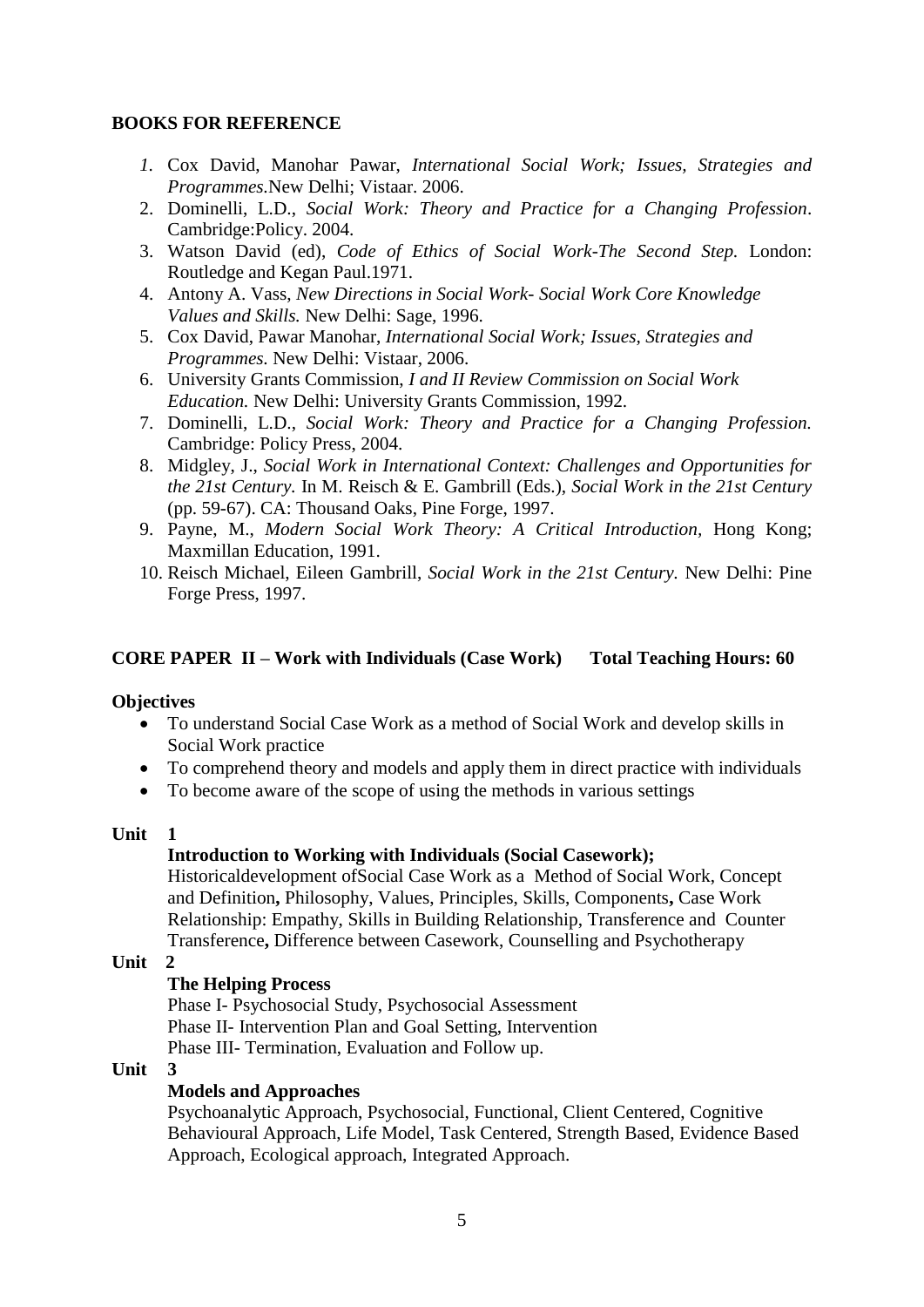# **Tools and Techniquesin working with Individuals**

Observation, Interviews, Home Visits, Collateral Contacts, Resource Mobilization, Referrals, Environment modification, Communication.

**Unit 5** 

# **Case Work in different Settings and Recording**

Case work in hospitals, schools, communities, institutional setting and industry; Types of recording-verbatim, narrative, condensed, analytical, topical, summary recording

# **BOOKS FOR REFERENCE**

- 1. Fischer, Joel. *Effective Case Work Practice An Eclectic Approach.* New York: Mc Graw Hill,1978.
- 2. Upadhyay, R. K*., Social Case Work*. Jaipur: Rawat, 2003.
- *3.* Vyas, A.A*. New Directions in Social Work- Social Work Competencies - Core Knowledge,*
- 4. *Values and Skills.* Delhi: Sage, 1996.
- 5. Bhattacharya, Sanjay. *Social Work, An Integrated Approach*. NewDelhi: Deep & Deep, 2004.
- 6. Datar Sudha, Ruma, Bawikar et al*. Skill Training for Social Workers- A Manual*. New Delhi: Sage, 2010.
- 7. Hamilton, Gordon, *Theory & Practice of Social Case Work 2nd Edition*. Jaipur: Rawat, Indian Reprint, 2013.
- 8. Hepworth, D.H. & J.A. Larsen. *Direct Social Work Practice: Theory and Skills.* Dorsey Press, 1993.
- 9. Mathew, Grace*. An Introduction to Social Casework.* Mumbai TISS, 1992.
- 10. Misra, P.D. & Beena Misra.*Social Work Profession in India.* Lucknow: New Royal Book, 2004.
- 11. Trevithick, Pamela. *Social Work Skills – A Practice Handbook.* 2nd Edition. Jaipur: Rawat, 2009.

# **CORE PAPER III – Work with Groups (Group Work) Total Teaching Hours: 60**

# **Objectives**

- To understand Group Work as a method of Social Work and develop skills in practice
- To understand models and apply them in practice with groups
- To become aware of the scope of using the method in various settings

# **Unit 1**

# **Introduction to Working with Groups** (Social Group Work)

Historical development of Social Group Work as a Method, definition and meaning, purpose, objectives, values, skills, principles, use of groups in practice.

# **Unit 2**

# **Types of Groups**

Definition and characteristics of groups, importance of groups in human life, primary and secondary groups, formal and informal groups, open and closed groups, reference groups, treatment groups, task groups, developmental groups.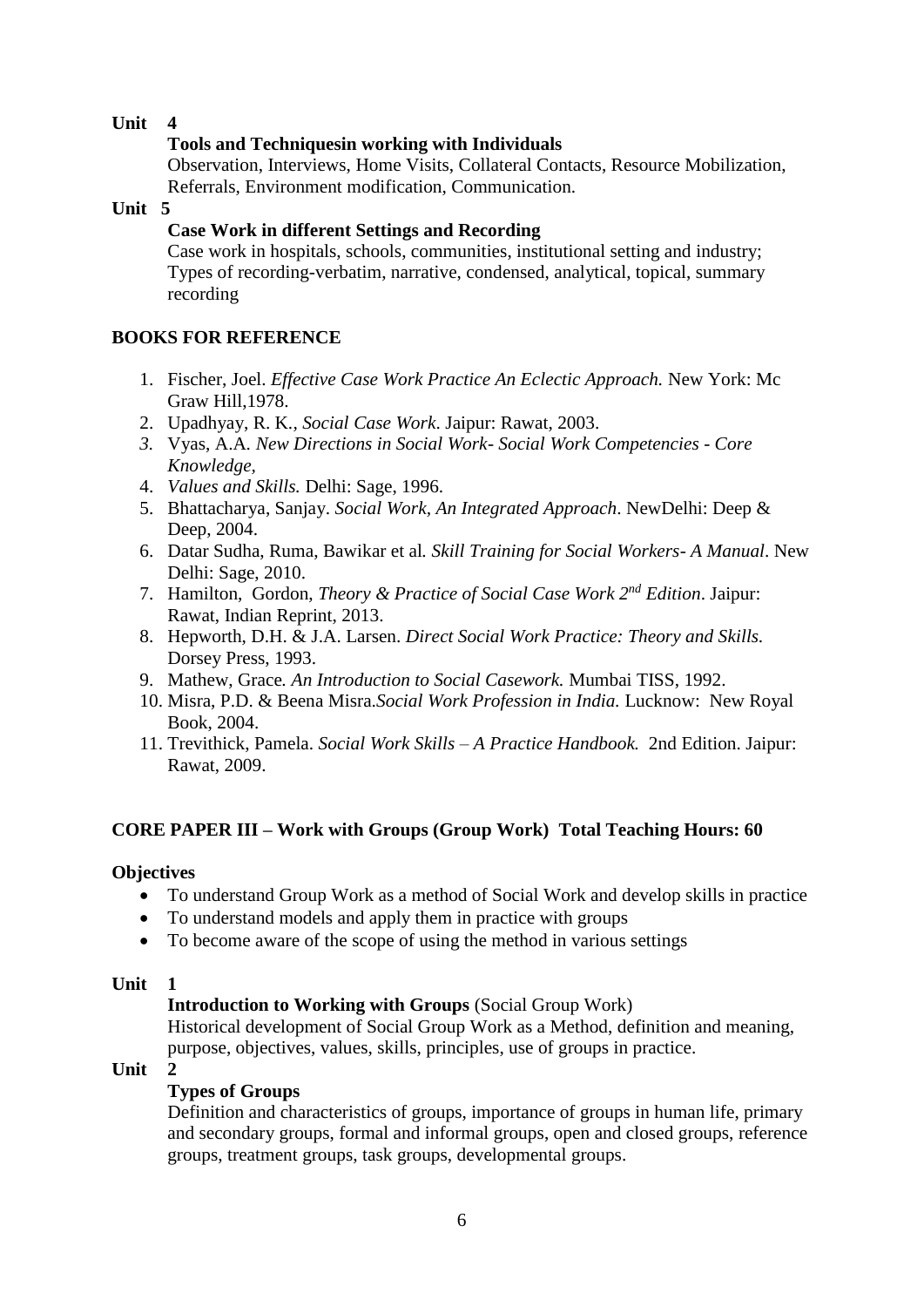# **Phases of Group Work Process**

Planning Phase: establishing purpose, assessing recruiting, orienting, contracting, preparing group environment; Beginning Phase: introduction, motivation, member feedback, defining purpose, objectives, goal setting, assessment; Middle Phase: preparing for meetings, structuring the group work, intervention strategies in groupsprogramme planning and implementation – meaning and principles of programme planning. Monitoring and evaluating group process; Ending Phase: preparing for termination; evaluation and feedback

# **Unit 4**

# **Group Processes and Dynamics**

Stages in a group development; new comers, isolation, rejection, group-bond, sub groups, clique, gang, dyad, triad, group norms, membership, cohesiveness, group pressure, group morale, leadership, team building, decision making, problem solving, conflict management, communication in a group, role clarity, use of sociometry

# **Unit**

# **Group Work Models and Practice in different settings**

Social goals model, remedial model, reciprocal model, practice in different settings: hospital, school, community, industry and institutional setting, recording: importance of recording, skills required for recording in group work, types of recording in group work

# **BOOKS FOR REFERENCE**

- 1. Bhattacharya, Sanjay. *Social Work an Integrated Approach*. New Delhi: Deep & Deep, 2008.
- 2. Choudhary, Paul. *Introduction to Social Work*. Delhi : Atma Ram & Sons,1983.
- 3. Douglass, Tom. *Group Processes in Social Work A Theoretical Synthesis*. New Delhi: Thomson, 1979.
- 4. Jha, Jainendra Kumar. *Encyclopaedia of Social Work*. New Delhi: Anmol,2001.
- 5. Balagopal, P.R .Vassil, T.V. *Group in Social Work an Ecological Perspective*. New York: Macmillan, 1983.
- 6. Doel, Mark &Sawda, Catherine. *The Essentials of Group Worker*. London: Jessica Kingsley, 2003.
- 7. Garvin, Charlesd.D.Gutierrez, Lorraine .M. Galinsky, Maeda. J. *Handbook of Social Work with Groups.* New York: The Guildford, 2006.
- 8. Johnson and Johnson. *Joining Together: Group Theory and Group Skills*. New Delhi: Premier, 1982.
- 9. Mark Doel.*Using Group Work*. London: Routledge, 2010.
- 10. Misra P.D. and Beena Misra. *Social Work Profession in India*. Lucknow: New Royal,1979
- 11. Trecker. Harleigh, B. *Social Group Work- Principles and Practice*. New York: Association Press, 1970.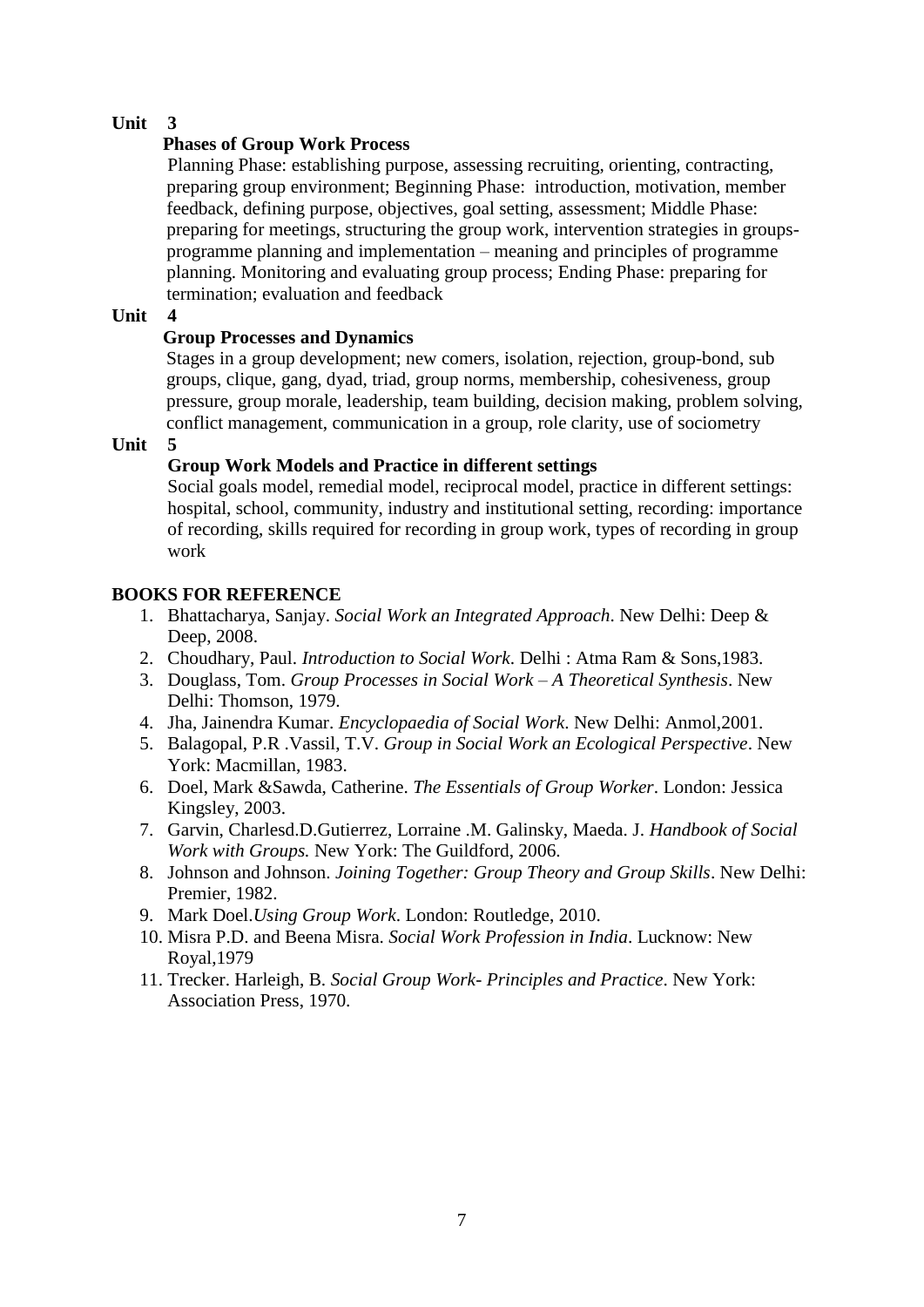# **CORE PAPER IV - Field Work Practicum I**

#### **General Objectives:**

1. To get exposed to wider area of social realities at the micro level

2. To develop analytical and assessment skills of social problems at the level of individual, group and community and local, regional, national and international dimensions

- 3. To acquire documentation skills to ensure professional competence
- 4. To develop the right values and attitudes required for a professional social worker

#### **Components:**

- 1. Orientation
- 2. Practice Skill Laboratory
- 3. Observation Visits
- 4. Rural Camp

# **EXTRA DISCIPLINARY PAPER – I Social and Psychological Foundations for Social Work**

### **Total Teaching Hours: 60**

# **PART A**

### **Objectives**

- To give an understanding of concepts in Psychology and Sociology relevant to Social Work.
- To understand the various stages of Human Growth and Development.
- To enable the student to gain knowledge about the society and its dynamism

### **Unit 1**

**Developmental Psychology:** Definition, fields of Psychology; Definition and characteristics of behaviour; Relevance of Psychology to Social Work Practice; Growth and development of the individual – principles of development, stages of human growth and development, needs, tasks, changes and problems in every stage, emphasis on socio-cultural factors influencing development; Influence of heredity and environment.

#### **Unit 2**

**Theories Related to Personality:** Personality: Definition and nature of Personality, Psycho-Dynamic approach (Freud), Humanistic approach (Carl Roger and Maslow's) Psycho Social approach (Erik Erikson), Cognitive Development (Piaget), Moral Development (Kholberg), Social learning theory (Bandura)

#### **Unit 3**

**Understanding Behaviour and Mental Health:** Sensation, Perception and learning (Classical and Operant learning theories), Memory process: Registration, retention and recall, Intelligence – factors influencing intelligence, Mental Health; Mental Illness; Classification of minor and major mental illness, ICD 10 - Outline of common mental disorders, and Mental Retardation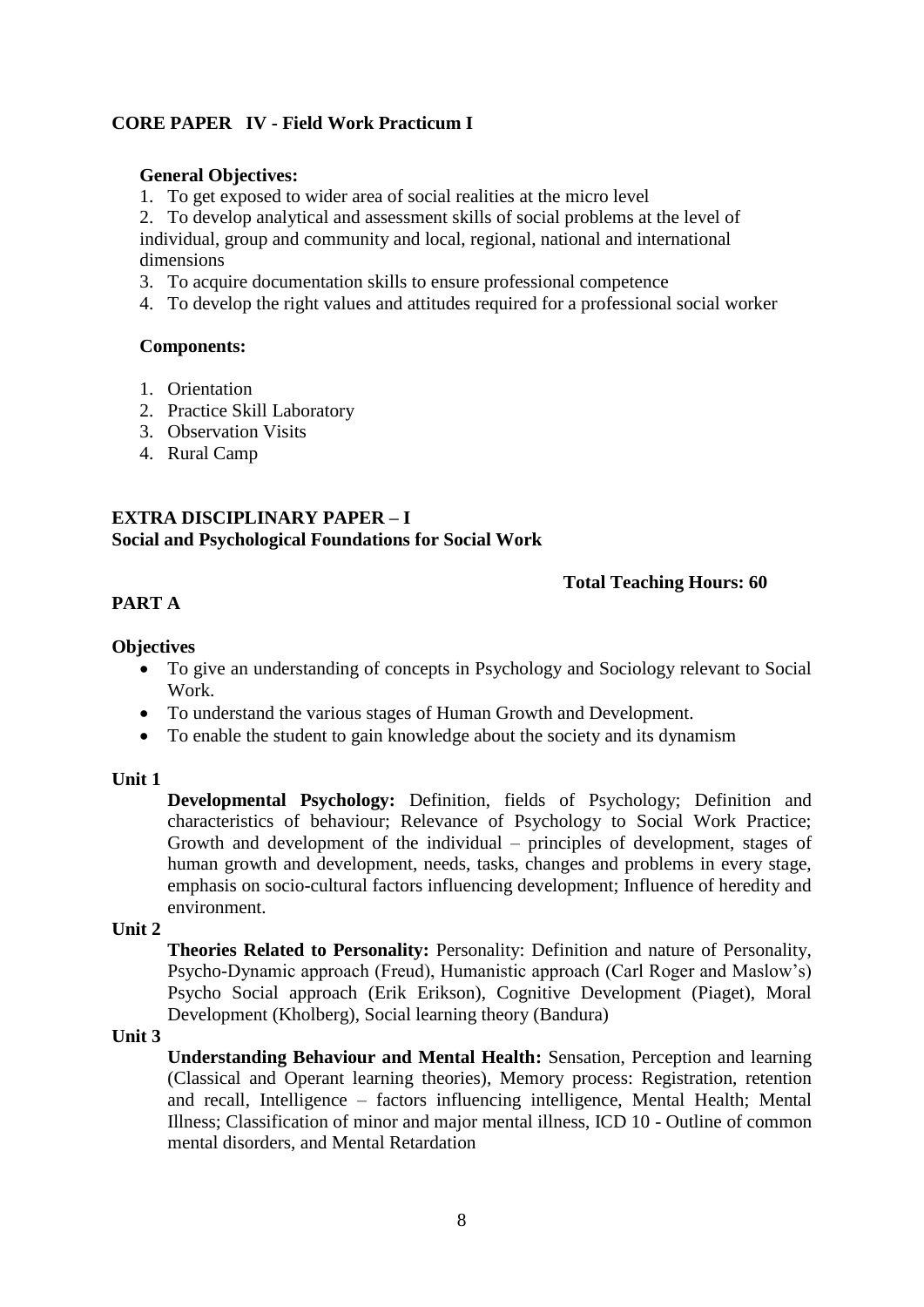**Sociology and Social Work:** Meaning, scope, significance and relevance,Basic Sociological Concepts: Society- Meaning, definition, types, structure, Characteristics of Society, community, social groups; association and institution. social structure and functions of social institutions - marriage, family, kinship, caste, religion and education; socialization: process and agents. social control: concept, types and functions. Agents of social control: kinship, religion, law, education, traditions and customs, social change: urbanization, industrialization, westernization, sanskritisation, secularization, cultural lag and ethnocentrism.

**Unit 5**

**Social Movements in India:** Concept and characteristics, Social movements peasant, tribal, Dalits, backward class, women, minority groups, working class and student; social change in India, social movements; social issues in India; concept, issues and causes, approaches in responding to issues: corruption, malnourishment, child abuse, violence against women & sexual minorities - human trafficking, communalism, terrorism and environment degradation. current social issues, role of social worker

### **BOOKS FOR REFERENCE**

- 1. Bhatia, Hansraj, *Elements of Social Psychology*, Somaiya Publications, Bombay, 1970
- 2. Christensen, I.P., *Psychology*, BIOS Scientific Publications, New York, 2001
- 3. Engler, Barbara*, Personality Theories- An Introduction,*3rd edition, Houghton Muffin, Company, Boston, 1991
- 4. Gardner Murphy, *An Introduction to Psychology*, Oxford and IBH Publishing and Co., Calcutta, 1964.
- 5. Morgan, Clifford, T, *Introduction to Psychology*, McGraw-Hill Book Company- New York, 1986
- 6. Robert A. Baron, 2001, *Psychology,*Prentice Hall of India Pvt., Ltd., New Delhi.
- 7. Verma, R.M. 2003, *Foundation in Psychology*, Common Wealth Publishers, New Delhi
- 8. Abhijit Dasgupta, 2012, *On The Margins: Tribes, Castes And Other Social Categories* (Fourth), Sage Publications, New Delhi
- 9. Anthony Giddens, 1998, *Sociology* (Third), Polity Press, London
- 10. Sachdeve D.R. And Vidhya Bhushan, 2006, *Introduction To Sociology*, Kitab Mahal, Allahabad
- 11. Frank N Magill, 1995, *International Encyclopedia of Sociology*, British Library, England
- 12. Indhira R., 2012, *Themes In Sociology of Education*, Sage Publications, New Delhi
- 13. Jainendra Kumar Jha, 2002, *Basic Principles of Developmental Sociology*, Anmol Publications, New Delhi
- 14. Khare R.S., 2006, *Caste, Hierarchy, Individualism*, Oxford University Press, New Delhi
- 15. Mohanty B. B., 2012, *Agrarian Change and Mobalization,* Sage Publications, New Delhi
- 16. Sahu D.R., 2012, *Sociology Of Social Movement*, Sage Publications, New Delhi
- 17. Shanger Rao C. N, 2012, *Sociology Principles Of Sociology With An Introduction To Social Thought,* S Chand And Company, New Delhi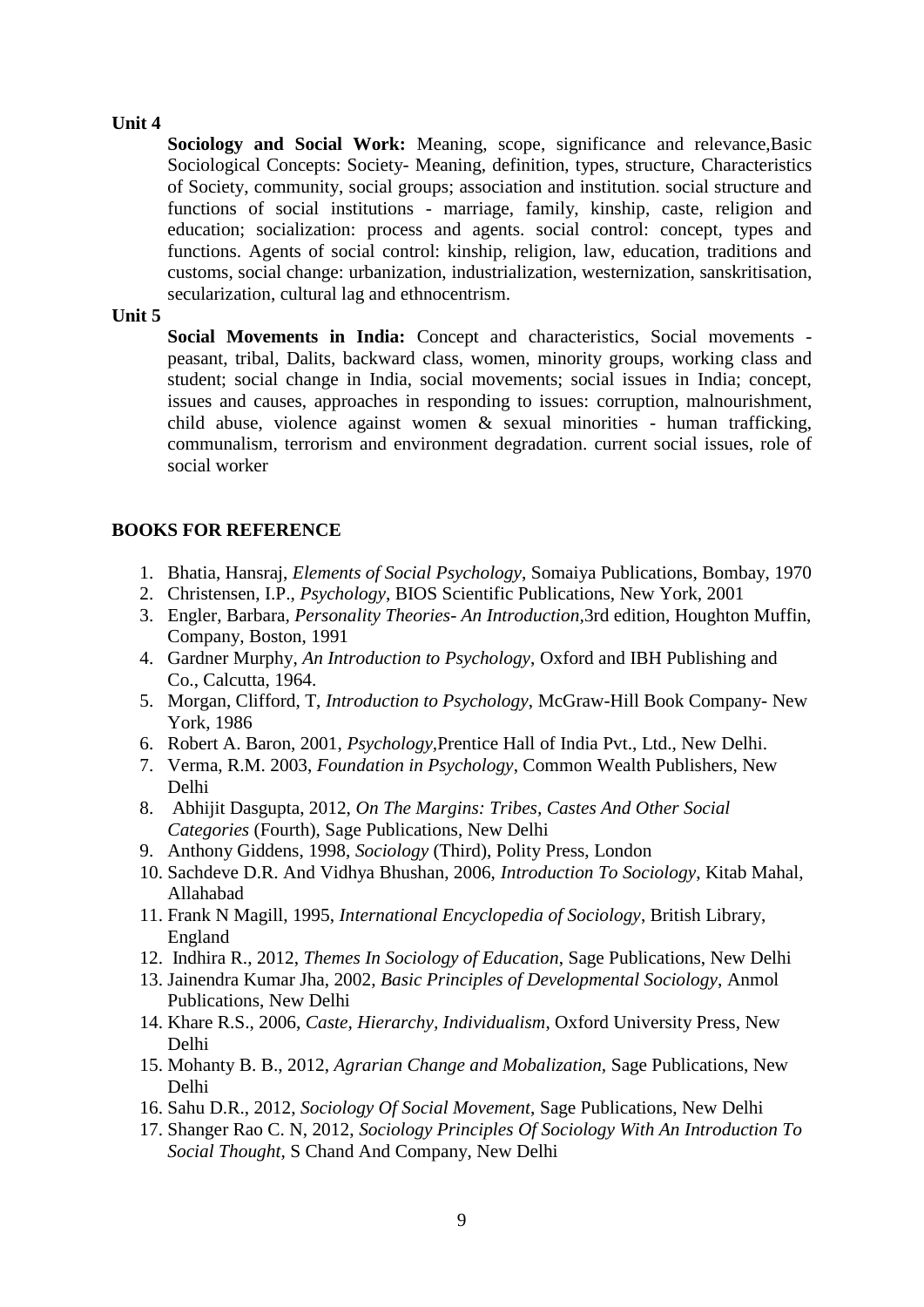### **SEMESTER – II**

### **CORE PAPER V – Community Organization & Social Action Total Teaching Hours: 60**

### **Objectives**

- To understand a community as a social system
- To learn techniques and skills of CO as a method of Social Work
- To understand methods and approaches in Community Organisation and Social Action

#### **Unit 1**

**Community:** Meaning and definition, community as a social system; subsystems in community; types of communities and characteristics, theories of communities, community power structure: concept of community power, types, people's power-its place in communities, community dynamics: integrative and disintegrative process; participative groups and groupism; factions and subgroups; minority groups; decision making and problem-solving processes.

#### **Unit 2**

**Community Organisation;** Evolution of CO as a method in Social Work; Community Organisation: definition, rationale, philosophy, principles, goals, scope of co in India, community organization models: J.Rothman, social planning, locality development and social action, Murray Ross-general content, specific content and process objective.

#### **Unit 3**

**Process and Skills of Community of Organisation**; Analysis, study, assessment, discussions, organization, action, evaluation, modification, continuation, skills of CO worker - communication, training, consultation, organizing, enabling, facilitating, public relations, mobilizing, participatory skills, liasoning.

#### **Unit 4**

**Social Action as a Method of Social Work**: Definition and meaning; aims and objectives, scope, social action as a method in Social Work, paradigm of five elements: causes, change agent, change target, change channels, change strategy; strategies and tactics for social action: channels topology, influence channels, responsive channels; strategies, power, persuasive, re-educative, reform and political change strategies; social worker as an activist, role and personality requirements; skills of a social activist - mediation, advocacy, negotiation, conflict-resolution

#### **Unit 5**

**Models and Approaches to Social Action**: Introduction to Models of Social Action-Paulo Freire- Pedagogy of the oppressed, Gandhi- Rural Reconstruction, Martin Luther King-Civil Rights Movement, Saul Alinsky- Radical Movement, Gene Sharp- Nonviolence revolutionary Movement; Introduction to Social Action Movements in India - Environmental movement (Narmada Bachao Andolan, Chipko Movement), Tribal Movements), Dalit Movements; Participatory methods and assessment-tools and techniques

#### **BOOKS FOR REFERENCE**

- 1. Christopher A.J. & Thomas, William. New Delhi. *Community Organisation and Social Action*. New Delhi: Himalaya, 2009.
- 2. Gangrade K.D, *Community Organisation in India.* New Delhi: S Chand, 1972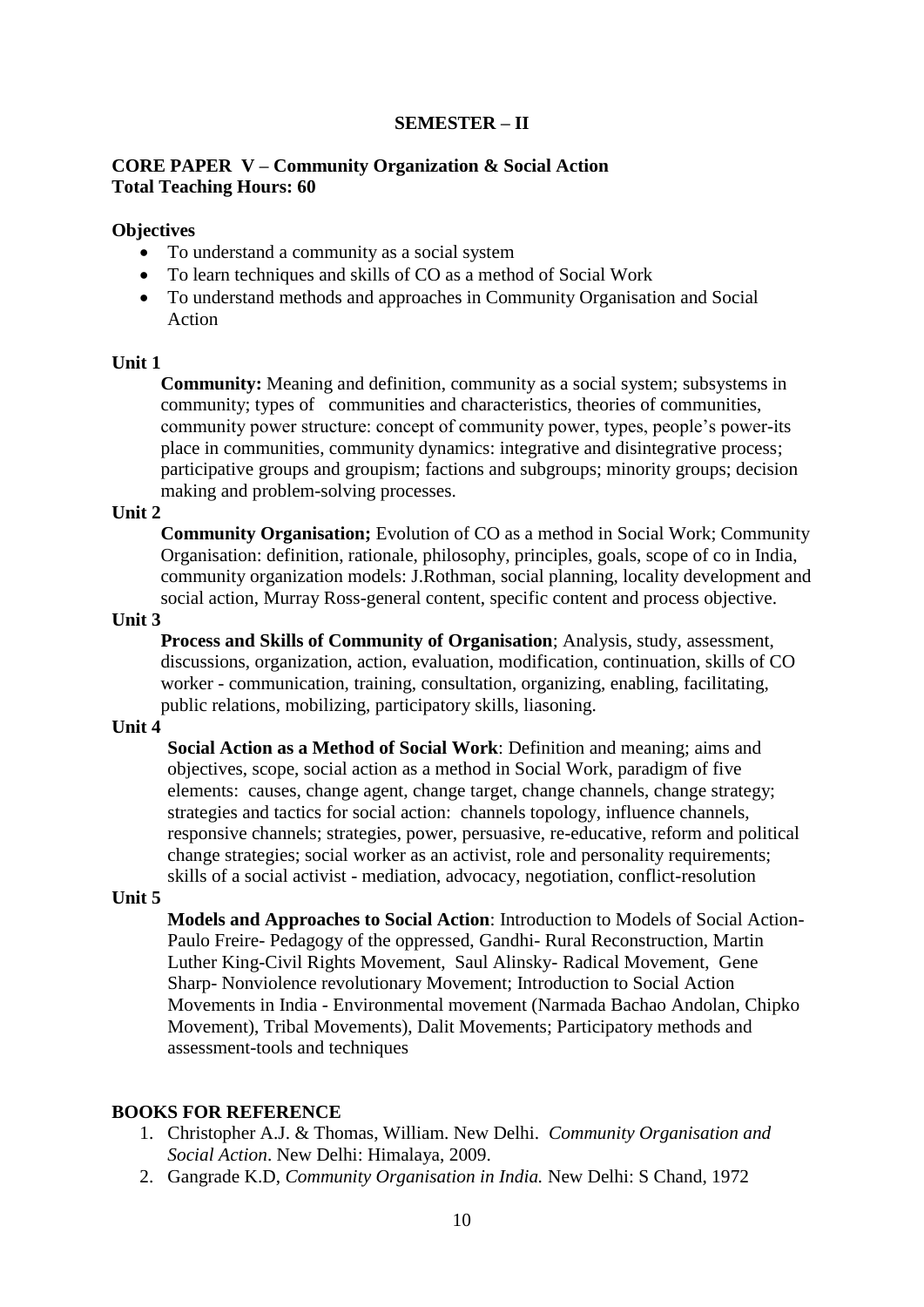- 3. Harper Ernest B, *Community Organisation in Action*. New Delhi: Vikas,1973
- 4. Walter A. Friedlander Hall, *Concepts & Methods of Social Work.* Delhi: Prentice Hall, 1977.
- 5. Zaltman, G. Philip Kotler, Ira Kaufman, *Creating Social Change*. Sydney: Holt Renchart & Winston, 1972.
- 6. Kramer Ralph M, *Readings in Community Organisation Practice*. Delhi: Prentice-Hall,1972.
- 7. McMillen Wayne, *Community Organisation for Social Welfare*, Chicago: The University of Chicago Press, 1952.

# **CORE PAPER VI – Social Work Research and Statistics**

### **Total Teaching Hours: 60**

### **Objectives**

- To understand the nature, principles and methods of Social Work Research
- To develop the skills of independently conceptualising a problem and executing a research study
- To understand and learn the application of appropriate statistical techniques in Social Work Research

### **Unit 1**

**Social Research and Social Work Research:** Basic elements of scientific method**;**  Social research and Social Work Research – definition, objectives, scope and limitations; scientific attitude, Ethics in Social Work research**;** quantitative and qualitative**;** Planning a research project: problem formulation, framing objectives, defining concepts, use of theorization in review of literature, variables: definition and function; assumptions – hypotheses, types of hypotheses

### **Unit 2**

**Research Designs:** Definition and Functions**;** Types of Designs: Survey, Case Study, Exploratory, Descriptive, Explanatory, Experimental, Evaluative, Single case evaluation, Census Study, Ex-Post Facto, Action and Participatory Designs**;**  Applications and Limitations of various designs**;** Sampling Methods-Definition, Probability and Non-Probability Sampling: Sampling Error

**Unit 3** 

**Methods and Tools of Collecting Data:** Observation, types**;** Interview schedule, Interview guide**,** Questionnaire, Scaling techniques and types; reliability and validity of tools**;** factors affecting reliability, methods of determining reliability, Validity, types**,** data processing**,** manual and computerized data presentation; editing, coding, preparation of master sheet, tabulation and interpretation**,** report writing; research abstracts

### **Unit 4**

**Overview of Qualitative Research;** Nature of qualitative research, assumptions, characteristics, tools of data collection – key informant, focus group discussion, participatory and rapid appraisal techniques; process of qualitative research, case analysis, social histories.

**Unit** 

**Application of Statistics in Social Work:** Normal Distribution, Characteristics**,**  Levels of Measurement**,** Measures of Central Tendency and their uses**,** Measures of Dispersion; use of graphs**,** Tests of significance**,** Hypothesis Testing, Type I and II error; Level of Confidence, Degrees of Freedom, Chi Square and t-Test; Measures of Correlation.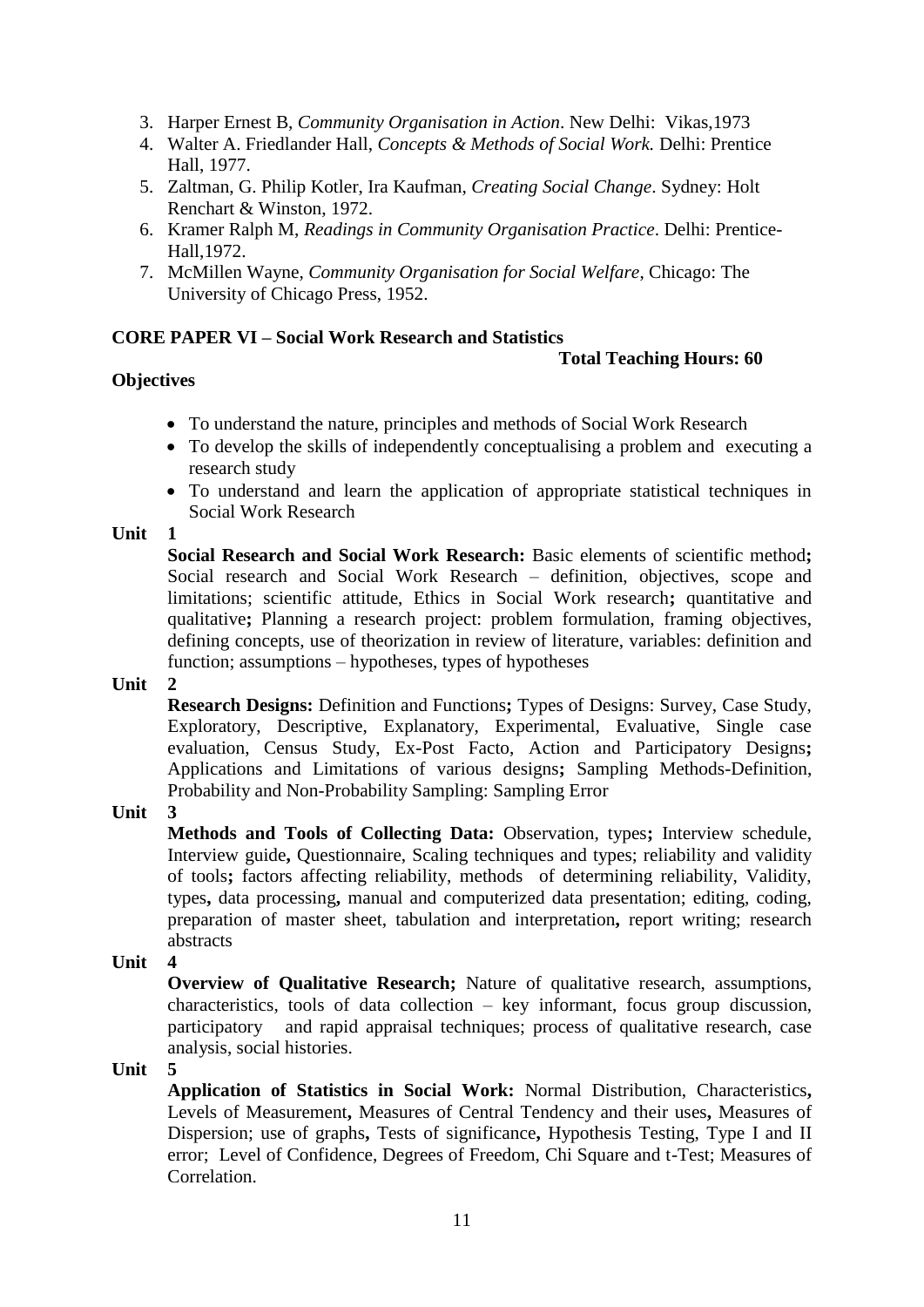### **BOOKS FOR REFERENCE**

- **1.** Gupta, S.P. *Statistical Methods.* New Delhi: Sultan Chand and Sons, 2003.
- **2.** Kumar, Ranjit, *Research Methodology. A Step-by-Step Guide for Beginners*. London: Sage, 1996.
- **3.** Lal Das, D.K., *Designs of Social Research.* Jaipur: Rawat, 2005.
- **4.** Ramachandran P., *Survey Research for Social Work,* Bombay: Institute for Community Organisation Research, 1993.
- **5.** Rubin, Allen and Earl, Babbie. *Research Methods for Social Work.* New Delhi: Cengage Learning, 2011.
- **6.** Alston, Margaret and Wendy Bowles. *Research for Social Workers – An Introduction*  to Methods. 2<sup>nd</sup>ed, Jaipur: 2003.
- 7. Bohrnstedt, George W. and David Knoke, *Statistics for Social Data Analysis*. 2<sup>nd</sup> ed., Illinois: Peacock, 1988.
- **8.** Garrett, Henry E. *Statistics – in Psychology and Education.* New Delhi: Paragon, Indian Reprint, 2011.
- **9.** Mark, Raymond. *Research Made Simple – A Handbook for Social Workers*. New Delhi: Sage, 1996.
- **10.** Thakur, Devendra. *Research Methodology in Social Sciences.* New Delhi: Deep and Deep. 1993.

# **CORE PAPER VII - Field Work Practicum- II**

### **Objectives**

The broad objectives of II semester Field Work Practicum are to

- Acquire knowledge and practice related to social work intervention at the individual, group and community level in different fields.
- To train students to practice social work from an ecological, development and integrated perspective
- Develop skills for problem solving in work at the micro level and change at the macro level.
- Provide concurrent opportunity for the integration of class-room learning and Field Practicum
- Develop professional values and commitment and the professional ideal
- Develop skills to effectively use the integrated approach to problem solving and enhance skills of intervention, at the micro and the macro levels of system in relation to the needs and problems of the client system.
- Develop skills to organize people to meet their needs and solve their problems.
- Use roles appropriate to work e.g. advocacy for child's right, human rights.
- Develop an understanding of the pattern of behaviour of people their strengths and their pathological behaviour.
- Develop the ability to carry out tasks in relations to service delivery and programme management. Routine administration, staff supervision and training, prepare project proposals, time management, management by objectives and enhancing skills in documenting.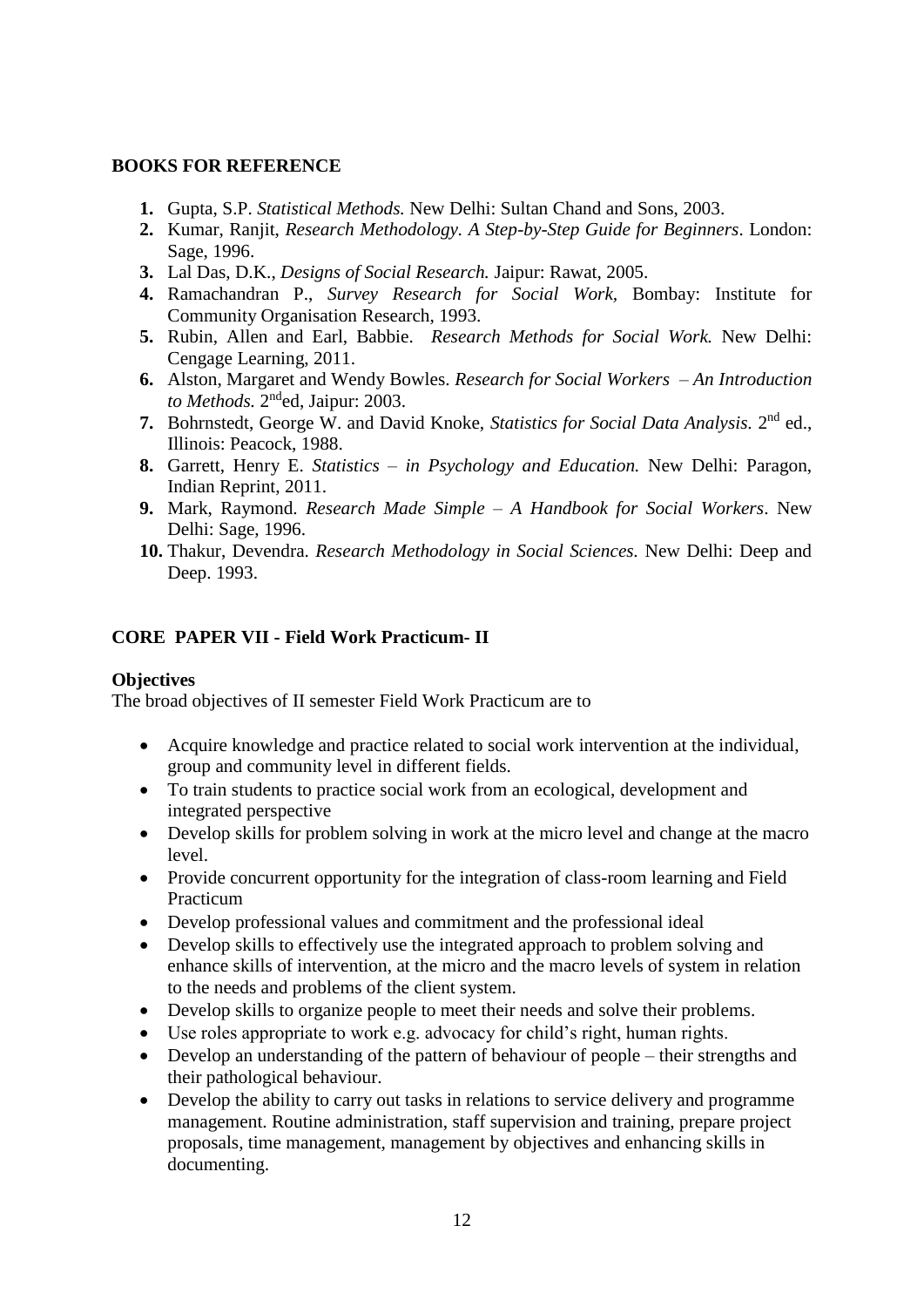- Recording skills to show interest, engagement in practice and enhanced growth as a practitioner
- Develop the ability to make innovative contribution to the organization's functioning
- Gain confidence to represent the profession in interdisciplinary teams, and integrate theory or classroom training into practice
- Develop the capacity to utilize instruction for enhancing and integrating field Practice
- Utilize field instructions for enhancing and integrating professional growth
- Make creative use of field instructions to evaluate mutual input
- Utilize practice-based research to test effectiveness of specific aspects of Intervention
- Weekly individual conference with Faculty and Agency Supervisor to enable integration of theory and practice

Field Work Practicum Seminars

Viva –Voce to be conducted before the commencement of university Examinations.

# **ELECTIVE PAPER – I– 1.Disaster Management Total Teaching Hours: 45**

### **Objectives**

- To develop an understanding of eco system equilibrium and dis-equilibrium
- To develop skills to analyze the factors contributing to disaster
- To develop and understanding of the process of Disaster Management

### **Unit 1**

**Concept and Definition:** Basic disaster aspects, types of disaster – natural, instantaneous, creeping, technological disasters and their interaction. Refugees/ Repatriates-Issues and concerns of causes of disasters; Principles of Disaster Management

# **Unit 2**

**Disaster Management cycle:** Prevention, mitigation, preparedness, response, recovery and rehabilitation. Stages in Disaster – pre, during and post disaster, Psycho social aspects of disaster; Disaster Management Cycle: Prevention, Mitigation, Preparedness, Response,Recovery and Rehabilitation.

### **Unit 3**

**Disaster Mitigation:** guiding principles of mitigation, Problem areas – mitigation measures, risk management, vulnerability analysis, cost – effective analysis, risk reducing measures. Formulation and implementation of mitigation programmes

### **Unit 4**

**Disaster Management**: Disaster Management Authority Act, 2005 – Importance and special features. Management Policy / Legislation, Relief, Recovery (Rehabilitation management policy, legislation), National / International resources (funding agencies) Intervening parties – Government, Voluntary organization, Local groups – Community participation, volunteers, social workers.

# **Unit 5**

**Stress management of Emergency workers**. Role of the Social Worker in Disaster Management Implications of the HUGO model, Intersectional approaches in Utilization of resources / training and public awareness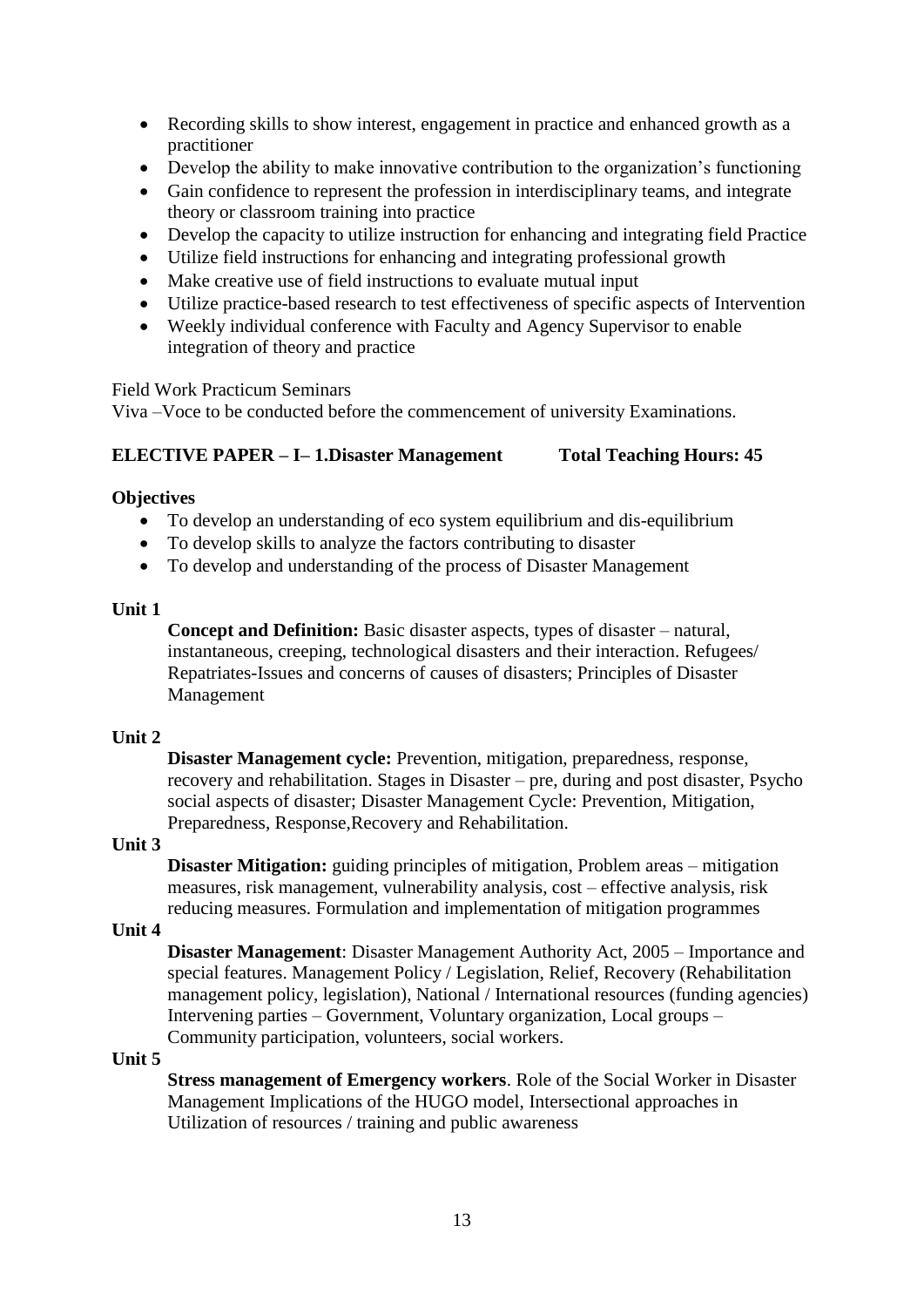### **BOOKS FOR REFERENCE**

- 1. Bose, B.C *Disaster Management in India,*New Delhi, Rajat Publication. 2007 Goel S.L *Encyclopedia of Disaster Management*, New Delhi, Deep & deep Publications Pvt. Ltd, 2005
- 2. Goel S.L *Disaster Management Organisations and Management of Health Management of Human Being and Animals,*New Delhi, Deep & Deep Publications. 2001
- 3. Prabhas, Chandra, Sinha *Disaster Management Process,Law, Policy & Strategy,*New Delhi, SBS.Publications, 2006
- 4. Prabhas, Chandra, Sinha *Disaster Mitigation, Preparedness, Recovery & Response,*New Delhi, SBS Publications.2006
- 5. Sanjay,K. Roy *Refugees and Human Rights,*Jaipur, Rawat Publications, 2001
- 6. Singh, R.B *Disaster Management*, Jaipur, Rawat Publications. 2000
- 7. Verma, K, Manish, *Development, Displacement and Resettlement,*Jaipur, Rawat Publications. 2004

### **ELECTIVE –I- 2. Working with People living with HIV / AIDS Total Teaching Hours: 45**

### **Objectives**

- To help students get a better understanding of HIV / AIDS in India
- To enable students in developing skills to work with people living with HIV
- To encourage students in understanding the ethical and human rights issues

#### **Unit 1**

**Introduction to Sexually Transmitted Diseases**. Epidemiology of HIV / AIDS Global situation; HIV / AIDS in India; Approach to patients with suspected HIV infection. Pre-test and Post-test Counseling. Target groups – sex workers, MSM, Truck drivers, IDU (Intra venous drug abuses) Street children.

#### **Unit 2**

**Assessment, Intervention; Psychological and social factors:** Other diseases - Tuberculosis, Skin diseases, Cancer, Herpes, STD, Liver disorders, steroids; physical examination; emphasis on gender sensitivity; Transgender issues; laboratory investigations, risk factors and contacts.

#### **Unit 3**

**Social Work approach to a patient living with HIV infection:** Systemic approach – trust, confidence and confidentiality. Initial assessment, history taking and Intervention. Behaviour change communication : Life Skills.

### **Unit 4**

**Awareness Raising and Preventative Programmes.**Demythologising HIV / AIDS. – Sex education – peer influence / pressure – Adolescent behaviour – Sex, Alcohol and Drugs interplay – Use of condoms, prevention and control of STDs, HIV / AIDS – Healthy Sexuality and reproductive behaviour and relationship gender equity. HIV infection and pregnancy.Needle and condom distribution.

#### **Unit 5**

**Social, ethical and legal issues:** National AIDS Control Programmes (NACP), role of NGOs – networking, skills to manage HIV / AIDS and STDs. Social Support systems; Family Counseling – partners and children, strategies, community health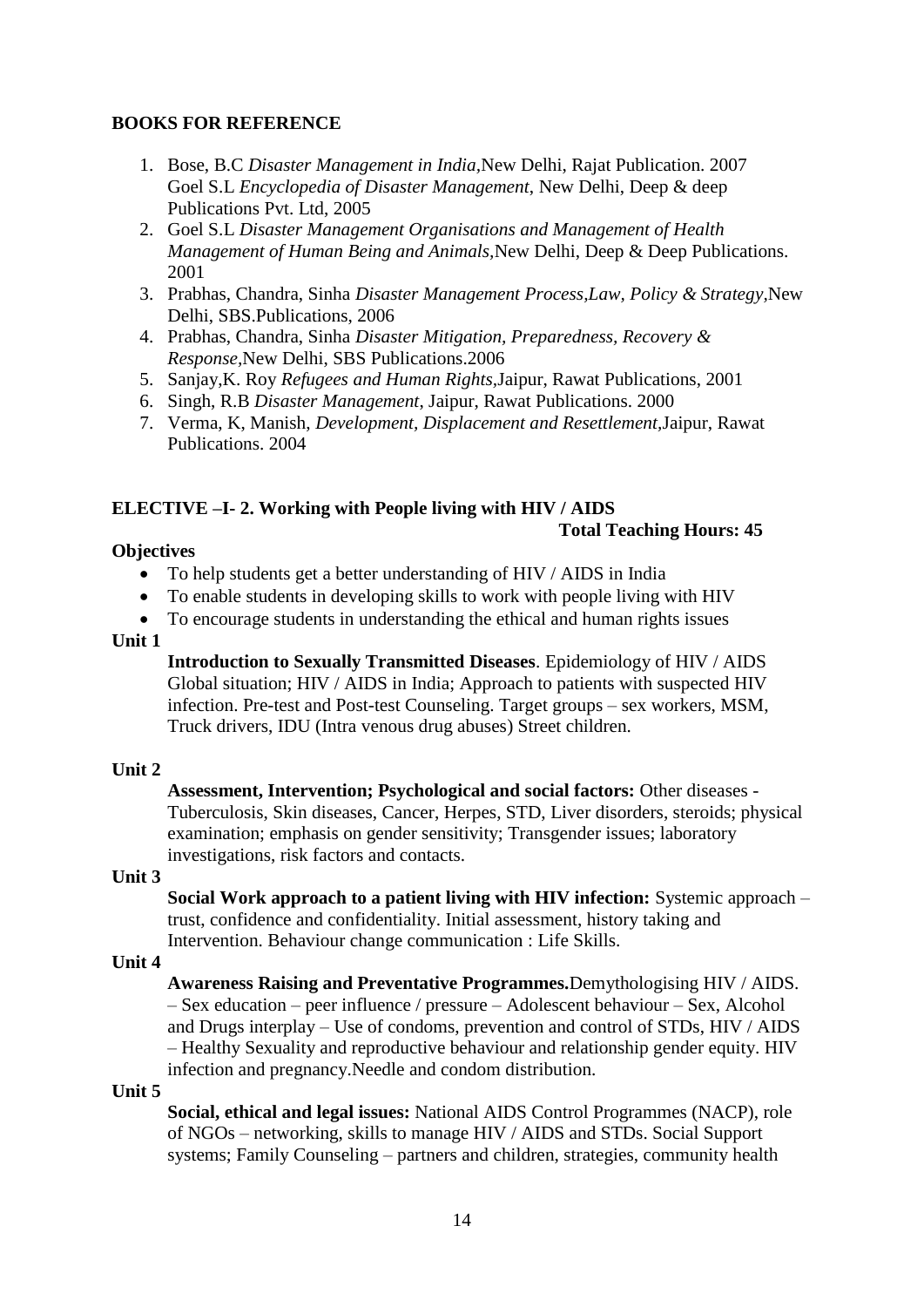programmes, conducting and managing awareness programmes, Role of Social Workers, Support groups.

# **BOOKS FOR REFERENCE**

- 1. Das, A.K. *Strategies for Prevention and Control of HIV/AIDS in Developing Countires;* Medicine Update, Vol8, 230-5. (1998)
- 2. Ministry of National Health And Welfare *Straight Facts about Drugs and Drug Abuse;* Canada, (1983)
- 3. Terrence C. Cox, Michael R. Jacobs *Drugs and Drug Abuse – A Reference Text;*Eugene Leblanc & Joan A Marshman Toronto; Addiction Research Foundation, (1983)
- 4. Paranjape, Dr. Romah & Dr. Sanjay Mehendale, (2003), AIDS- *Updated Information-The Only Medicine,* Chennai, Macmillan, India Ltd..
- 5. Sherly, Joseph, *Social Work Practice & Men who Have Sex with Men,* New Delhi, Sage Publication, 2005
- 6. Willow, Pequegnet, *Jose Sz Apocznik Working with Families In the Era Of HIV/AIDS,*New Delhi, Sage Publication Pvt Ltd, 2000.

# **EXTRA DISCIPLINARY –II - Gender and Development Total Teaching Hours: 60**

# **Objectives**

- To develop an understanding of the perspective of gender and development
- To develop and ability to identify areas of work with women and men and
- To understand strategies and interventions that change the situation

# **Unit 1**

Gender Concepts: Sex and gender, gender identity; gender relations, men and masculinity; gender division of labour, gender roles and responsibilities, gender stereotyping, productive work, reproductive work, equity and equality; gender mainstreaming; gender sensitization, feminization of poverty; empowerment- types, gender development indicators - sex ratio, GER, GDI, GEM

**Unit 2** 

**Feminism:** Concept, meaning and definition; types of feminism women's movements: pre and post-independence perspectives in India, landmarks in women's movement in India; Feminist Social Work: Meaning, Concept and Definition, Feminist Perspectives in Social Work Practice; Women's Agenda for Social Work; Principles in Women Centred Practice

**Unit 3**

**Protective Measures for Women in India;** Constitutional and Legal Provisions for women; Rights with reference to entitlements, political participation, education, employment, health, inheritance, marriage, adoption, divorce, maintenance, Protective Laws ; Hindu Succession Act- 1956 with Amendment in 2005; Prohibition of Child Marriage Act- 2006, Protection of Women From Domestic Violence Act – 2005; Sexual Harassment of women at Workplace Act-2013,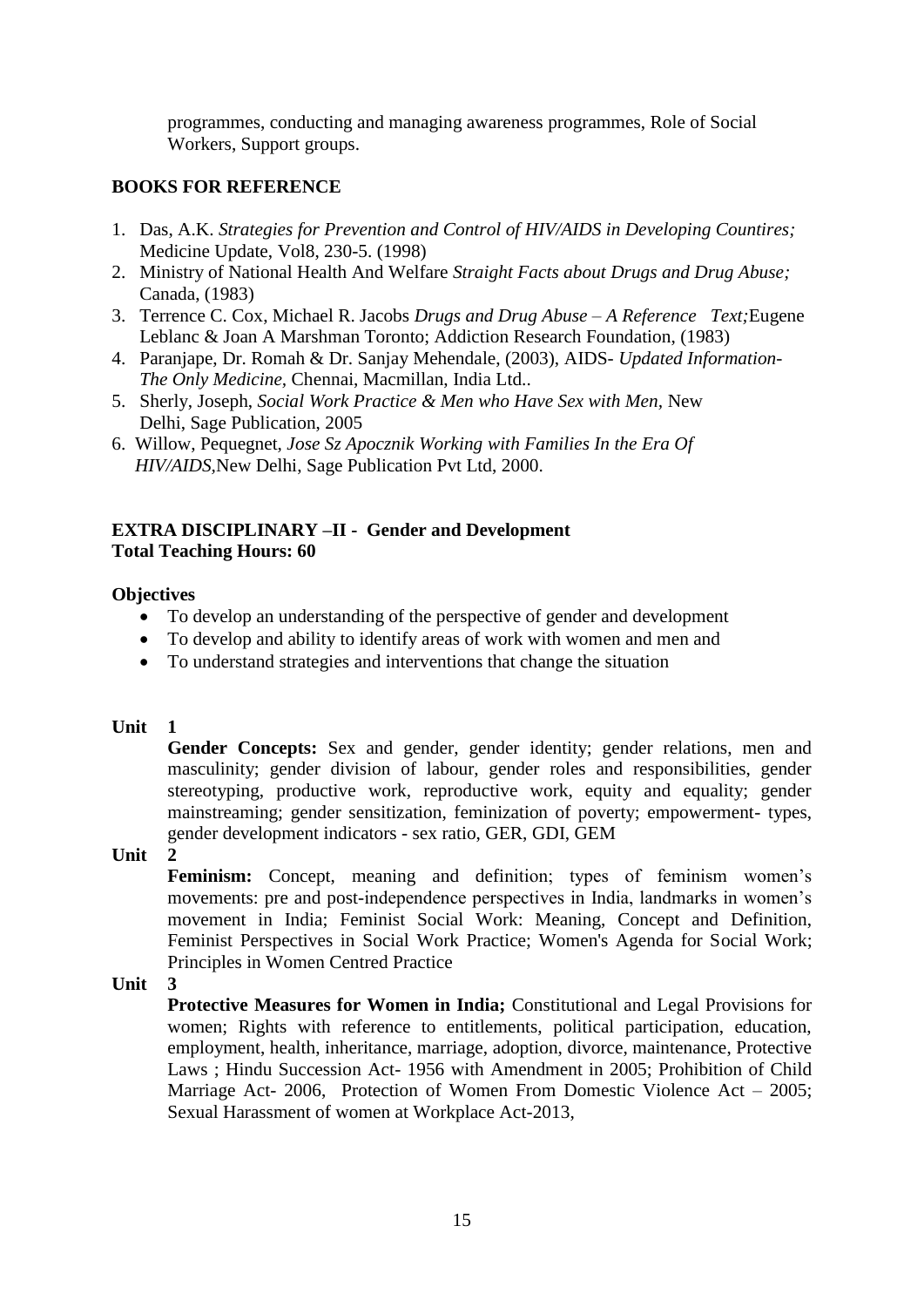### **Global Perspectives in Women's Development**

Convention on Elimination of All Forms of Discrimination against Women; and Girls (CEDAW) 1982 – Implementation in India; Global Impact of CEDAW; Role of UN-WOMEN; UN Timeline in Women's Progress; INGOs and NGOs in Women's Development, Policy Approaches for Women; UN Agenda on Post Development and Sustainable Development Goals; Women as Agents of Peace and Security

#### **Unit 5**

**Special Initiatives and Programmes:** Status of women in India, problems specific to Indian women; discrimination against the girl child; National and State Commissions for Women; Ministry for Woman and Child Development; the National Plan of Action for the Girl Child (1991-2000); National Policy for the Empowerment of Women-2001; Reservation for Women in Local Self Government; Five Year Plans, Gender Budgeting

### **BOOKS FOR REFERENCE**

- 1. Bansal, D, K.; *Gender Justice*, New Delhi: Mahaveer and Sons, 2006.
- 2. Bhatia Anju, *Women's Development and NGOs*, Jaipur: Rawat, 2000.
- 3. Dominelli, L., *Feminist Social Work Theory and Practice*, New York: Palgrave Macmillan, 2002.
- 4. Mikkelsen Britha, *Methods for Development Work and Research – A Guide for Practitioners,* New Delhi: Sage, 1995.
- 5. Moser O.N Caroline, *Gender Planning and Development, Theory, Practice and Train*ing, London: Routledge, 1993.
- 6. Visvanathan Nalini, *The Women, Gender and Development Reader*, Canada: Fernwood Pub, 2011.
- 7. Banerjee Paula, *Women in Peace Politics*, New Delhi: Sage, 2008.
- 8. Bansal, D, K.; *Gender Justice*, New Delhi: Mahaveer and Sons, 2006.
- 9. Bhatia Anju, *Women's Development and NGOs*, Jaipur: Rawat, 2000.
- 10. Datta, R and Kornberg, J., *Women in Developing Countries- Assessing Strategies For Empowerment,* New Delhi: Viva Books, 2005.
- 11. Dominelli, L., *Feminist Social Work Theory and Practice*, New York: Palgrave Macmillan, 2002.
- 12. Evans Kathy M, *Introduction to Feminist Therapy*, New Delhi: Sage, London, 2011.
- 13. Heywood, L., *The Women's Movement Today,* Vol. 1 and 2, Jaipur: Rawat, 2007.
- 14. Kaila H.L, *Women, Work and Family*, New Delhi: Rawat, 2005.
- 15. Karl Marilee, *Women and Empowerment- Participation and Decision Making,* New Delhi: Zed Books Ltd, 1995.
- 16. Kaushik, Susheela; Ed, *Women's Oppression – Patterns and Perspectives*, New Delhi: Shakti Books, 1985.
- 17. Mikkelsen Britha, *Methods for Development Work and Research – A Guide for Practitioners,* New Delhi: Sage, 1995.
- 18. Moser O.N Caroline, *Gender Planning and Development, Theory, Practice and Train*ing, London: Routledge, 1993.
- 19. Narasimhan Sakuntala, *Empowering Women,* New Delhi: Sage, 1999.
- 20. Visvanathan Nalini, *The Women, Gender and Development Reader*, Canada: Fernwood Pub, 2011.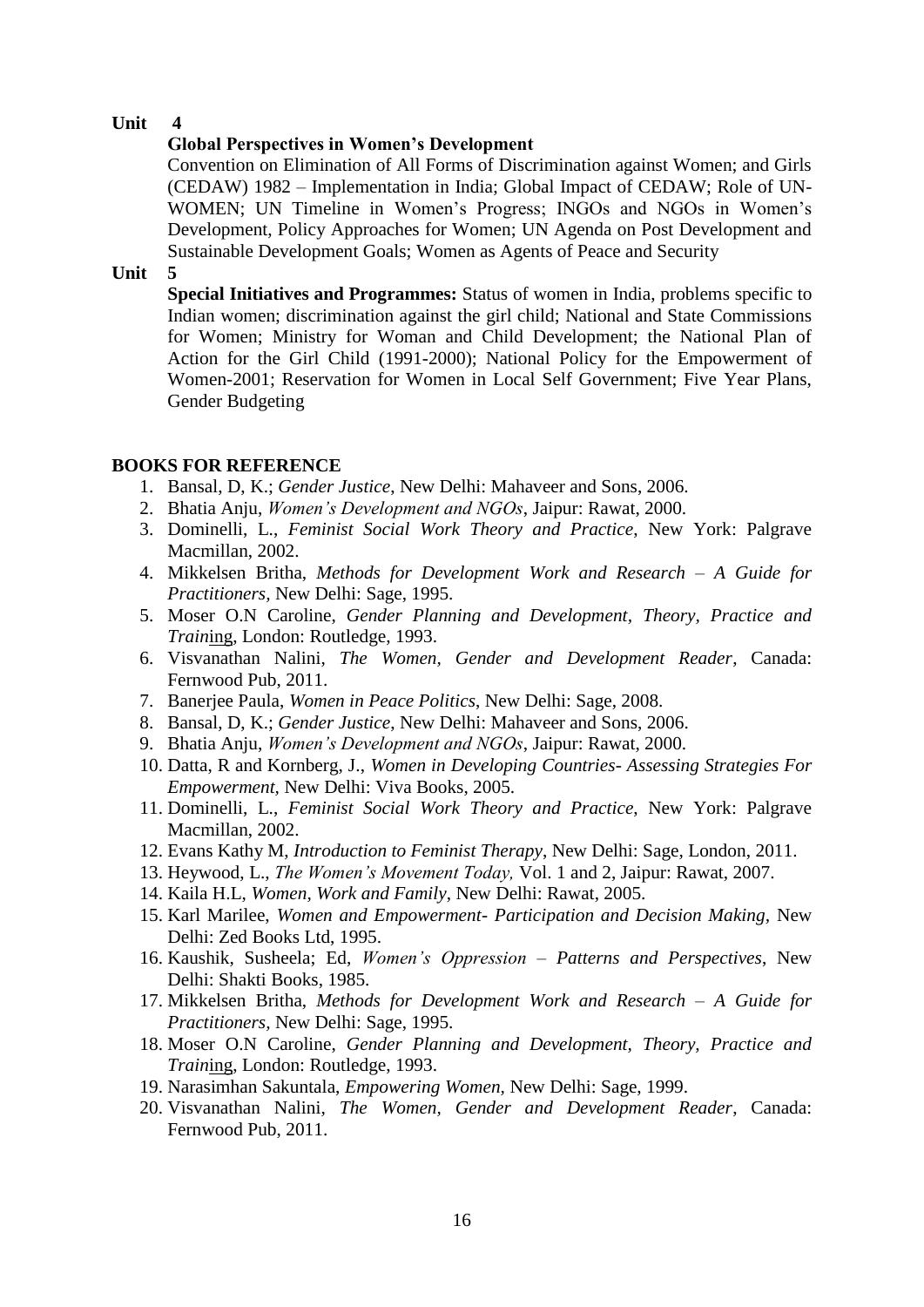### **SEMESTER - III**

# **CORE PAPER – VIII SPECIALIZATION I – SOCIAL WORK WITH FAMILIES 1. Social Work with Families** Total Teaching Hours: 60

#### **Objectives**

- To develop an understanding on marriage and family as socialinstitutions
- To comprehend emerging forms of marriage and families insociety
- To gain knowledge and skills in applying theoretical frameworks for working with families
- To recognise the growing need to work with senior citizens insociety
- To gain an understanding of policies and programmes for familydevelopment

#### **Unit 1**

**FamiliesinSociety:** Family as a social institution, concept, characteristics, types, functions, family ecology, family members and households; norms, family dynamics; patriarchy; changing features of the modernfamily; challenges affecting thefamily, emerging family patterns - single parent families, female headed households, dual earner families, reconstituted families and parenthood throughsurrogacy.

#### **Unit 2**

**Marriage andFamilyLife:** Concept and definition of marriage, forms of marriages, functions, changing situations in marriages and marital relationships, live-in relationships; gay, lesbian and bisexual, transgender and queerrelationships, challenges in marriage and family life; marital discord, impact of migration, industrialisation, urbanisation on family life – changing functions, values, and relationships; equity and equality in family functions and relationships, dowry as a social issue, separation and divorce, family life education; positive parenting.

#### **Unit 3**

**Theoretical Frameworks and Laws:** Life Span Approach: Characteristics, Goals, Needs, Tasks and Problems ofeach Stage in the Family Lifecycle, Rehabilitation, Crisis Intervention; Systems/ Ecological Perspectives; Strengths Based Approach; Assessment of Family Needs: Steps in problem assessment and goal setting for intervention; tools forassessment, Family Courts Act 1984; mediation and conciliation, lok adalats

#### **Unit 4**

**Social Work andSeniorCare:** Meaning and definition; demography of aging; longevity of life, ageing differentials; challenges of senior citizens; special needs of senior citizens; intergenerational relationships, life transition needs; disorders, diseases and disabilities; coping with loss of partner and other crises, grief counselling and preparation for death

#### **Unit 5**

**Role of Government and NGOs:** Ministry of Health and Family Welfare: Family Welfare Programmes: Programmes of the Central and State Social Welfare Board, National Policies on Aging: National Policy on Older Persons-1999, Senior Citizen Act, 2007; National Council for Senior Citizens; concessions, facilities and programmes for seniorcitizens, role and contributions of NGOs, Self Help and support groups, family counselling centres, changing concept of institutionalisation; assisted living centres and communities for seniorcare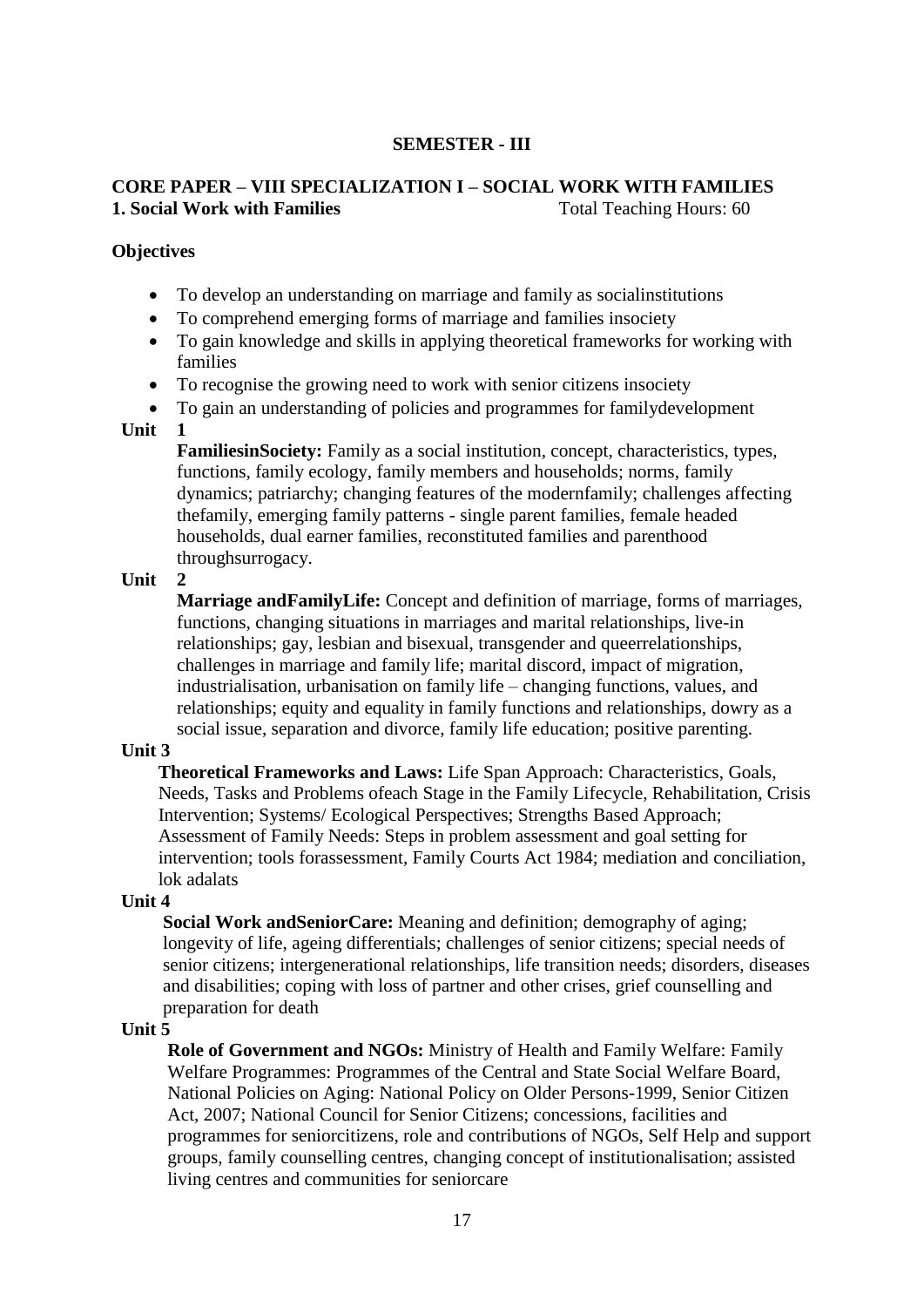### **BOOKS FOR REFERENCE:**

- *1.* Carter, B. McGoldricke. M., *The Changing Family Life Cycle-A Framework for Family Therapy* London: Allyn & Bacon, 1989.
- 2. Duvall, Evelyn M. *Family Development*. ed 3, New York: J.B. Lipincott Company, 1989.
- 3. Hurlock, E. *Developmental Psychology - A Life Span Approach*. ed 5. New Delhi: Tata McGraw Hill, 1995.
- 4. Saleebey, Dennis, *The Strengths Perspective in Social Work Practice.* ed 4, New York: Pearson Education, 2006.
- 5. Tata Institute of Social Sciences. *Family Intervention - Case Studies*. Mumbai: TISS, 1994.
- 6. Ambrosino, R. Hefferman, J. and Shuttlesworth, G. *Social Work and Social Welfare-An Introduction,* ed. 5, New York: Brooks /Cole Thomson Learning, 2005.
- 7. Bhatlavande, P. Gangakhedkar, R*. On the Horizon of Adulthood*, India: UNICEF,2001.
- 8. Bhuimali, Anil, *Ageing Population and Social Security System,* New Delhi: Serials, 2011. Cocker, Christine. *Advanced Social Work with Children and Families,* New Delhi: Learning Matters, 2011.
- 9. Compton, Beulah R. Galaway, B. Cournoyer, Barry R. *Social Work Processes,* ed 7, New York: Brooks / Cole Thompson Learning, 2005.
- 10. Desai, M. (ed), *Family & Interventions- Course Compendium*, Mumbai: TISS,1994. Goode, William J. *The Family,* New Delhi: Prentice Hall,1965.
- 11. Indira T Rani*, Adjustment of Senior Citizens,* New Delhi: Discovery, 2010.
- 12. Margaret, A., Schvaneveldt. M.J. *Handbook of Family Life Education- The Practice of Family Life Education,* New Delhi: Sage,1993.
- 13. Mckie Linda*, Understanding Families*, London: Sage, 2012.
- 14. Pachauri, S., *A Reproductive Health Package for Indi*a, New Delhi: Population Council, 1995.
- 15. Rath Sangeeta, *Work and Family,* Delhi: Manglam, 2009.
- 16. Suneetha K*, Social Support for the Elderly*, New Delhi: Sonali, 2010. Timonen Virpi, *Ageing Societies,* New York: Tata Mc Graw Hill, 2008.

### **SPECIALIZATION I – COMMUNITY DEVELOPMENT AND EMPOWERMENT 2. Rural Community Development Total Teaching Hours: 60**

### **Objectives**

- To Understand the community as a method, its specific approaches and models
- To develop ability to utilize appropriate approaches and skills to work with communities
- To develop sensitivity and commitment towards issues of marginalized and oppressed groups.

### **Unit 1**

**Rural Community:** Definition, types, characteristics, power structure; rural community issues: caste,rural poverty & indebtedness, land related issues: Systems of land tenure, Land reforms, Land alienation, landlessness. Agrarian Movements &Struggles, problems of agriculture laborer, marginal and small farmers.Agro-based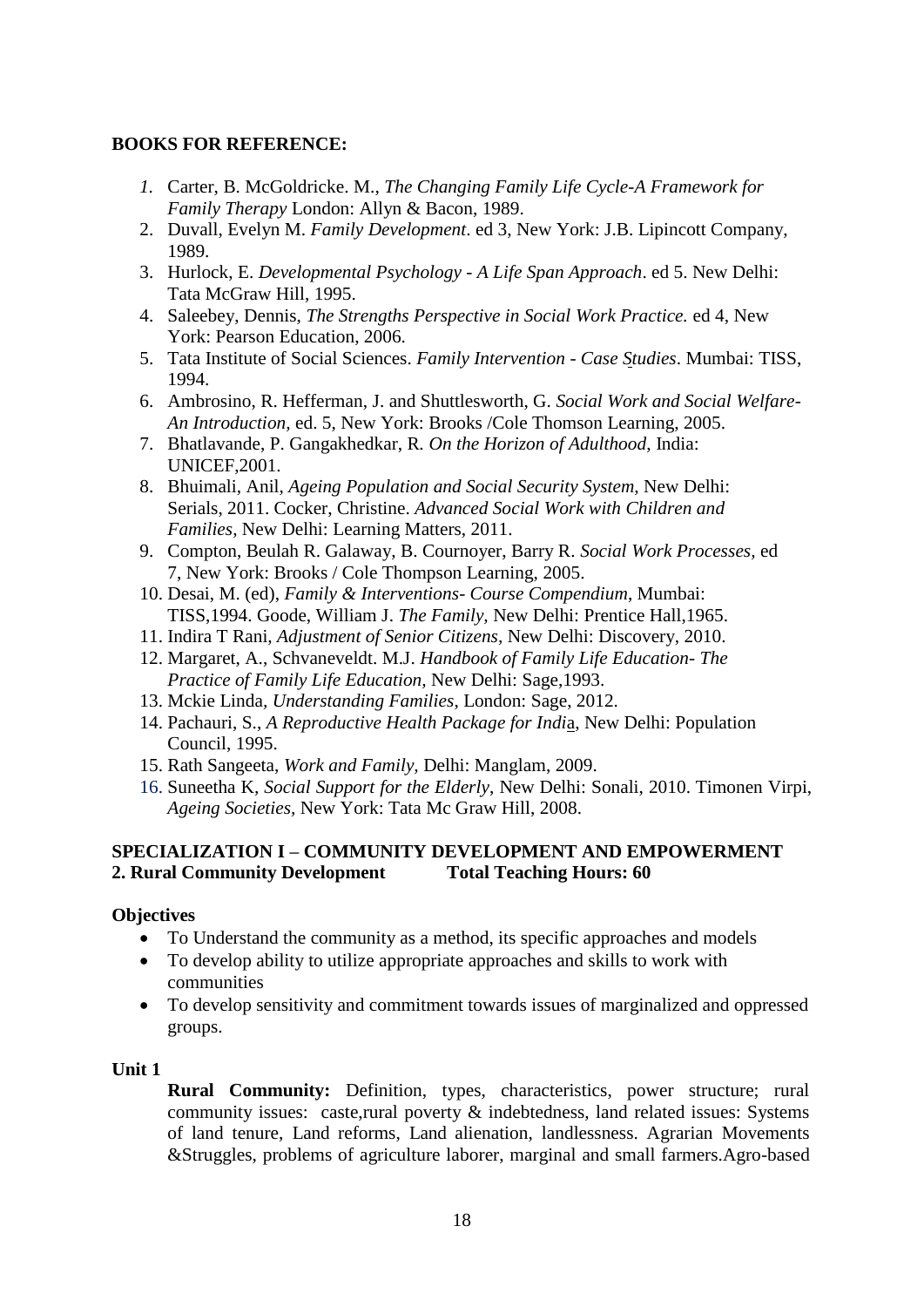industries, rural marketing, urbanization, Industrialization, Globalization, migration and consequent social erosion.

#### **Unit 2**

**Historical Development:** Early pioneering period (Sriniketan, Marthandom, Guragon). Probation trial period (Baroda, Etawah, Nilohkeri and Firka). Five Year Plans and rural development; Critique of National and StateRural development programmes and policies Mahatma Gandhi National Rural Employment Guarantee Act, 2005. Indira Awaz Yojana, Pradan Mantri Gram Sadak Yojna, PURA, Pradhan Mantri Gramodaya Yojona, NRHM (National Rural HealthMission)

### **Unit 3**

Rural Community Development: Definition, scope, objectives, philosophy process. Approaches- Identifying leaders, resources mobilization, activating and mobilizing people, organizing and working with groups, influencing, lobbying, facilitating, negotiating, cooperation.

#### **Unit 4**

**RuralAdministration:** Rural Development Administration: Organization and administration of rural development from block to National level. Components of block administration, development programmes and their coordination.Functions of BDO and other functionaries.Training for community development functionaries. State Institute of Rural Development (SIRD) and National Institute of Rural Development(NIRD)

#### **Unit 5**

**RuralGovernance: Panchayat systems and local self-government in ancient India,**  Balwantrai Mehta and Ashok Mehta Committee reports. Three-tier system, administrative set up and functions, finance and problems of Panchyati Raj, Tamil Nadu Panchayati Raj Act, 1994 and the 73rd amendment.

### **BOOKS FOR REFERENCE**

- 1. Agrwarl A.N (2001) Indian economy, nature, problems and progress, Vikas Biraj, Prakash, New Delhi.
- 2. Dayal, Rajeshwar, (1974), C.D Programme in India, Kitab Mahal Pvt, Ltd.,
- 3. Desai, A.R., (1971), Rural Sociology, popular press,Bombay.
- 4. Desai, vasanth, (1994), Dynamics of entrepreneurial development, Himalayas publishing house, NEWDELHI.
- 5. Dudhashi, P.R.,(1977), Rural developmental Administration in India, popular press Mumbai.
- 6. Jain, S.C., (1985), Rural development institute and strategies, Rawatpublication.
- 7. Kartar Singh, (1986), Rural development- principles, policy and management, Sage publication, NewDelhi.
- 8. Michael Lipton, (1982), Why poor people remain poor, Heritage publication, New Delhi.
- 9. Mukerji, B.M (1961), Community development in India, Orient Longman,Chennai.

Ministry Reports, Planning Commission Reports.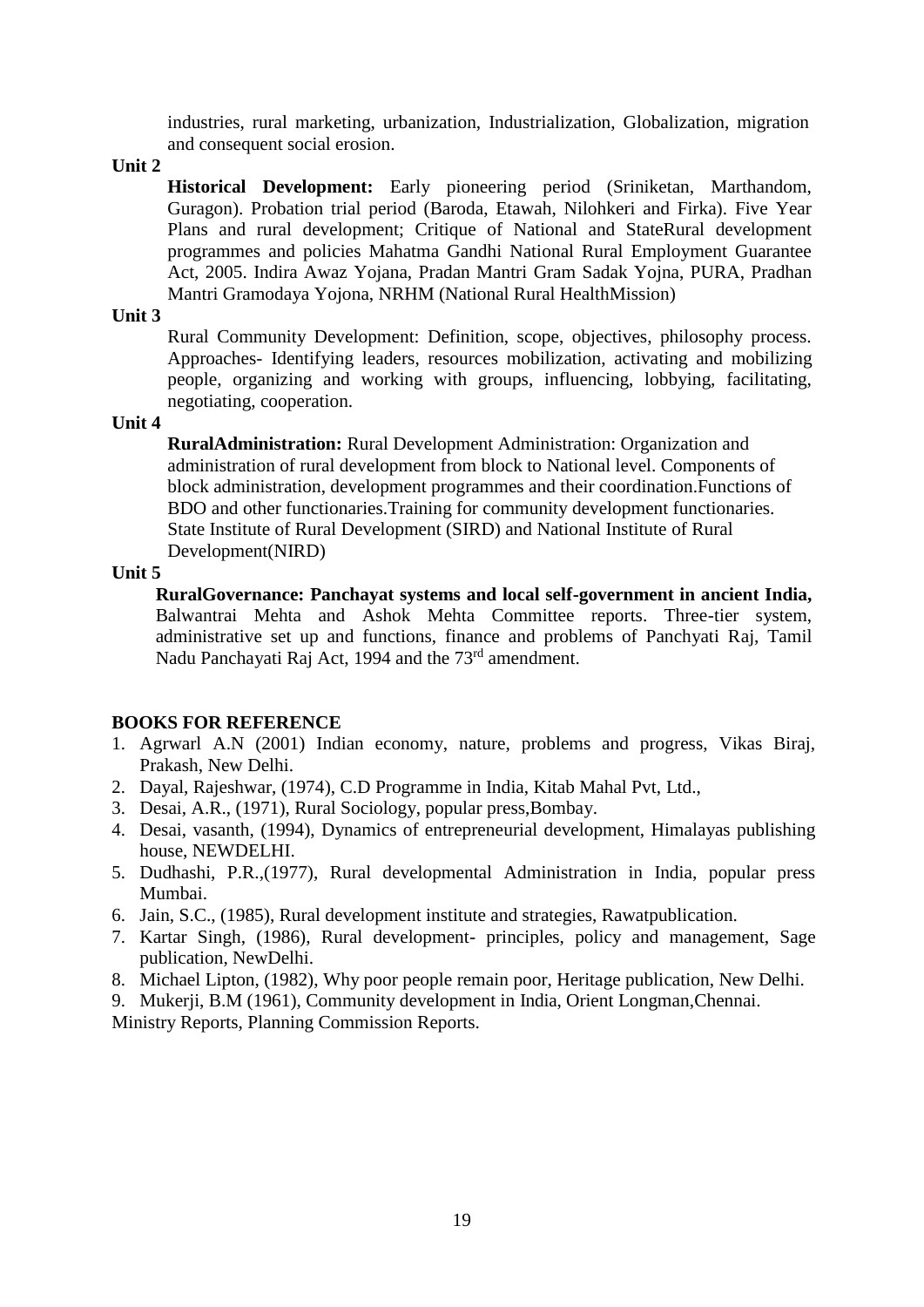### **SPECIALIZATION I – HUMAN RESOURCE AND MANAGEMENT 3. Labour Legislations Total Teaching Hours: 60**

### **Objectives**

- Gain knowledge about the Concepts, Principles and strategies of HRD
- Understand the strategic role and efficient use of human resources
- Acquire the skills of implementing Strategic HR aiming at higher practices ; Acquiring counseling skills.

### **Unit 1**

**Human Resource Development:** Concept, Objectives, Approaches & Principles – Systems & strategies in HRD – HRD Interventions: Organizational Goal setting process - Key Result Areas (KRA) and Key Performance Indicators (KPI) - Performance Measurement Systems – Feedback sessions - Coaching, Mentoring, Career planning, Career development, Reward system.

### **Unit 2**

**Approaches to Measuring Human Resources**: Competitive Benchmarking, HR Accounting, HR Auditing, HR Effectiveness Index, HR Key Indicators, HR Management by Objectives.

### **Unit 3**

**Talent Development:** Concept and importance - Training Need Analysis at Individual and Organizational level: Designing and conducting Training programs - Types of Training: On the Job and Off the Job Training- Coaching Apprentices, Job Rotation.

### **Unit 4**

**Training & Development: Methods -** programmed instruction, role play, structured and unstructured role plays, in-basket exercise, simulation, case study and sensitivity training. Evaluation of Training Program. Cost/Benefit Analysis of training- Using the results to improve training and development function. Improving training utility by following up Training Action Plans.Balance Score Card.

### **Unit 5**

**Employee Empowerment:** Concept, Definition & Objectives of employee empowerment – Prerequisites – Types & benefits – Strategies - Ways to employee empowerment – Employee Counseling; Counseling skills; Practice of Social Work Methods; Role of Employee Counselor in Organizations. Developing Positive Employee Relationship.

### **BOOKS FOR REFERENCE**

- 1. Dep Topomoy. 2010. Human Resource Development. Anne Books. New Delhi.
- 2. Dessler Garry, Biju Varkkey.2011. Human Resource Management. Dorling Kindersley Publishing Company. New Delhi
- 3. Fred Luthans. 2001. Organizational Behaviour. Mc.Graw-Hill Publication Companies.
- 4. Parath Sarathi. 2002. Planning, Auditing and Developing Human Resources. Manak Publication PVT.LTD. New Delhi.
- 5. Pippa Riley. 2012. Human Resource Management. Viva Books PVT, LTD. New Delhi.
- 6. Premavathy N. 2011. Human Resource Management and Development. Sri Vishnu Publications. Chennai.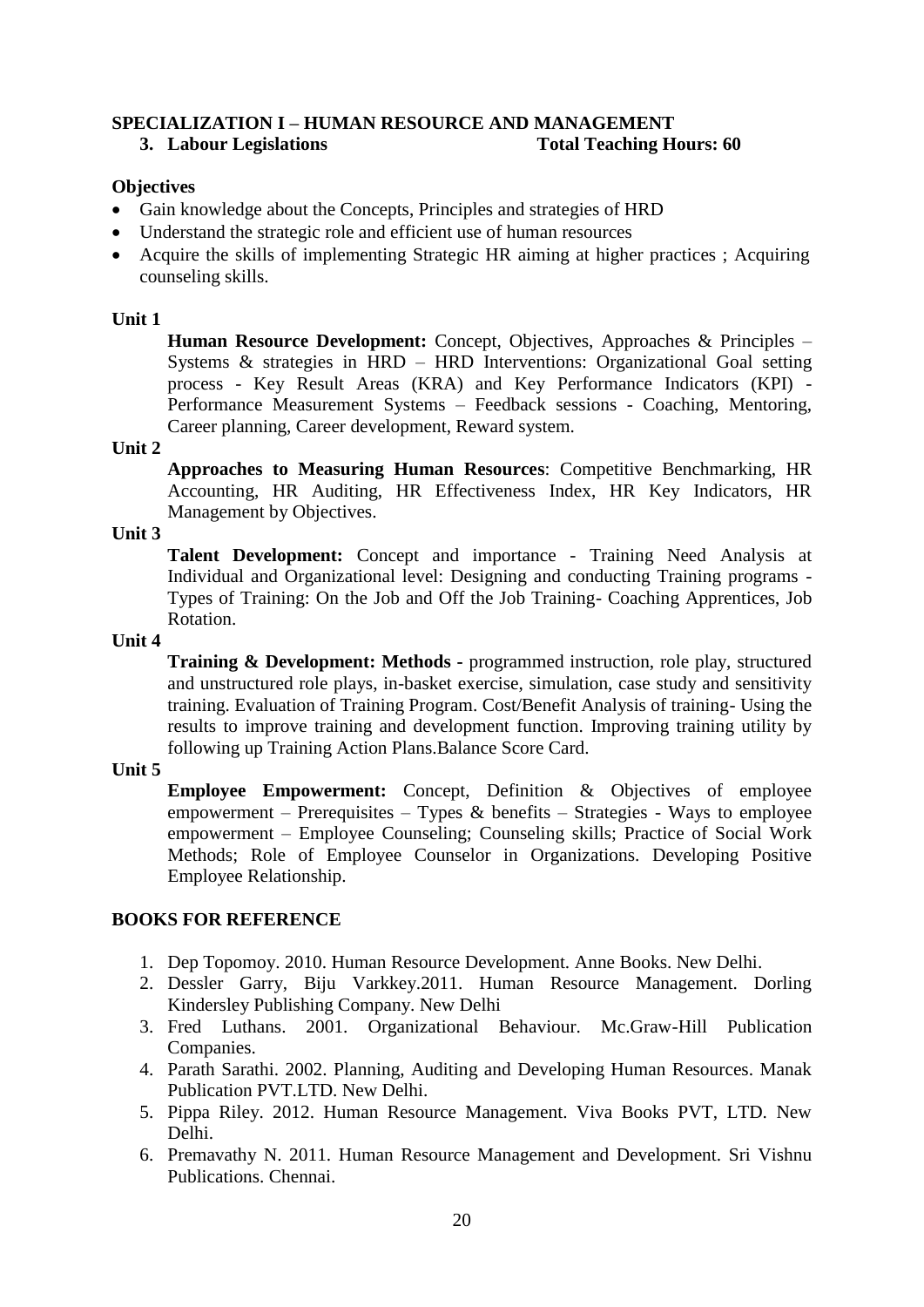- 7. Rao T.V. 2008. HRD Score Card 2500 Based on HRD Audit. Response Business Books Sage. New Delhi.
- 8. Werner M. Jon. 2009. Human Resource Development. Cengage learning. Delhi.
- 9. Sanjeev Kumar Singh, "Human Resource Development: HRD IR Interface Approach," Atlantic Publishers & Distributors, Delhi, 2008.
- 10. Silvera D.M., "Human Resource Development,' The Indian Experience, New
- 11. India Publications, New Delhi, 1990.
- 12. Rao. T.V, "The HRD Missionary- Role and Functions of HRD managers & HRD Departments," Oxford IBH Publishing Co., New Delhi, 1990
- 13. Rao. T.V &Pereria D. F., "Recent Experiments in HRD", Oxford & IBH Publishing Co., Delhi.
- 14. Rao. T.V., "Future of HRD", Macmillan, Delhi.
- 15. Rao. T.V., "HRD Audit, Response Books, Delhi, 1999
- 16. Suresh Vyas, "HRD Priorities", Pointed publishers, Jaipur, 1988

### **SPECIALIZATION I – MEDICAL AND PSYCHIATRIC SOCIAL WORK 4. Medical Social Work Total Teaching Hours: 60**

#### **Objectives**

To develop an in-depth understanding of the patients and their problems and to enhance social work skills and intervention in health care settings.

- To develop a holistic and integrated approach to Medical Social Work practice.
- To develop an analytical view in relation to the Psychological, Socio cultural  $\&$ environmental factors in disease and to develop an inter-interdisciplinary approach in the health care settings.

#### **Unit 1**

**Introduction to Medical Social Work:** Definition and Concept of Medical Social Work: Origin and Development of Medical Social Work in UK, USA, and India. Trends & Scope in Medical Social work practice in India.

#### **Unit 2**

**Health Care Approaches & Interventions:** Psychosomatic approach, holistic approach to prevention and promotion model. Problem assessment: Intake, assessing individual, social and clinical factors, assessing the family milieu, home visits and discharge planning; patient as a person, patient as a whole. Problems due to hospitalization and interventions: Psycho-socio-economic problems; stages of terminal illness; Application of Methods-Group work, Psychotherapy, Support Counselling

#### **Unit 3**

**Medical Social Work Department:** Medical Social Work Department in a hospital: Organization and administration; Functions, Staff development programmes for Medical social workers. Public relations in hospital, Medical Social Work in relation to other disciplines, Multidisciplinary approach and teamwork; Importance of case conference, documentation and record keeping.

#### **UNIT 4**

**Medico-Legal issues:** Medico-Legal issues: Consumer Protection Act (COPRA) and its relevance to Medical Social Work profession and the rights of the patients**,** Health Insurance-Concept, Types and its importance**,** Medical ethics: Euthanasia, Organ Transplant, Stem Cell Research and Human Cloning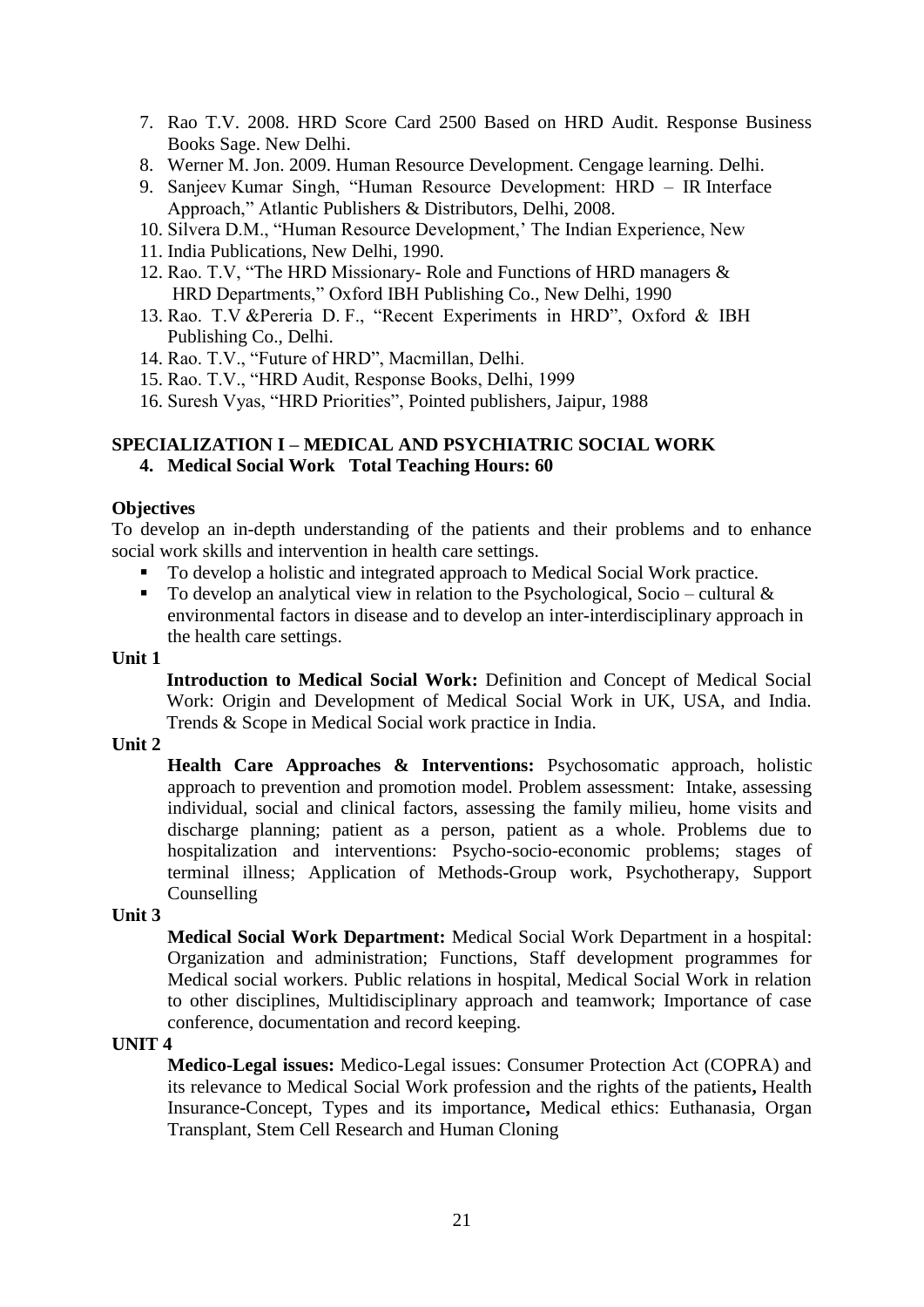**Medical Social Work practice in different settings:** Role, Functions and skills of Medical Social worker; Outpatients departments, Geriatric Department, Pediatric Department, Emergency/crisis care, Hospice and community health. Use and relevance of various Social Work interventions in Health care settings: HIV/AIDS; Tuberculosis; Maternal Health; Burns; Cancer; Orthopedic; Cardiology; Dialysis unit; Blood Bank; Rehabilitation and CBR.

# **BOOKS FOR REFERENCE:**

- 1. William C. Cockerham (1967): Medical Sociology, Prentice Hall.INC. New Jersey
- 2. Anderson R. & Bury M. (1988) Living with Chronic Illness- The experience of patients and their families; Unwin Hyman, London
- 3. Bajpai. P.K. (1997) Social work perspectives o Health, Rawar Publications, Delhi
- 4. Bartlet. H.M (1961) Social work Practice in the Health Field, National Association of Social workers, New York.
- 5. Field M. (1963). Patients are people- A Medico Social Approach to prolonged Illness; Columbia University Press, New York.
- 6. Goldstein D. (1955) Expanding Horizons in Medical Social work. The University of Chicago Press, Chicago.
- 7. Narasimman M.G & Mukherjee. A.K. (1987) Disability- A continuing Challenge; Wiley Eastern Ltd. New Delhi.
- 8. Pathak. S. H. (1961) Medical Social work in India; DSSW, Delhi.
- 9. Pokarno. K.L. (1995) Social beliefs, Cultural Practices in Health & Disease, Rawat Publications, Delhi
- 10. Prasad L (1996) Rehabilitation of the Physically Handicapped. Konark Publishers, Delhi
- 11. Reish M. & Gambrill E. (1997) Social work in the  $21<sup>st</sup>$  Century; Fine Forge Press, New Delhi
- 12. Tuckett D. & Kanfert J.M.(1978) Basic Readings in Medical sociology; Tavistok Publishers, London

# **SPECIALIZATION I– DISABILITY STUDIES AND ACTION**

### **5. Persons with Disability and their Rehabilitation Contexts**

### **Total Teaching Hours: 60**

### **Objectives**

- To critically examine the social construction of disability from different stakeholder perspectives.
- To become aware of persons with disabilities and their familial and societal contexts, including the disabling and enhancing environments impacting their quality of life.
- To be exposed to the various types of disabilities and their causal factors, prevention, promotion and rehabilitation measures needed by each disability group at different life cycle stages and rehabilitation settings.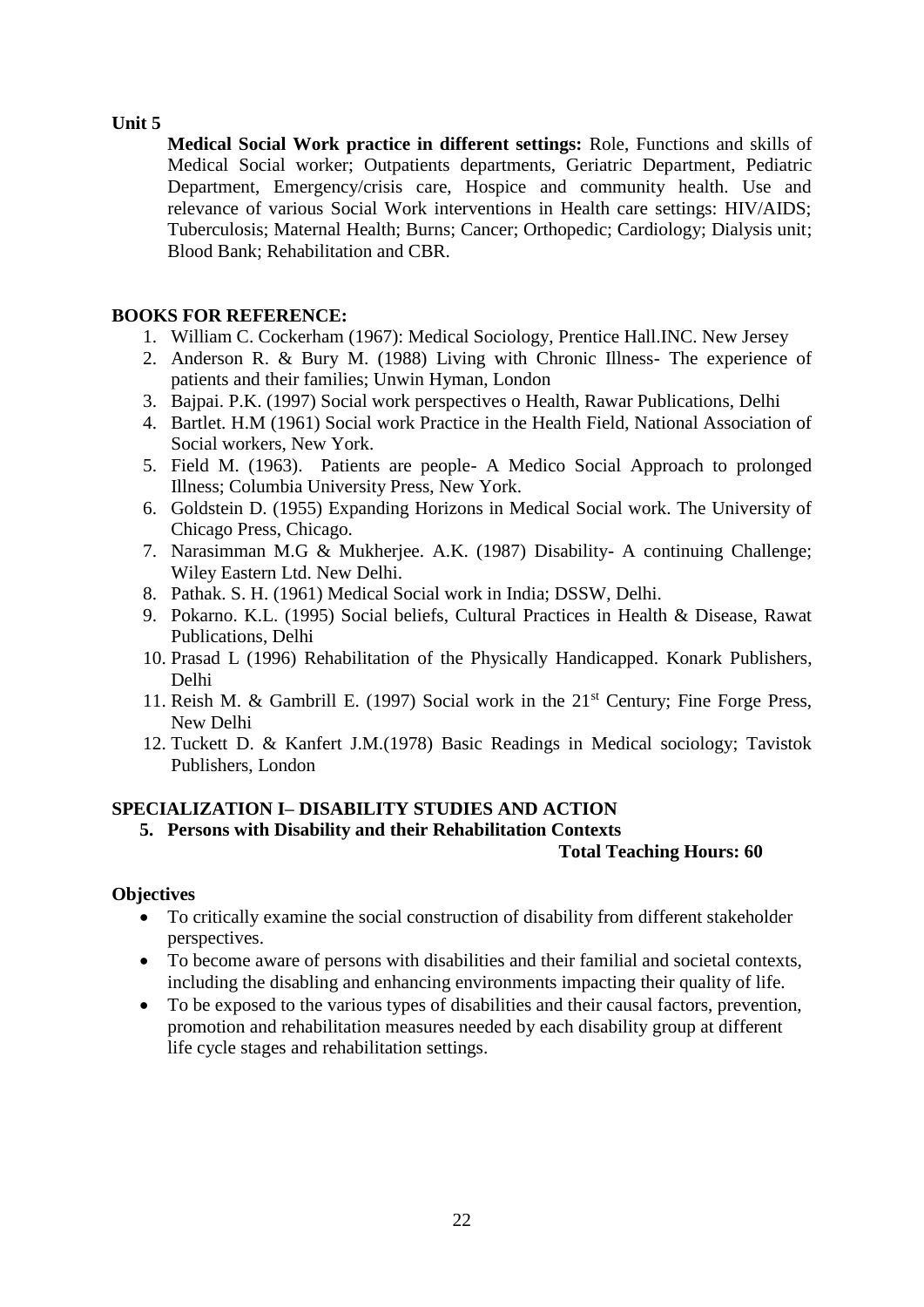**Disability:** Definition, Social construction of Disability, attitudes, stigma, discrimination, magnitude, causes, , magnitude, causes, types,consequences of disability; Disabling and enabling environment,

### **Unit 2**

**Types of Disability – I** Hearing Impairment- Deaf, blind, Locomotor Disability, Cerebral Palsy- Multiple Sclerosis- Intellectual disability/mental retardation magnitude, causes, types, assessment, impact on child's development and adults of each disability.

### **Unit 3**

**Types of Disability – II** Learning disability, Mental illness including psycho social disability- Autism- Burns, HIV/AIDS, Cancer, Leprosy- magnitude, causes, types, assessment, impact on child's development and adults of each disability.

### **Unit 4**

**Needs and Approaches to working with PWD:** Daily activities, education- special and inclusive, vocation and employment, interpersonal relationships, Health including physical, mental, reproductive and sexuality, Psychology of disability, adjusting to one's own disability, self-esteem.different approaches to disability- medical, system, legal, socio- political, human right, psychological, eco/voc, social model.

### **Unit 5**

**Rehabilitation:** types, level of rehabilitation- prevention, promotion, tertiary, different areas- medical, education, psychological adjustment, vocation, employment, rehabilitation programmes such as art therapy, animal therapy, dance, drama therapy, music, Different setting such as School, hospital. Community, clinic, Enabling environment**,** Role of Social Worker in rehabilitation of person with disability and as a vital member of multidisciplinary rehabilitation team

# **BOOKS FOR REFERENCE**

- 1. Albrecht, G., Seelman, K., Bury,M (ed), Handbook of Disability Studies, New Delhi: Sage Publication, 2001
- 2. Fulder, A.R. & Best, A.B. & Bax, M.C.O. The Management of Visual Impairment in Childhood. London: Mac Keith Press, 1993
- 3. Karna,G Disability Studies In India: Retrospects and Prospectus, New Delhi; Gyan Publishing House, 2001
- 4. Mc Innes J.M. & Treffry J.A Deaf-Blind Infants and Children. England: Open University Press. 1982
- 5. Michel E.D. & Vennon M. They Grow in Silence The Deaf Child and the Family. Maryland: National Associate of the Deaf.1981
- 6. Oliver, M. (1990) The Politics of Disablement, New York: Palgrave MacMillan
- 7. Shakespeare, T (2006) Disability Rights and Wrongs, London: Routledge
- 8. Oliver,M, Sapey,B (2006), Social Work with Disabled People, New York: Palgrave MacMillan
- 9. Stein L.K. (1988).Hearing Impairment.In VasHasselt V.B. (Ed.) Handbook of Developmental and Physical Disability (pp.271-294). New York: Perganon Press.
- 10. Goldenson, Robert M. (1978). Disability and Rehabilitation Handbook, McGraw Hill Inc.
- 11. Malin N. (Ed.) (1995). Services for People with Learning Disabilities. London: Routledge.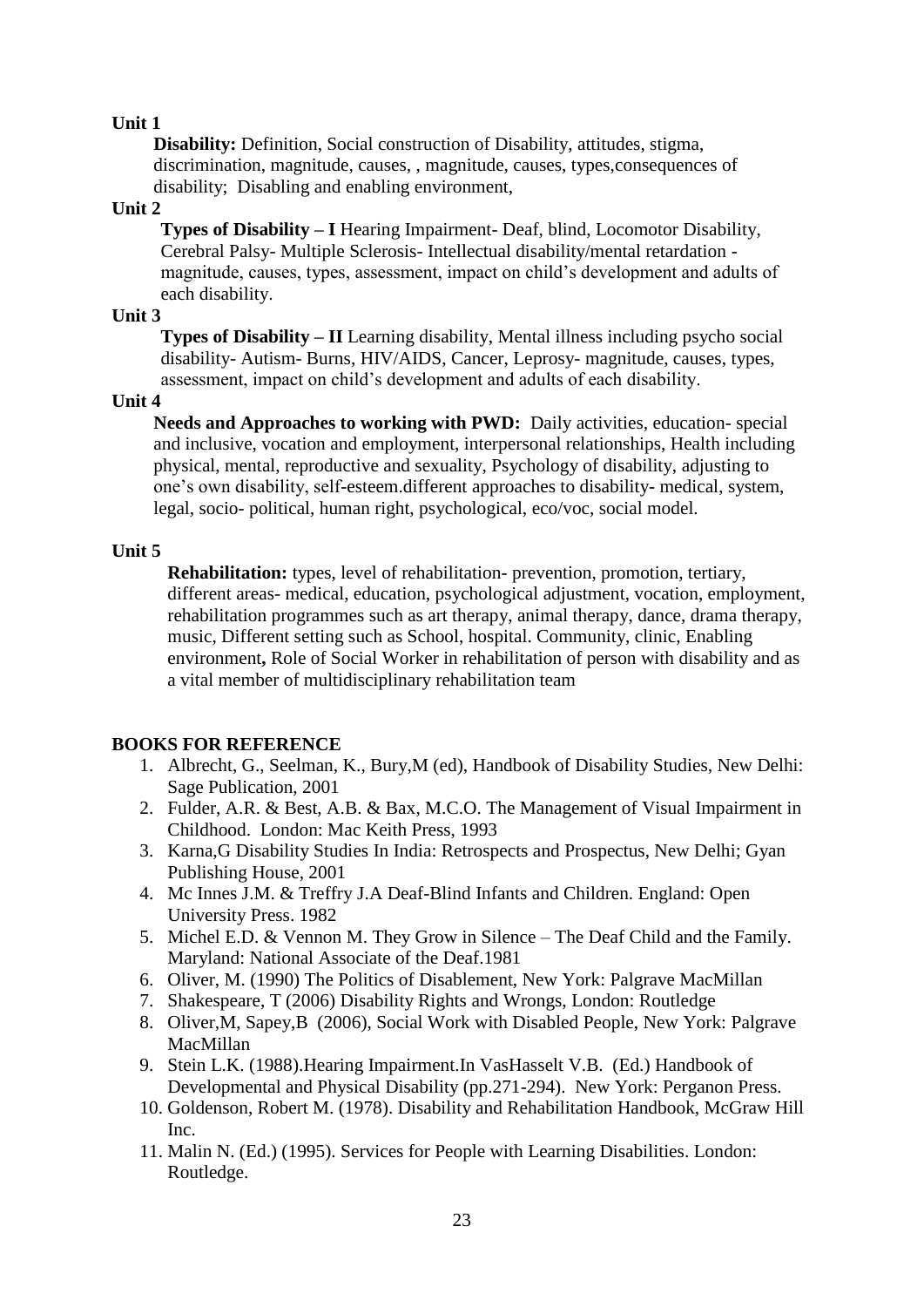- 12. Matson J.L. (1988). Mental Retardation in Adults. In B.B. VanHasselt (Ed.). Handbook of Developmental and Physical Disabilities (pg.353-369).
- 13. Rauch J.B. (1988). Social Work and the Genetics Revolution: Genetic Services. Social Work Journal of the National Association of Social Workers, No.5, 389.
- 14. Reeve, R.E. (1988). Learning Disabilites. In V.B. VanHasselt (Ed.), Handbook of Developmental and Physical Disabilities (316-335). New York: Pergamon Press.
- 15. Segal S.P., Silverman, C. & Temkin, T. (1993). Empowerment and Self Help Agency practice for People with Mental Disabilities. Social Work, Journal of the National Association of social Workers, 38(6), 705.
- 16. Swain, J, Finkelstein.V, French,S and Oliver ,M (ed) (2003) Disabling Barriers-Enabling Environments, London: Sage Publication
- 17. Thuppal, M. & Jayanthi, N. (1992). Impact of Intervention on the Parental Perceptions and Expectations of their Mentally Retarded Children. The Indian Journal of Social Work.
- 18. Tilak, D. (1994). Destination Unknown: Descriptions of a Mentally Handicapped Daughter, Bombay: TISS.
- 19. Tyson, M.E. & Favell, J.E. (1988). Mental Retardation in Children. In V.B. VanHasselt (Ed.). Handbook of Developmental and Physical Disabilities (316-335). New York: Pergamon Press.

#### **SPECIALIZATION I– WELFARE OF THE WEAKER SECTIONS 6. Empowerment of the Marginalised Total Teaching Hours: 60**

# **Objectives**

- To expose the reality of the dispossessed sections of the society
- To facilitate an understanding of the social and political factors that influence the weaker sections
- To provide an analytical perspective of the issues involved in the weaker sections. **Unit 1**

**Societal processes** Socialization, socialized self, social control and group formation, social inequality, social stratification, race, ethnicity, inequality in the Indian context.

**Unit 2** 

**Disadvantaged Sections:** Identifying the weaker sections, concept and definition of Welfare, looking through the lenses of the disadvantaged sections, classification of the Weaker Sections, background, context, legal classification and its consequences

**Unit 3**

**Disadvantaged Sections a Sectoral Approach:** An analysis of the situation of Dalits, Tribes, Women, Landless Laborers and Minorities.

**Unit 4** 

**Laws and welfare measures**: Protective discrimination, approaches for the welfare/development/empowerment of the Disadvantaged Sections- Program Planning and related issues - budget, social policy, and the politics of welfare planning.

### **Unit 5**

**Social Work Interventions:** Case Studies and Models for the upliftment of the Disadvantaged Sections. Reformers: Phule, Ambedkar, Periyar, Pundit Ayothidass and other contemporary reformers.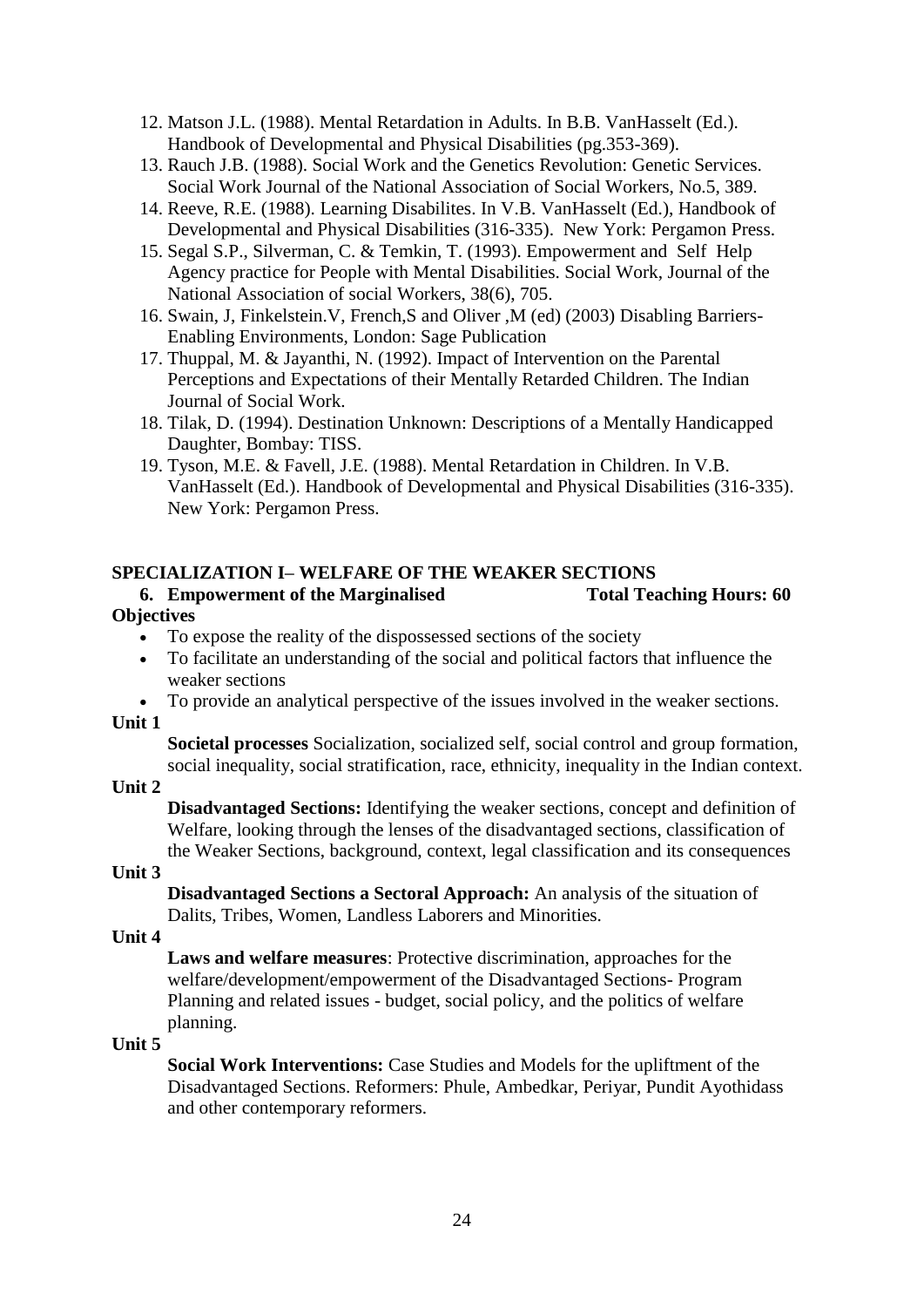# **BOOK REFERENCES**

- 1. Ambedkar, B.R, (1987). "Annihilation of Caste" Dr.B.R. Ambedkar -"Writing and Speeches". Mumbai, The Education Department, Government of Maharashtra.
- 2. Beteille, Andre. (1996). Caste, Class and Power: Changing Patterns of Stratification in a Tanjore Village. Delhi, Oxford University Press.
- 3. Ghurye, GS ,(1961). Caste, Class and Occupation. Bombay, Popular Book Depot.
- 4. Ilaiah. Kancha (1996). Why I Am Not A Hindu. Calcutta, Samya publications, Calcutta.
- 5. Louis, Prakash, (2003). The Political Sociology of Dalit Assertion. New Delhi, Gyan.
- 6. Michael, S,M., ed., (1999). Dalits in Modern India. New Delhi, Vision and Values.
- 7. Thurston. E (assisted by K. Rangachari) (1909). The Tribes and Castes of South India. Madras, Government Press.
- 8. Yadav , (2004). Encyclopedia of Scheduled Castes and Scheduled Tribes. New Delhi, Anmol Publications.

### **CORE PAPER – IX-SPECIALIZATION II – SOCIAL WORK WITH FAMILIES 1. Social Work with Children** Total Teaching Hours: 60

### **Objectives**

- To create awareness on the situation of children inIndia
- To understand the legal provisions and rights of children
- To acquire knowledge of the services and programmes for the rights ofchildren
- To acquire skills and methods to work with children

### **Unit 1**

**Understanding ChildreninIndia:** Demographic profile of children inindia, situational analysis of the rights of children in India – survival, health, nutrition, education and with specific reference to the girlchild, constitutional safeguards assuring the rights of children inIndia, UNCRC, Millennium Development Goals, Post 2015 DevelopmentAgenda.

### **Unit 2**

**Overview of ProblemsofChildren:** Children in SpecialCircumstances, Children in Conflict with Law, Children in Need of Care and Protection: Street Children – Definition Causes, Effects, Services andPrevention, Child Labour, Child Beggary, Child Abuse, ChildTrafficking, Child Prostitution – Definition, Nature/Characteristics, Causes, Effects, Services,Prevention, Children in Need of SpecialCare, Differently Abled (Physically and Mentally Challenged), Emotionally Disturbed, Learning Disabled, Children Living with HIV/AIDS, Children ofPrisoners, Problems of Children in Disaster Situations andConflicts

### **Unit 3**

**Legislations and ServicesforChildren:** Pre- conception and Pre-natal Diagnostic Techniques Act,1994, Persons with Disabilities (Equal Protection and Participation) Act,2000, Child Labour (Prohibition and Regulation ) Act,1986, The Juvenile Justice (Care and Protection of Children) Act,2000, The Commissions for Protection of Child Rights Act,2005, The Child Marriage Restraint Act,2006, The Right of Children to Free and Compulsory Education, Act,2009, The Protection of Children from Sexual Offences Act, 2012(POCSO)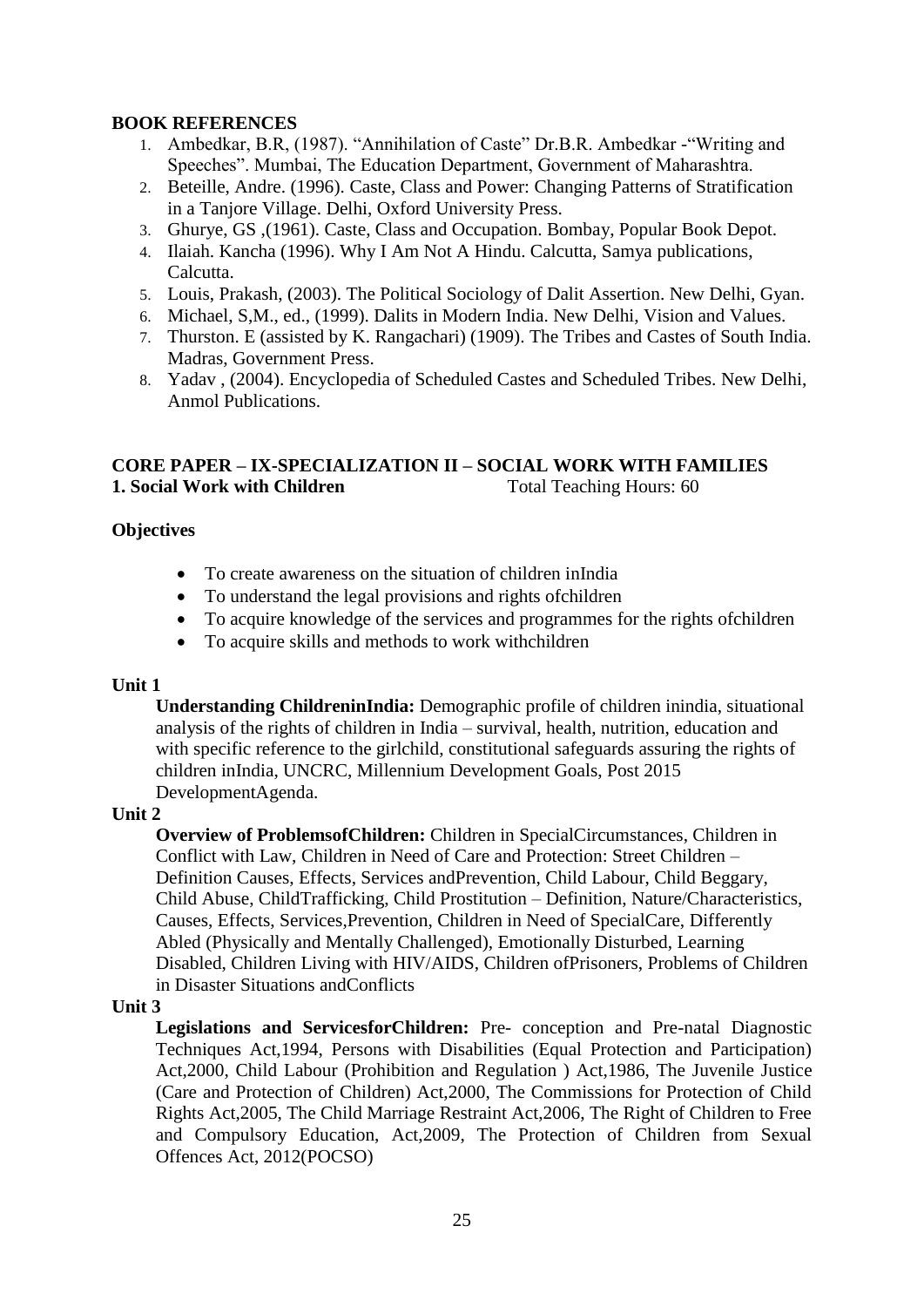**ChildProtectionServices:** Mechanisms, National Commission for Protection of Child Rights/ State Commission for Protection of Child RightsAct, District Child Protection Unit, Child Welfare Committee, Juvenile Justice Board, Structure and Function of GovernmentProgrammes, Programmes: Child Survival, ICDS Programme, School Health Programme, Health and Nutrition Programmes, Sarva Shiksha Abhiyan, Integrated Child ProtectionSchemes, Beti Bachao Beti Padhao, Dr. Muthulakshmi Reddy Maternity Benefit Scheme, National Policy for Children 2013, OptionalProtocols, Initiatives by GOs, NGOs and INGOs in Promotion of ChildRights, Ministry of Women and Child Development, National Institute of Public Cooperation for Child Development(NIPCCD), UNICEF, CRY, Action Aid, Christian Children's Fund of Canada Childline 1098, ICCW, WHO, Plan International, BBA (Bachpan Bachao Andolan)

#### **Unit 5**

**Social WorkwithChildren:** Approaches to Working with Children – Institutional Settings, SOS Children's Villages, Non-Institutional Settings: Adoption –In Country and Inter-Country Adoption, Sponsorship and Foster Care, Multi-Disciplinary Approach – Sustainable/DevelopmentalApproach, Participatory Approach, Preventive Model, Rehabilitative Models,Convergence Approach, Rights Based Approach in Working with Children, Networking and Advocacyfor ChildRights, Role of Social Work with Children in Special Circumstances, Sexually Exploited and Oppressed Children. Children in Need of Special Care and in Disasters and Conflict Situations, Research, Training and Documentation on Child Issues and Rights, ChildBudgeting

### **BOOKS FOR REFERENCE**

- 1. Bajpai, Asha*. Child Rights in India: Law, Policy, and Practice.* India: Oxford, 2006.
- 2. Sarada, D., Rajini. N. *Child Rights and Young Lives: Theoretical Issues & Empirical Studies.* India: Discovery, 2009.
- 3. Tandon, R.K. & Sudarshan, K.N. *Directory & Handbook on Children.* New Delhi: Ashish, 1998.
- 4. Theis, Joachim*. Promoting Rights – Based Approaches, Experiences and Ideas from Asia and the Pacific.* Sweden: Save The Children, 2004.
- 5. Wal, S*. International Encyclopaedia of Child Development Priorities for 21Century.* Vol., I – V. New Delhi: Sarup and Sons, 1999.

### **SPECIALIZATION II – COMMUNITY DEVELOPMENT AND EMPOWERMENT 2. Urban Community Development Total Teaching Hours: 60 Objectives**

- To enable students to gain an understanding about the urban poor.
- To develop sensitivity and commitment for working with the urban poor.
- To provide knowledge on various developmental efforts.
- To expose students to skills and techniques of working with urban poor.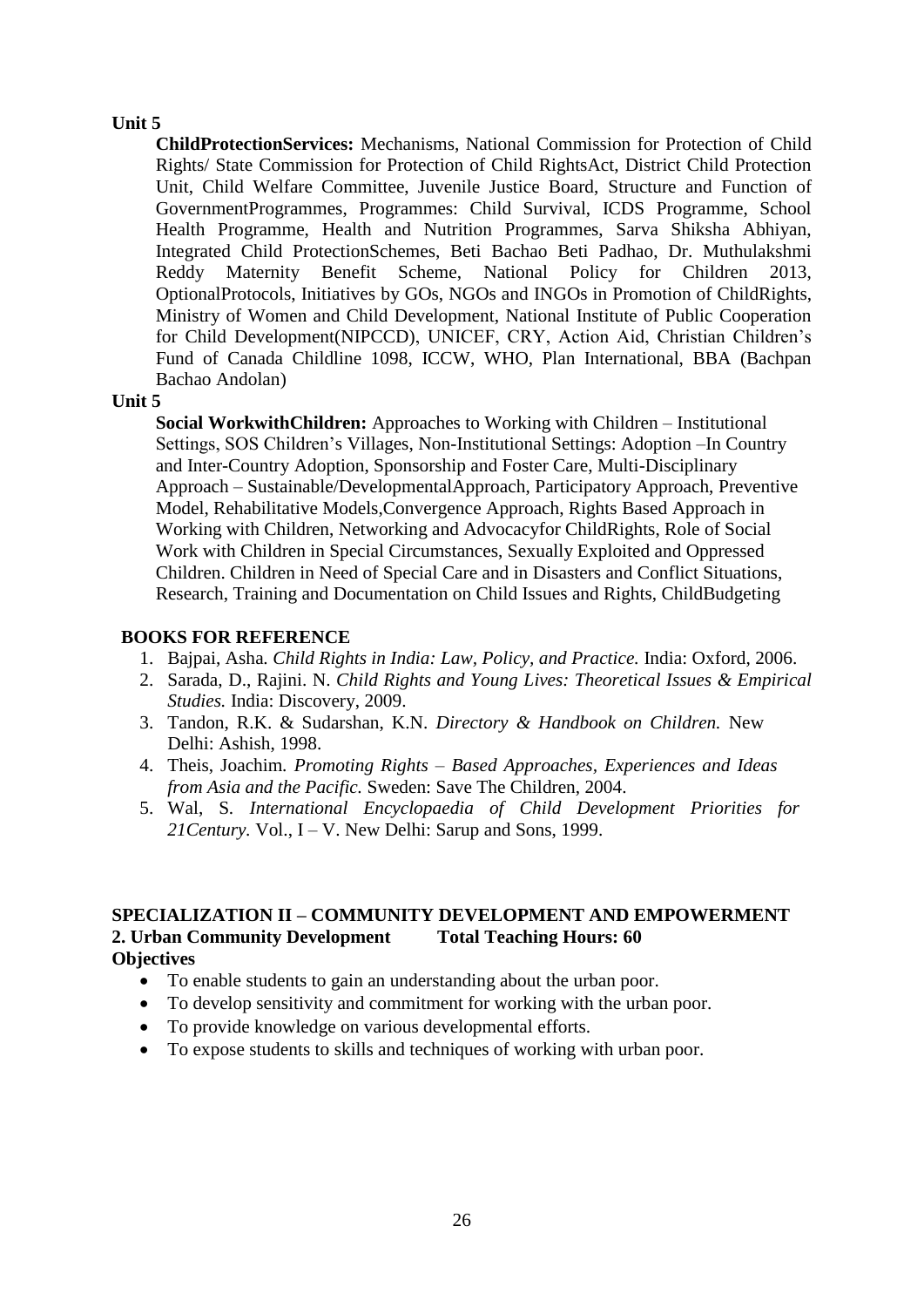**Basic Concepts:** Concept of Urban, Urban Development, Urban Community Development, Urbanization. Urbanism, Differences between urban development and Urban Community Development. Principles and Approaches of UCD.

### **Unit 2**

**Slum**: Definition, characteristics, types, causes and consequences of growth of slums. Theory of slums, Power structure of Slums.The Tamil Nadu Slum Areas (Slum Clearance and Improvement) Act, 1971 – Policies, structure and functions of the Tamil Nadu Slum Clearance.Problems of slum dwellers, squatter settlement dwellers, street children. – programmes for the development of slum dwellers. Critical analysis of the Programmes and approaches.

### **Unit 3**

**Urban Community Development in India:** Delhi and Hyderabad projects – Urban Community Development in Tamil Nadu – MUDP and TNUDP

Governmental agencies in Urban Community Development – structure and functions of the Tamil Nadu Housing Board, HUDCO, Corporation of Chennai, CMDA – Non-Governmental agencies in Urban Community Development.

### **Unit 4**

**People's participation in Urban Community Development**: concept of involvement – importance and scope of people's participation – factors hindering promoting people's participation.

# **Unit 5**

**Conscientization** – goal settings; identifying and developing leadership, resource mobilization; human resource development resolving group conflicts, programme planning and service delivery, eliciting people's participation, monitoring and evaluation.

# **BOOKS FOR REFERENCE**

1. Ashish Bose, (1971), India's Urbanisation : 1990 – 2001, McGraw Hill, New Delhi.

2. Bhattacharya, B., (1979), Urban Development in India, Shree Publishing House, Delhi.

3. Bidyut Mohanty, (1993), Urbanization in Developing Countries Basic Services and Community Participation, ISS and Concept Publishing Co., New Delhi.

4. Clinard, Marshall, B., (1970, Slums and Urban Community Development, The Free Press, New York.

5. Desai, A.R. & Devadas Pillai (ed.) (1972), Slums and Urbanization, Popular Prakashan, Bombay.

6. Paul Wiebe, (1975), Social Life in an Indian Slum, Vikas Publishing House, Delhi.

### **SPECIALIZATION II – HUMAN RESOURCE AND MANAGEMENT 3. Human Resource Management and Development**

### **Total Teaching Hours: 60**

# **Objectives:**

- Gain knowledge about the Concepts, Principles and strategies of HRD
- Understand the strategic role and efficient use of human resources
- Acquire the skills of implementing Strategic HR aiming at higher practices; Acquiring counseling skills.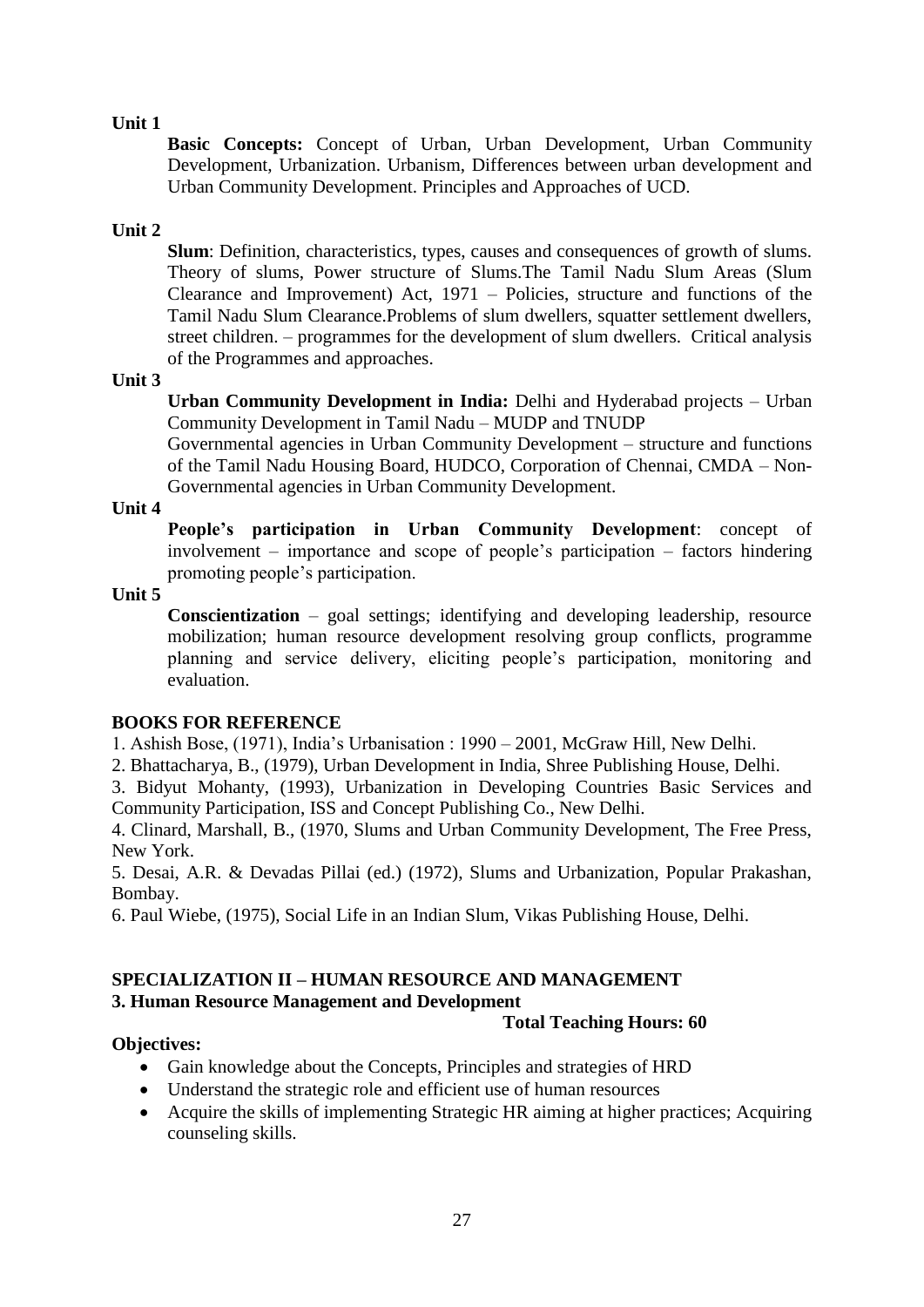HRD: Concept, Objectives, Approaches & Principles – Systems & strategies in HRD – HRD Interventions: Organizational Goal setting process - Key Result Areas (KRA) and Key Performance Indicators (KPI) - Performance Measurement Systems – Feedback sessions - Coaching, Mentoring, Career planning, Career development, Reward system.

### **Unit 2**

Approaches to Measuring Human Resources: Competitive Benchmarking, HR Accounting, HR Auditing, HR Effectiveness Index, HR Key Indicators, HR Management by Objectives.

### **Unit 3**

Talent Development: Concept and importance - Training Need Analysis at Individual and Organizational level: Designing and conducting Training programs - Types of Training: On the Job and Off the Job Training- Coaching Apprentices, Job Rotation.

### **Unit 4**

Training & Development: Methods - programmed instruction, role play, structured and unstructured role plays, in-basket exercise, simulation, case study and sensitivity training. Evaluation of Training Program. The Cost/Benefit Analysis of trainingusing the results to improve training and development function. Improving training utility by following up Training Action Plans.Balance Score Card.

### **Unit 5**

Employee Empowerment: Concept, Definition & Objectives of employee empowerment – Prerequisites – Types & benefits – Strategies - Ways to employee empowerment – Employee Counselling; Counseling skills;Practice of Social Work Methods; Role of Employee Counsellor in Organizations. Developing Positive Employee Relationship

### **BOOKS FOR REFERENCE**

- 1. Dep Topomoy. 2010. Human Resource Development. Anne Books. New Delhi.
- 2. Dessler Garry, Biju Varkkey.2011. Human Resource Management. Dorling Kindersley Publishing Company. New Delhi
- 3. Fred Luthans. 2001. Organizational Behaviour. Mc.Graw-Hill Publication Companies.
- 4. Parath Sarathi. 2002. Planning, Auditing and Developing Human Resources. Manak Publication PVT.LTD. New Delhi.
- 5. Pippa Riley. 2012. Human Resource Management. Viva Books PVT, LTD. New Delhi.
- 6. Premavathy N. 2011. Human Resource Management and Development. Sri Vishnu Publications. Chennai.
- 7. Rao T.V. 2008. HRD Score Card 2500 Based on HRD Audit. Response Business Books From Sage. New Delhi.
- 8. Werner M. Jon. 2009. Human Resource Development. Cengage learning. Delhi.
- 9. Sanjeev Kumar Singh, "Human Resource Development: HRD IR Interface Approach," Atlantic Publishers & Distributors, Delhi, 2008.
- 10. Silvera D.M., "Human Resource Development,' The Indian Experience, New
- 11. India Publications, New Delhi, 1990.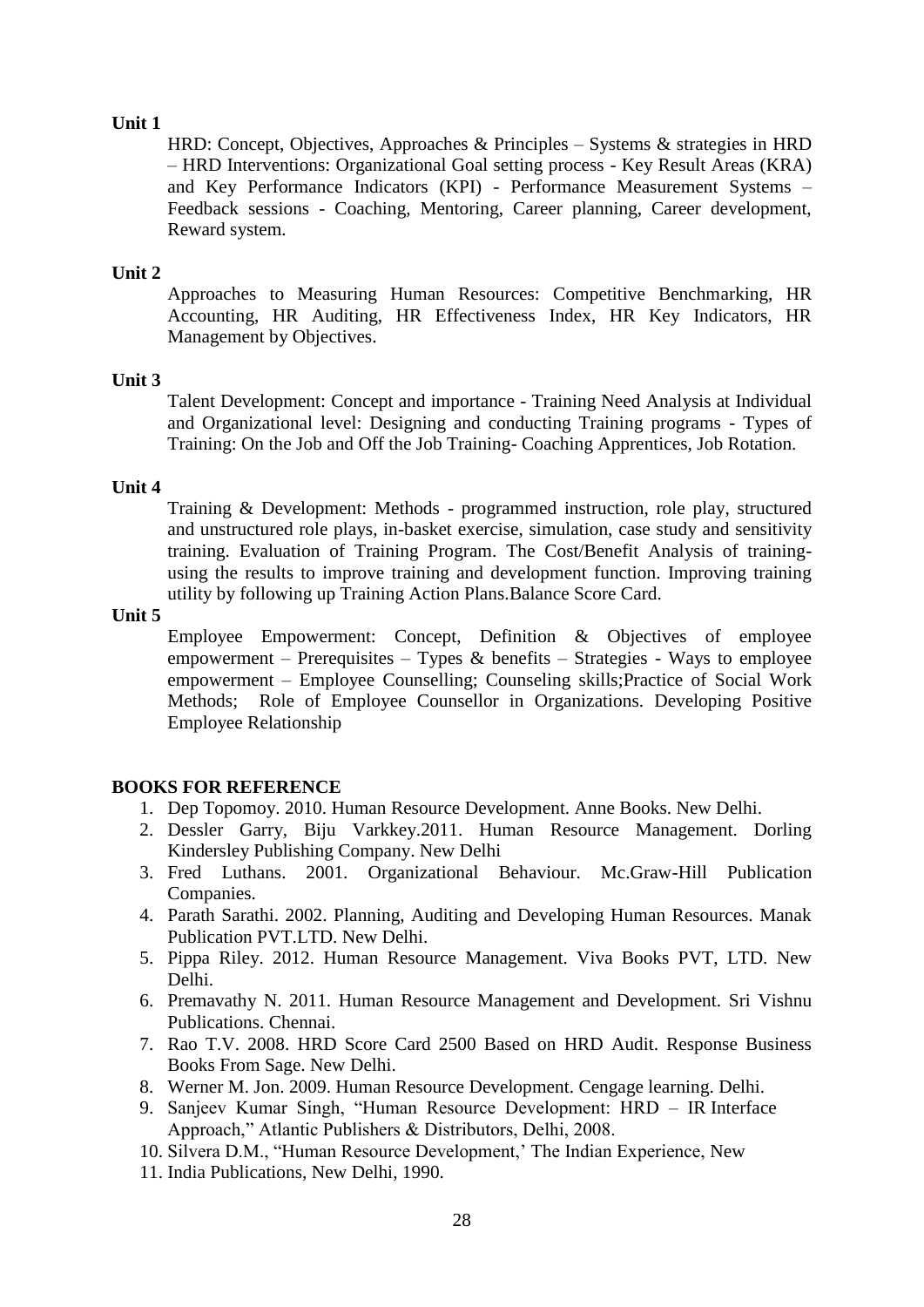- 12. Rao. T.V, "The HRD Missionary- Role and Functions of HRD managers & HRD Departments," Oxford IBH Publishing Co., New Delhi, 1990
- 13. Rao. T.V &Pereia D.F., "Recent Experiments in HRD", Oxford & IBH Publishing Co., Delhi.
- 14. Rao. T.V., "Future of HRD", Macmillan, Delhi.
- 15. Rao. T.V., "HRD Audit, Response Books, Delhi, 1999
- 16. Suresh Vyas, "HRD Priorities", Pointed publishers, Jaipur, 1988

### **SPECIALIZATION II – MEDICAL AND PSYCHIATRIC SOCIAL WORK**

### 4. **Psychiatric Social Work Total Teaching Hours: 60**

### **Objectives:**

- To acquire knowledge of various treatment approaches and to develop the skill to apply the same to Mental Health needs of the people
- To understand the need for preventive and promotive approaches and to develop the ability to apply Social work methods in the promotion of mental health.
- To develop a holistic and integrated approach to Social work practice in the field of Mental Health.

### **Unit 1**

# **Psychiatric Social Work Practice in India**

Definition, History and Scope of Psychiatric Social work in India, Changing perspectives of psychiatric Social work, Social work practice in various Mental Health services.

Mental Hospital as a Social system - Concept of Milieu therapy and Therapeutic Community, Working with Multi-Disciplinary Team and Psycho Social aspects of Hospitalization

### **Unit 2**

# **Social Work Treatment in Psychiatric Settings- Theory and models**

Psycho analytical, Psycho Social, Transactional analysis, Family therapy, Crisis Intervention, Behaviour therapy, Rational Emotive Therapy, Group Therapy & Strength approach

### **Unit 3**

### **Psychiatric Social work practice in special settings**

- a) Child Mental Health (Special reference to CGC)
- b) Deaddiction Clinics
- c) Crisis Intervention Clinics
- d) Geriatric clinics
- e) Schools
- f) Family counseling centers
- g) Industrial setting

### **Unit 4**

### **Rehabilitation in Psychiatry**

Concepts, Principles, Process and programmes, Role of a Psychiatric Social worker Concept of Community Psychiatry and Community based Rehabilitation, Role of a Psychiatric Social worker.

### **Unit 5**

# **Programmes and Legislations related to Mental Health.**

Mental Health Act 1987, International Conventions relevant to mental health - Convention on Rights of Persons with Disabilities (CRPD) Narcotics & Psychotropic Substances Act 1987, Rights of the mentally ill & Advocacy. National Mental Health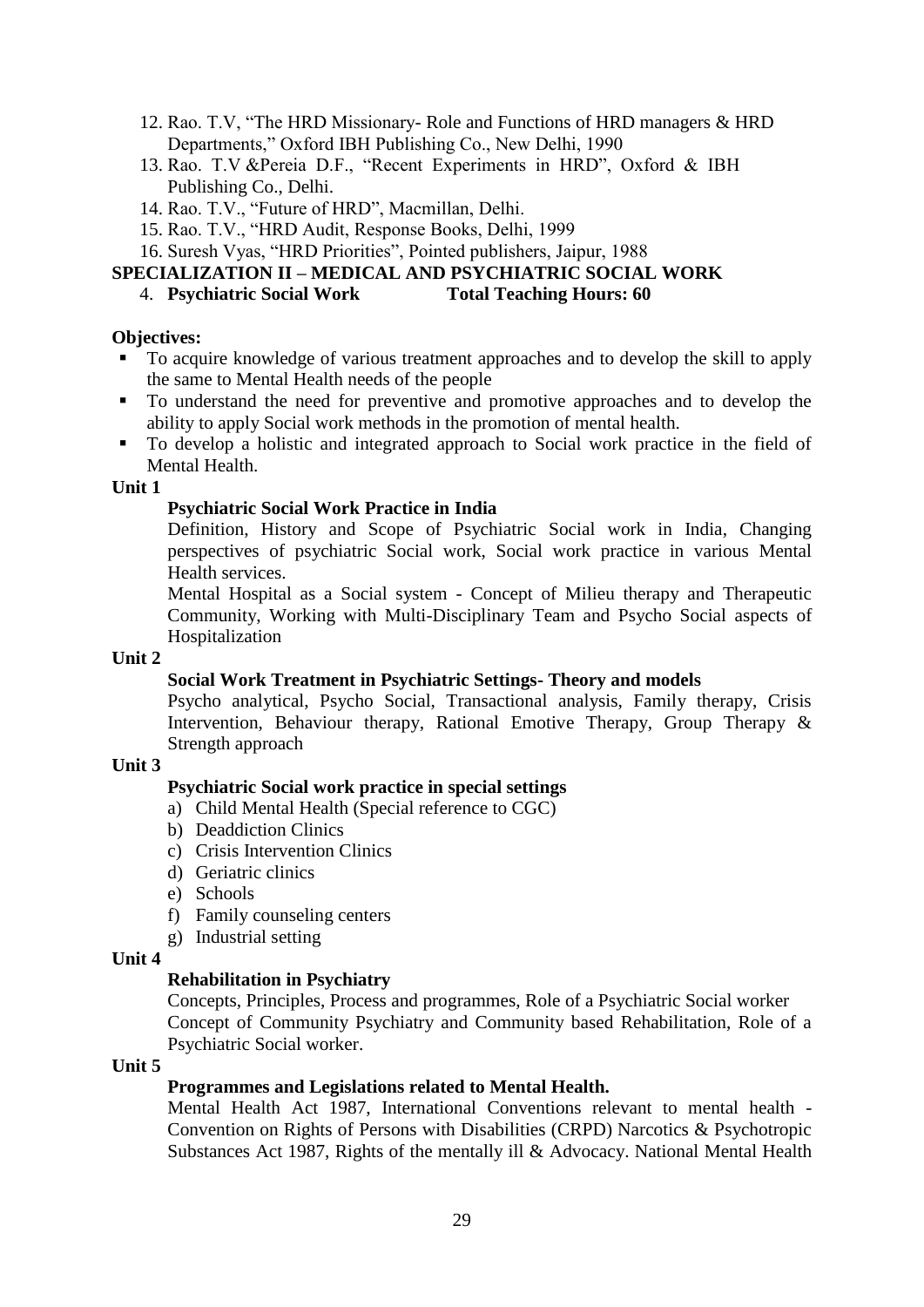Program (NMHP) 1982, Revised Version 2002, District Mental Health Programs (DMHP) and their implementation.

### **BOOK REFRENCES**

- 1. Bhattacharya, Sanjay. *Social Work Interventions and Management.* New Delhi: Deep & Deep, 2008.
- 2. Colin Pritchard (2006): Mental Health Social Work, London: Routledge Publication
- 3. Francis, Abraham P. (Ed.) Social *Work in Mental Health – Areas of Practice, Challenges & Way Forward.* New Delhi: Sage, 2014.
- 4. Francis, Abraham P. (Ed.) *Social Work in Mental Health – Contexts & Theories for Practice*. New Delhi: Sage, 2014.
- 5. Goodman, Michael, Janet Brown, Pamela Deitz (1992): Managing Managed Care A Mental Health Practitioner's Survival Guide. Washington DC: American Psychiatric Press, Inc.
- 6. Herman, Helen. Saxena, Shekhar. Moodie, Rob. (Eds.) *Promoting Mental Health – Concepts, Emerging Evidence & Practice.* Geneva: WHO, 2005.
- 7. Mane P. & Gandevia K. (Eds.) (1993): Mental Health in India: Issues and Concerns; Mumbai: Tata Institute of Social; Sciences.
- 8. Malhotra, Savita (2002): Child Psychiatry in India An Approach to Assessment and Management of Childhood Psychiatric Disorders. New Delhi: Macmillan India Ltd.
- 9. Pritchard, Colin. *Mental Health Social Work*. London: Routledge, 2006.
- 10. Roberts, Albert R. & Greene, Gilbert J. *Social Workers' Desk Reference*. New York: Oxford University, 2001.
- 11. Robert Bland, Noel Renouf & Ann Tullgren. Social Work Practice in Mental Health: An introduction. Australia: Allen & Unwin, 2009
- *12.* Sekar,K. Parthasarathy,R. Muralidhar,D. Chandrasekhar Rao.*Handbook of Psychiatric Social Work.* Bangalore: NIMHANS, 2007.
- 13. Srinivasa Murthy & Burns B. (Eds). *Community Mental Health – Proceedings of the Indo-US Symposium*. Bangalore: NIMHANS, 1992.
- 14. T.T. Ranganathan Clinical Research Foundation (1989): Alcoholism & Drug Dependancy, Chennai: TTK Hospital
- 15. Verma, Ratna. *Psychiatric Social Work in India*. New Delhi: Sage, 1991.
- 16. Vijayakumar, Lakshmi (2003): Suicide Prevention Meeting the challenges together, Chennai: Orient Longman Pvt. Ltd.
- 17. Weisman, Avery D. (1972): On Dying and Denying a psychiatric study of terminality. New York: Behavioral Publications, Inc.

### **SPECIALIZATION II – DISABILITY STUDIES AND ACTION**

5. Disability and Human Rights Total Teaching Hours: 60

### **Objectives:**

- To understand the changing perspectives and ideological approaches to the rehabilitation of persons with disability.
- To critically examine legislations, national planning effort and policy formulations for recognizing the human rights of persons with disability in India and action taken their inclusion, development and rehabilitation using the rights-based perspective.
- To study the role of government organizations, NGOs and international organizations in providing services to disabled persons.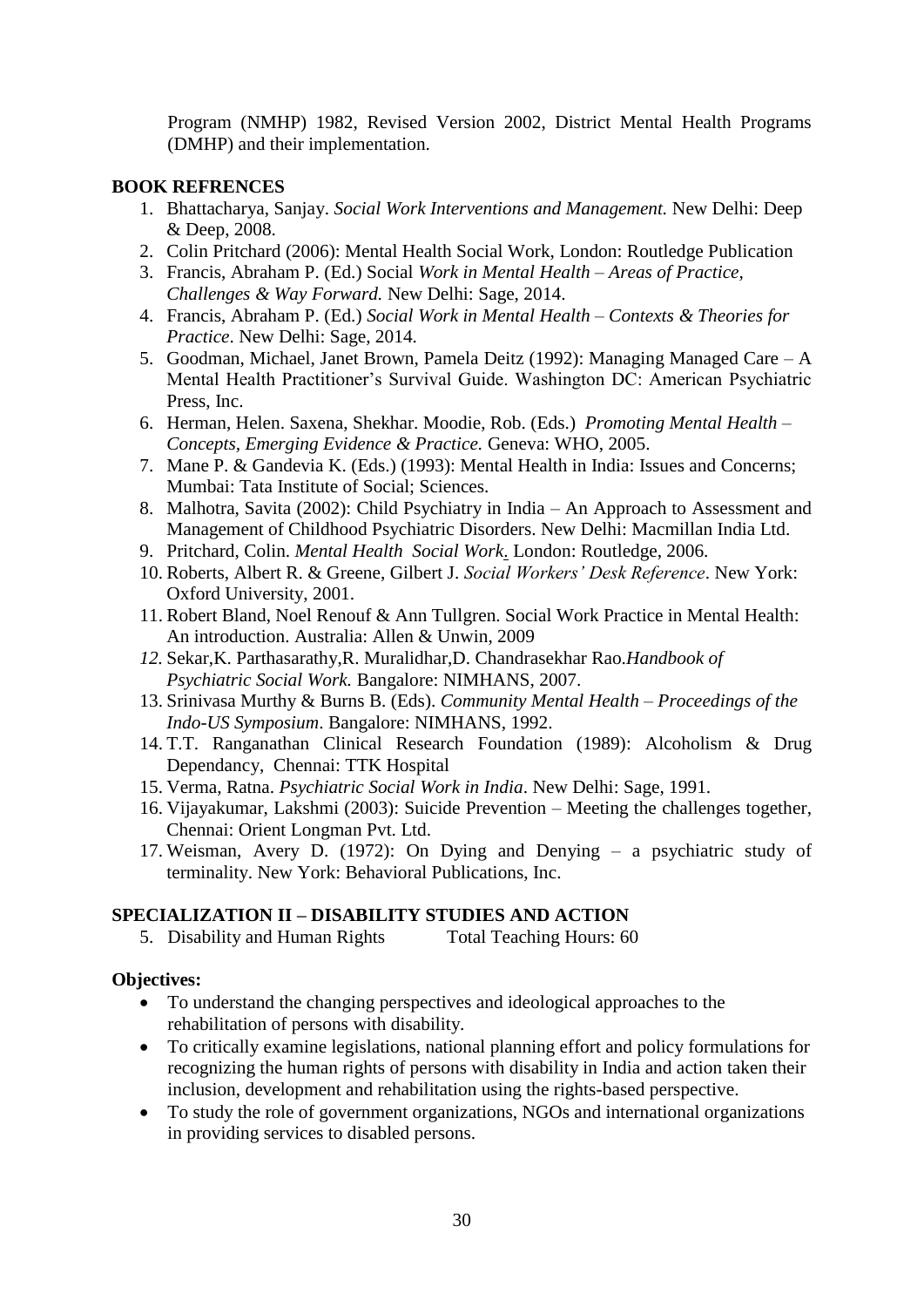**Theoretical Perspectives regarding PWDs:** Constitutional Provisions, UN Convention Rights of persons with disability & on Human Rights, Biwako Millennium Framework for Action, PWD Act, RCI Act, National Trust Act, Mental Health Act. PWDs in Children, Women, Education (RTE, SSA, inclusive education, special school vs integration), Health, Elderly, R& R policies, Victims of disaster, mass violence – prevention

### **Unit 2**

Law and Disability: Law & Disability – eugenics, right to life, reproductive rights, right to marry & to family, Inheritance, Guardianship, insurance, employment – ESI, government employment, hiring & firing, criminal liability, Right to representation in governance, PRIs, RTI, PIL Barrier free environment access, Certification processes. Role of International and National organizations in Disability, Role of voluntary organizations.

### **Unit 3**

**Women and Disability:** Gender Analysis framework, Status of women and girls with disability in India, Impact of disability on women's education, employment, marriage; Socio-cultural, politico-economic impact on disability of women and men.

### **Unit 4**

**Issues faced by Persons with Disability:** Issues faced by male and women with disabilities such as education, vocation, employment, violence, marriage, parenting especially motherhood, reproductive health, sexuality, esteem, political participation, legal issues, family relationship, stigma, attitude Transgender with disability, Present the autobiography of persons with disabilities to understand issues and challenges

### **Unit 5**

### **Interventions**

Intervention strategies for men and women with disabilities in different areas such as education, health including physical, mental, reproductive health, sexuality, employment, livelihood, self-esteem, violence against women with disabilities legal aid, self-help groups, Intervention strategies for men and women with disabilities Mobility Schemes for PWD's, Institutionalization & Rights of PWDs, Movements of PWDs for rights.

### **BOOK FOR REFERENCE**

- 1. Alur Sathi (1999), Women with disability, Action Aid Disability News. Vol.no.1 and 2, 11-14.
- 2. Bhambhani, Meenu ( 1999) The brden of woman with Disabilities, Action Aid Disability News. Vol. No.1 and 2, 22-24.
- 3. Brace, Mike & Joshi, L ( 1985) Where There's A Will
- 4. Campling J. (ed) (1981) Images of Ourselves Women with Disabilities Talking. London: Routledge and Kegan Paul Limited.
- 5. Corbett, K.& Froschl, M. (1982) Access to the Future: Serving Disabled Young Women. In the Davidson (Ed.) 1982. The Second Mile: Contemporary Approaches in Counselling
- 6. Young Women. Tucson, New Directions for Young Women.
- 7. Dias, Lidwin ( 1982) Women and Disability- A Triple Disadvantages, Perspectives in Social Work, Vol. 19, Pp 19-26
- 8. Dingra S.S.( 1985) Smiling Through Misfortune. New Delhi: N.B.O.Publication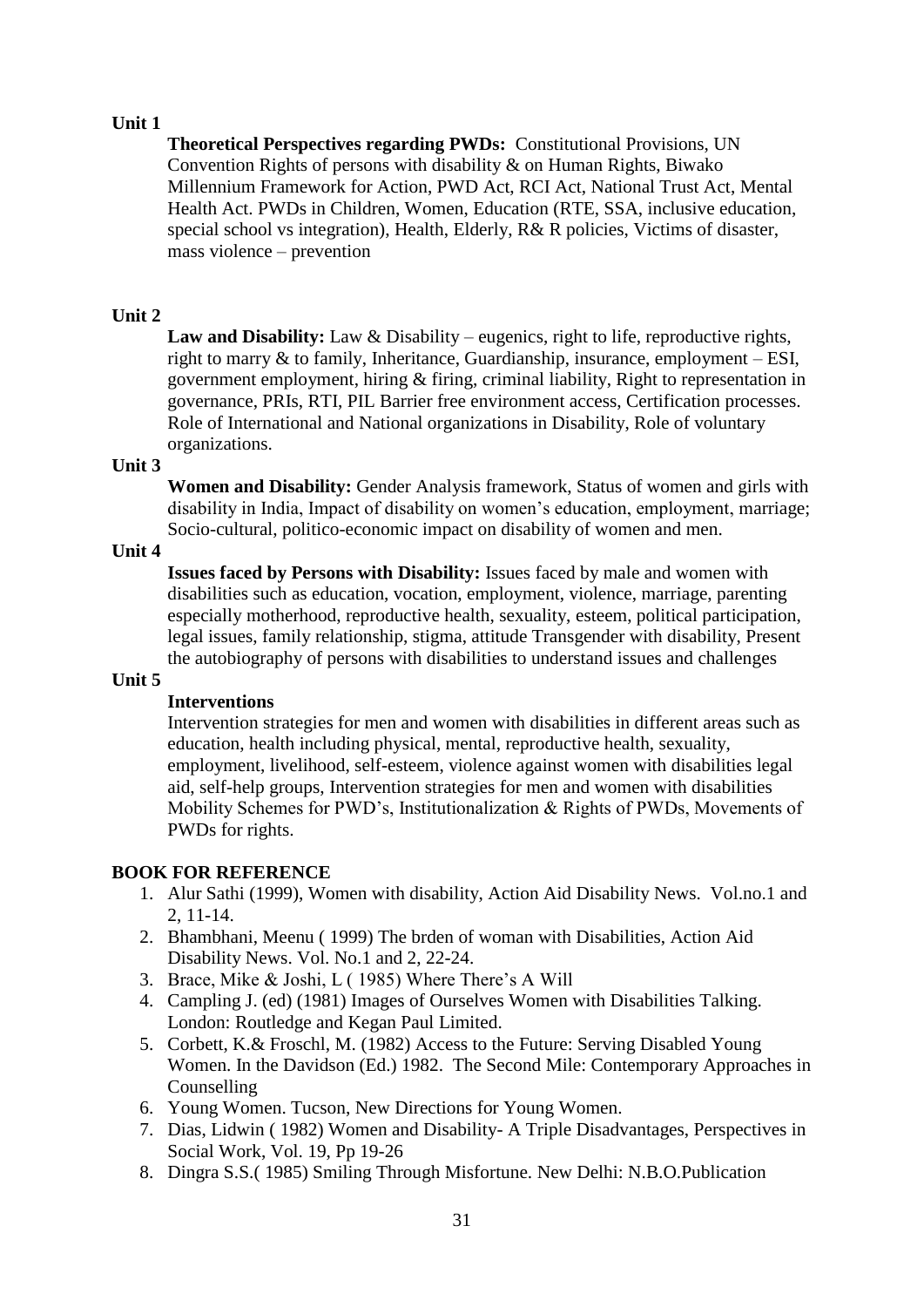- 9. Earakson, J & Musser,J.( 1976) Joni. Kent:STC Books
- 10. Ghosh, J. (2002) Women With Disabilities in India. Integral Liberation, Vol. 6(4), Dec. 2002 pp. 262-263
- 11. Hans, Asha & Patri A. (2000) Women Disability, and Identity, Delhi: Sage Publication
- 12. Hugh Franks (1979) Will to Live. London: Routledge and Kegan Paul Limited.
- 13. Indian Journal on Gender Studies- special issues on Women with Disabilities, August 2008
- 14. Mehta, Ved ( 1982) Vedi. New York: Oxford University Press
- 15. Lonsdale, Susan (1990) Women and Disability: The Experience of Physical Disability among Women. Houndmills, Macmillan Distribution Ltd
- 16. Pruthvish, S.(1999) Some Aspects of the Status of Women with Disabilities. Action Aid Disability News. Vol10, no.1 and 2. 31-32
- 17. Raju Shoba (1996) Gender and Disability. Ability July-Sept. 1996, 21-22.
- 18. Swain,J; Finkelstein,V; French,S; & Oliver, M.(2001) Disabling Barriers- Enabling Environments. London: Sage Publications in Association with the Open University
- 19. Thakur,V. Hariprasad (1999) Fact Sheet: Women and Disability. Sankalp Newsletter, Jan. 1999, Vol.9 No.1, 10-12
- 20. Thomas, Carol (1999) Female Forms: Experiencing and Understanding Disability. Buckingham, Open University Press

#### **SPECIALIZATION II – WELFARE OF THE WEAKER SECTIONS**

6. Forced Migration and Social Work Practice

Total Teaching Hours: 60

#### **Objectives**

- To introduce the students to the concepts of Forced Migration
- To enable the students to understand the magnitude of forced migration on Human Development
- To help students to understand the role of a social worker in situations of forced migration.

#### **Unit 1**

**Forced Migration**: definition, types: Conflict induced, disaster induced, and development induced. Types of Forced Migrants: Refugees, internally displaced, asylum seekers, Human trafficking, Environmental and disaster displaced migrants.

#### **Unit 2**

**Mapping world displacement**: major geo political issues in displacement. Laws and conventions related to displacement: United Nations Convention on Refugees, the protocols, guiding principles of internal displacement, OAU, Cartagena Declaration and other regional instruments.

#### **Unit 3**

**Forced Migration in India** History in India, causes and consequences, relief and rehabilitation of forced migrants.Role of the State in dealing with refugees and IDPs.

#### **Unit 4**

**Case Studies in Forced migration** Narmada Bachao Andolan, Polavaram, Tsunami (2004), Tibetan refugees, Sri Lankan refugees, Chin Refugees, Chakma Refugees and other long term displacement in India.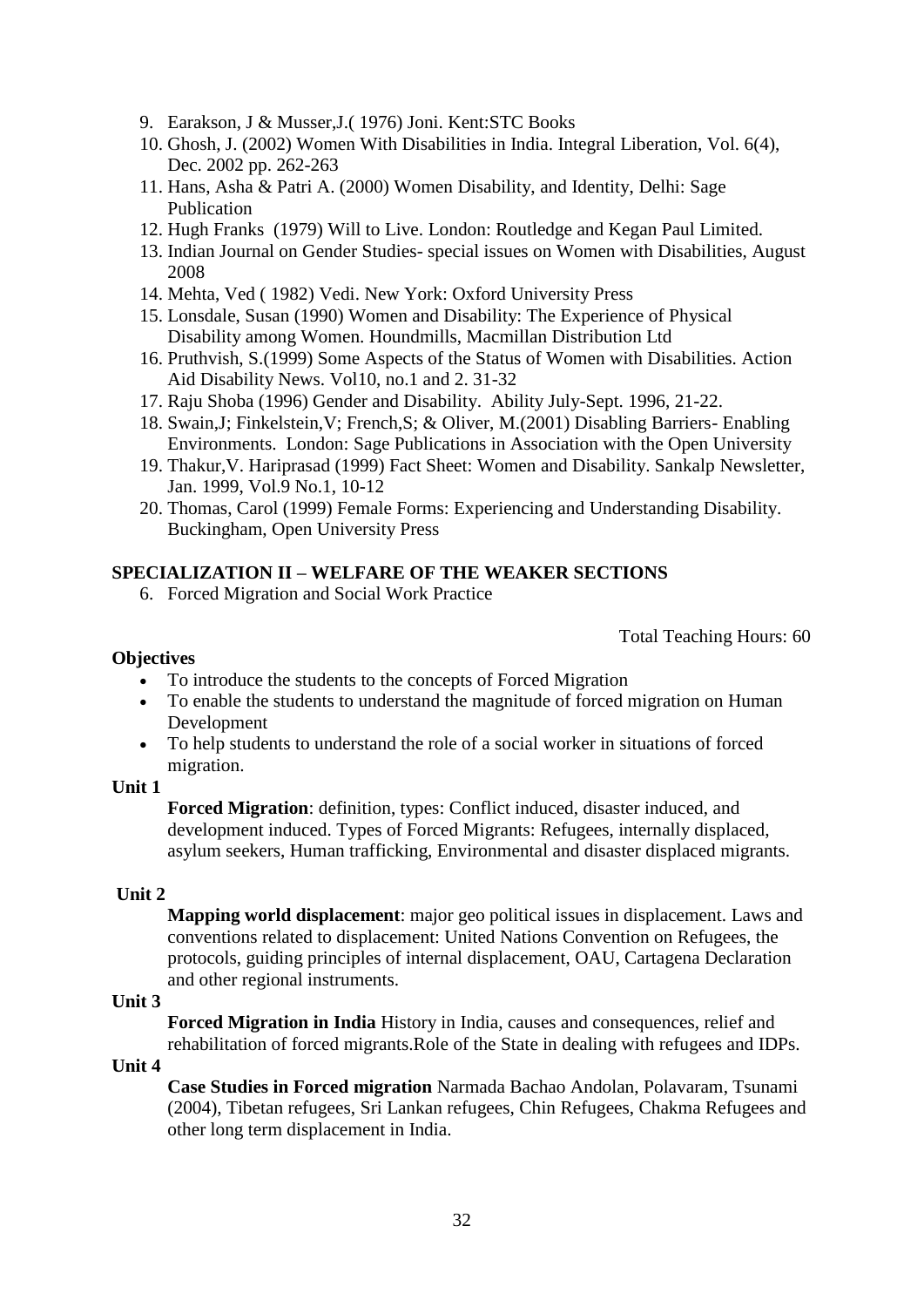**Social Work Practice and Forced Migration** Disaster mitigation and Social Work response: five stages of disaster preparedness. Interventions with long term refugees and IDPs, participatory planning for displaced communities, durable solutions for displacement and Social Work. Role of Social Workers in national and international organizations working on forced migration.

### **BOOK REFERENCES**

- 1. Benz, Georg (2009): Political economy of managed migration Non state actors, Europeanization, and the politics of designing migration policies. New Delhi, Oxford & IBH Publishing co.
- 2. Bauer, Harald (2006): Labour Movement: How Migration Regulates Labor Markets. London, Oxford University Press.
- 3. Khadri, Binod (2009): India Migration Report 2009. Past present and the future outlook. International Migration and Diaspora Studies Project, Zakir Hussain Centre for Educational Studies, New Delhi, Jawaharlal Nehru University.
- 4. Nayyar, Deepak (2000): Globalization and Migration: Retrospect and Prospect. Noida, V.V. Girl National Labour Institute.
- 5. Rajan, S. Irudaya & Marie Percot (2011): Dynamics of Indian Migration. Routledge, New Delhi.
- 6. Rao, M.S.A (2005): Studies in Migration Internal and International Migration in India. Delhi, Manohar Publication.
- 7. Sasikumar, S.K (2001): International Labour Migration from Independent India, Noida, V.V. Girl National Labour Institute.

# **CORE PAPER – X – Management of Organizations Total Teaching Hours: 60**

### **Objectives**

- To understand the overall environment and its impact on the nature, structure and development of the organizations in corporate, public and voluntary, sectors in context of social work profession.
- Understand policies and procedures involved in establishing and maintaining human service organization, need for change.
- Acquire skills to network and participate in the management of resources human material, environmental and network.

### **Unit 1**

**Social Services / Welfare Organizations**: A Historical perspective, Role of Voluntary Organisations, National Policy on Voluntary Sector, 2005, National Policy on the Voluntary Sector – 2007, Development and welfare organizations response to societal needs, roles of State, Voluntary and corporate sector; Scope of Scientific Management in Welfare Organisations; Types of Non-Profit Organisations - NGO, INGOs, Quasi Government and Transnational NGOs; Society's Registration Act 1860, Companies Act 2013, Trust Act of 1912, Co-operative Societies Act 1912. FCRA related issues, FEMA (Foreign Exchange Management Act, 1999)

### **Unit 2**

**Management of Welfare Organisations:** Types of settings, organizational characteristics - origin, nature, size, structure and design, organizational climate and impact socio-political environment impact. Management Process: Vision of planning,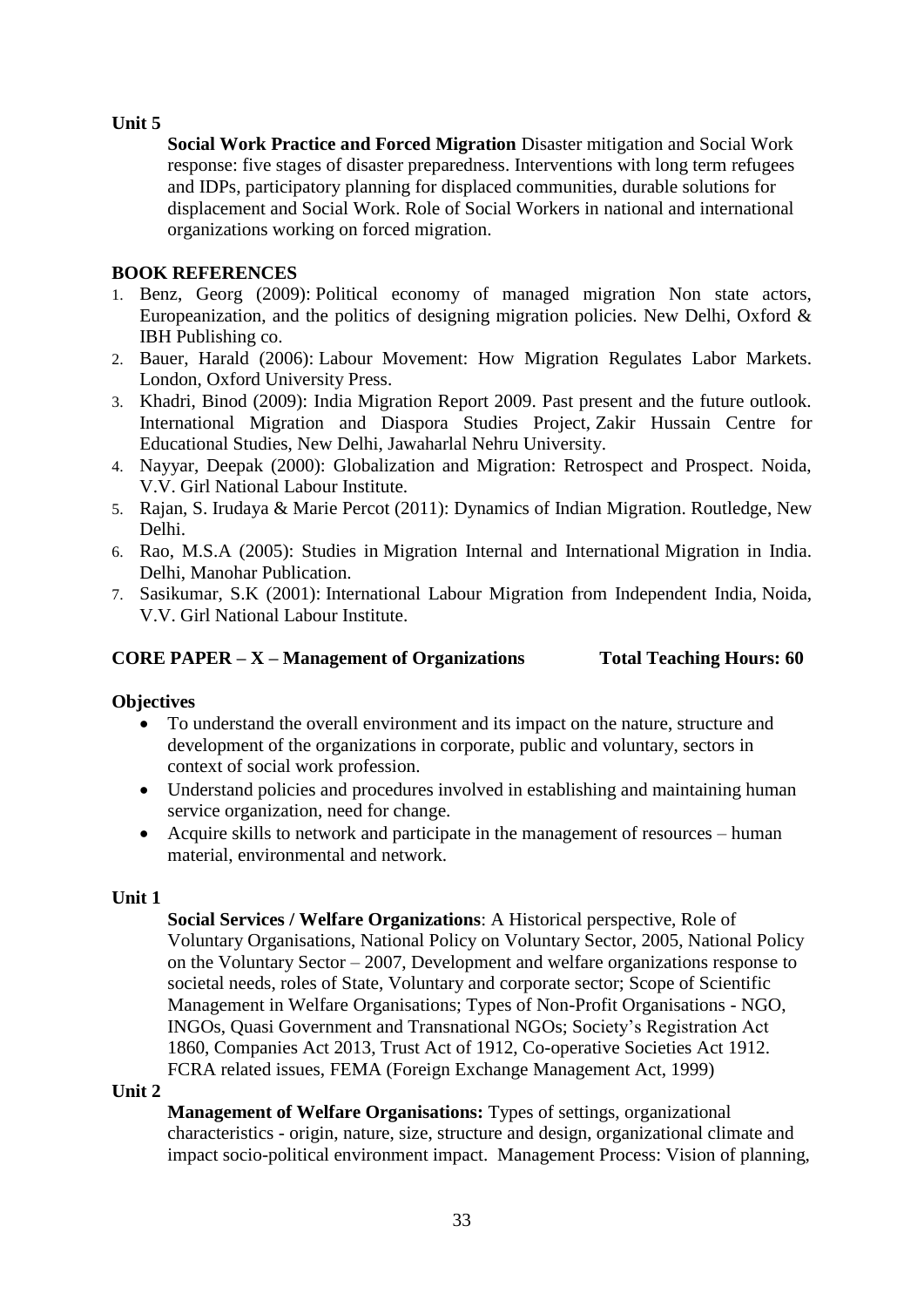Organizing, directing staff, cooperation and evaluation, Establishments, registration, different types of legislation's, legal status, constitution rules and procedure, goals.

#### **Unit 3**

**Programme Development:** Project Planning -Long term and documentation, Project proposals based on needs, nature of resources, eligibility criteria, records, evaluation and research-SWOT Analysis, Project Monitoring, Project Evaluation. Impact analysis – qualitative and quantitative**.**

### **Unit 4**

**Project Management:** Change and its Management, Understanding and managing change, innovation- in a rapidly changing social environment: for policy programmes and structure; Organizational Conflict understanding conflict, conflict resolution, creating positive climate, Concept of Project and Project Cycle Management, Strategic Plan, Tactic Plan, Goals, Objectives, Reporting, Project Proposal Writing, Overview of Logical Framework Analysis, Types Steps, Format, Fund-Raising (Types, Methods, Skills), Monitoring and Evaluation of Projects

### **Unit 5**

**Networking and Collaboration;** Need and Importance, Process of Networking, Strength and Values of Networking, Collaborating with GOs, NGOs, Corporates and INGOs and UN Agencies Public relations need and its promotion by all in the organization. Representing the organization, networking, public, corporate and voluntary sector, resource, building, Fund Raising, accountability, transparency, use of media for publicity.

### **BOOKS FOR REFERENCE**

1. Anand Sirohi. 2003 *Encyclopedia of Social Welfare Modern Perspective on Social Welfare.*New Delhi: Domain.

2. Aswathappa K. 2007 O*rganizational Behaviour,* 7th revised edition. Mumbai: Himalaya Publishing.

3. Monappa Arun & Saiyadain Miza, S. 1997 *Personnel Management*. New Delhi: TATA Macgraw.

4. Laxmi Devi. 1998 *The Management*.New Delhi: Institute for Sustainable Development, Lucknow, Anmol.

5. Lalitha N.V. 1982 *Status of voluntary Effort in Social Welfare*. New Delhi: NIPCCD.

6. Luthans Fred. 2005 *Organizational Behaviour,* 8th edition. New Delhi: Tata McGraw Hill.

7. Mital R, Kumar. 2001 *Personnel Management and Industrial Relation.*New Delhi: Anmol.

8. Maheshwari S.N. 1998 *Management accounting and financial concept*. New Delhi: Sultan Chand & Sons.

9. Prasad L.M. 2004 *Organisational Behaviour,* 4th edition. New Delhi: Sultan Chand and Sons.

10. Prasad, Man Mohan. 1998 *Management Concepts.* New Delhi: Himalaya Publishing.

11. Prasad, Lallan and Gulshan S.S. 2002 *Management Principles and Practice.* New Delhi: Chand.

12. Seshadri T.R. 1995 *Management Lighter and Brighter Sides.* New Delhi: Good Will.

13. Sharma, K.P. 2000 *Project Management.* New Delhi: National Book Trust.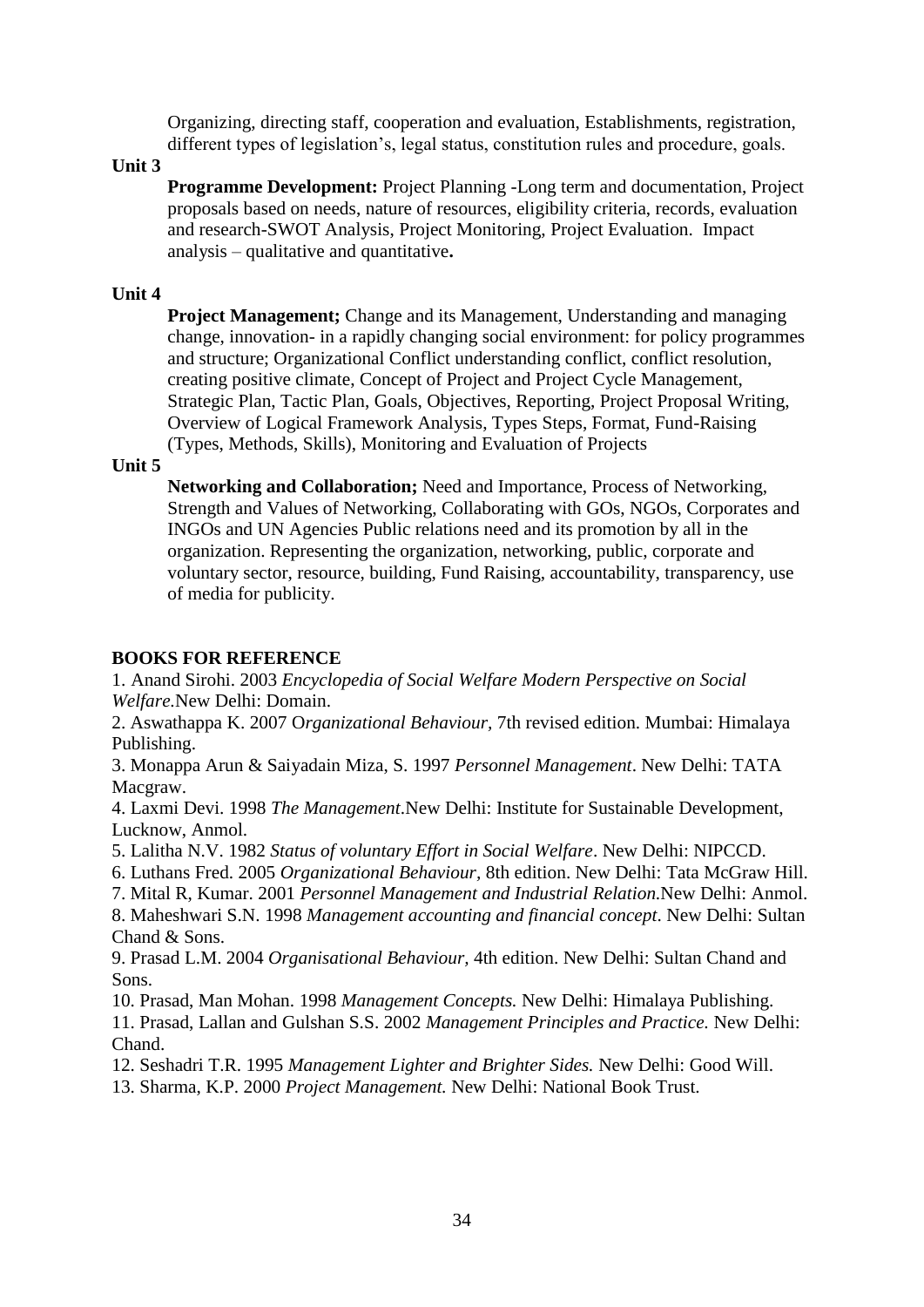# **CORE PAPER XI– Field Work Practicum III**

# **Objectives of Field Work based on Specializations:**

# **Family Social Work**

Objectives:

1. To enable the students to acquire the necessary assessment skills to understand family life and intervention

2. To enable the students to practice the methods of Social Work in Family and Child Welfare setting

3. To equip the students with necessary skills for the therapeutic and service oriented intervention

4. To enable the students to develop a Plan for Assessment and Goal setting for Family and Child Rights intervention

Tasks:

Assessment of families through Ecomap, Genogram and Family Dynamics Applying interventions with families - Crisis Intervention, Family System Intervention, Family Counselling for Self Help groups Practicing Family Life Education Working with Families in difficult circumstances (HIV/ disaster, displacement) Planning and Organizing Training Programmes

Duration: 16 Days

# **Community Development**

# **Rural Community Development**

Objectives:

1. To study the rural and semi rural life in all its ramifications including group dynamics and power structure in rural community

2. To develop an understanding of the process of programme formulation and programme management of the rural local bodies, government and non government agencies

3. To develop positive attitude to work in a rural community setting and to acquire the skills such as public relations, fact findings, leadership, networking, fund raising, budgeting, report writing, lobbying and advocacy required for a development worker

4. To enable to work with disadvantaged groups in rural areas

5. To enable to plan and implement methods, tools and techniques for intervention based on the needs of the community

Tasks

1. Administrative set up of Panchayati Raj Institutions (PRIs)

- 2. Panchayat Raj members, their socio-economic and caste status
- 3. Coordination of block level administrative personnel with elected person at different levels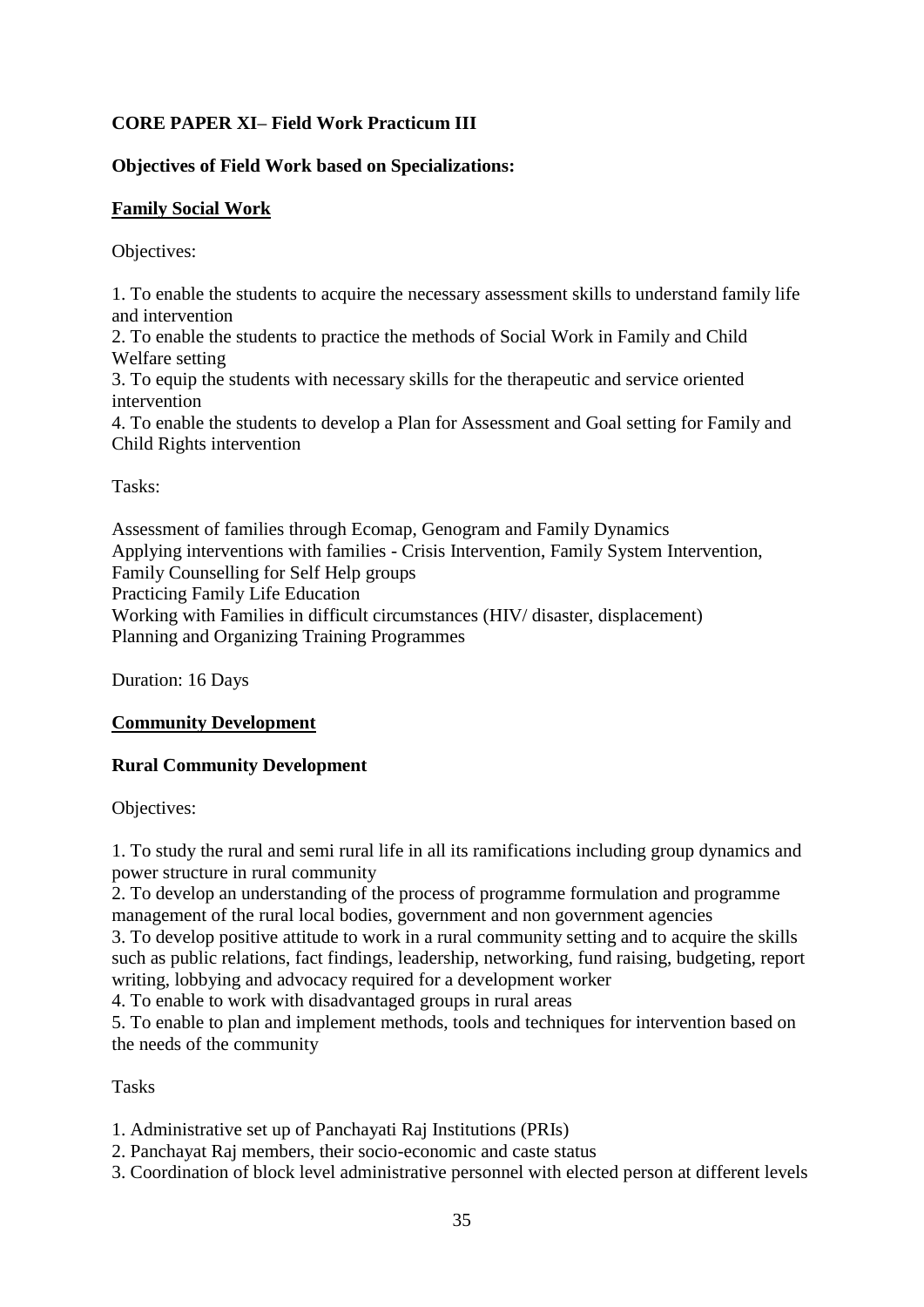4. Decision making process: type of problems that come before Panchayat Union and Village Panchayat, who initiates various development projects and process of assessing them. How decisions are made- manipulations, lobbying, pressure tactics used

5. Current Major Programmes, budget allocations for the programmes, methods of

implementation, participation of people, impact of development and social justice

6. Application of the principles of Rural Community Development

7. Application of methods of professional social work in rural setting

8. Identify/ study/ explore the rural problems covering the following aspects:

a) The physical, ecological, socio-economic and political structure, living pattern, social roles, community power structure, occupation, housing, available social services.

b) The general nature of the problem, the pre-existing condition, the existing situation, and the major units of the client system concerned with the problem concerned with health, education and welfare (Social Audit)

c) The problem as perceived by the i) rural community/ village / client system ii) rural local body iii) field work agency and iv) professional social work trainee

# **Human Resource Management**

Manufacturing/ Service/ IT Sectors Objectives:

1. To practically understand the concept of Industrial Relations and to acquire the related competencies

2. To familiarize with the Labour Legislations

3. To learn to apply the various methods of Social Work in various Industrial Settings

4. To observe the application of various Labour Welfare measures

5. To observe the practice of current trends in HR

6. To provide opportunity for the integration of class room learning and field practice

7. To acquire human resource management skills

8. To observe the CSR activities

9. To develop skills to organize people to meet their needs and solve their problems

10. To make innovative contributions to the organization functioning

11. To represent HR profession in inter disciplinary terms

12. To carry out application oriented mini – research projects

13. To utilize field instructions for enhancing and integrating professional growth in Human Resource

Tasks:

I Organizational Profile

History of the Agency, Organisation Chart, The Products/ Services, Branches/ Units, Workforce, Line and staff management, Structure and functions of the Human Resource Department

II Areas of Personnel Functions

- Manpower Planning (Need Analysis)
- Recruitment (Advertisement/ Consultancies /Campus /Other Bureaus/ Sources)
- Types of Employees (Contract/ Temporary/ Permanent/ Part-Time)
- Selection (Interview/ Written Test /Group Discussion / Physical examination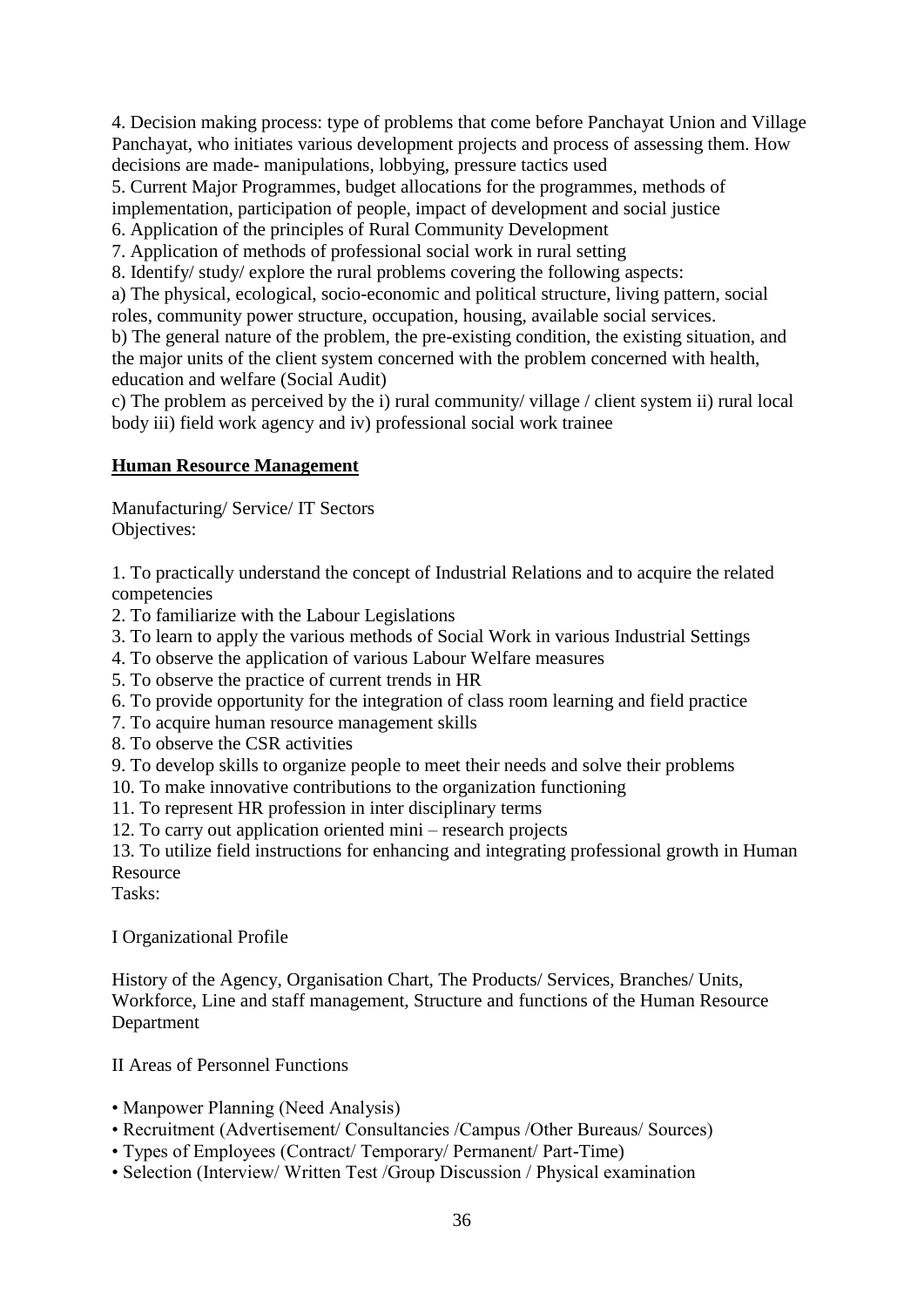- Induction and Placement, Promotion and Transfer
- Training and Development (Need Analysis/ Types/Outsourcing)
- Disengagement Retention, Resignation/ Termination and Retirement (Exit Interviews)
- Time Office (Daily Attendance/ Swiping Cards/ Attendance Register)
- Hours of Work (Time In/Break/ Movement Register/Period of Rest/ Time Out)

Leave and Holidays (Casual Leave/ Medical Leave/ National and Festival Holidays etc.) Wage and Salary Administration (Daily/ Monthly/ Hourly/ Time- Rate/ Piece- Rate) Social Security Benefits (Social Insurance/ Social Assistance) Employee Service Register, Communication Employee Appraisal (Ranking/ Free Essay/ 360-degree Appraisal), Balance Score Card, Succession Planning

III Industrial Relations Functions

IR at Shop Floor & Plant Level (Works Committee/ Joint Production Committee/ Joint Management Councils Grievance Handling - Grievance Settlement Procedure Works Standing Orders (Employee Discipline/ Domestic Enquiry/Absenteeism/ Alcoholism/ Punishment) Employers' Association, Trade Unions, Collective Bargaining - The Agreements, Strikes, Lock- Outs and Retrenchment

IV Labor Welfare Measures

Intra Mural and Extra Mural - Statutory and Non Statutory Measures (Housing/ Crèche/ Canteen/ Credit and Consumer Co-operatives) Safety and Accident Prevention, Industrial Health and Hygiene (Occupational Diseases/Hazards), Industrial Mental Health (Screening and Detection/ Stress/ Fatigue/ Burn Out), Employee Counseling Workers' Education, Recreation, Other Welfare Measures

V Labor Legislations

Legislations applicable to the Organisation

VI Others

TQM, ISO, Use of OD Techniques, CSR Activities

# **Medical and Psychiatric Social Work**

Medical Social Work

# **Objectives:**

1. To equip the students with the necessary assessment skills to understand the psycho-social problems of the patient and family with respect to the consequences of the disease and disability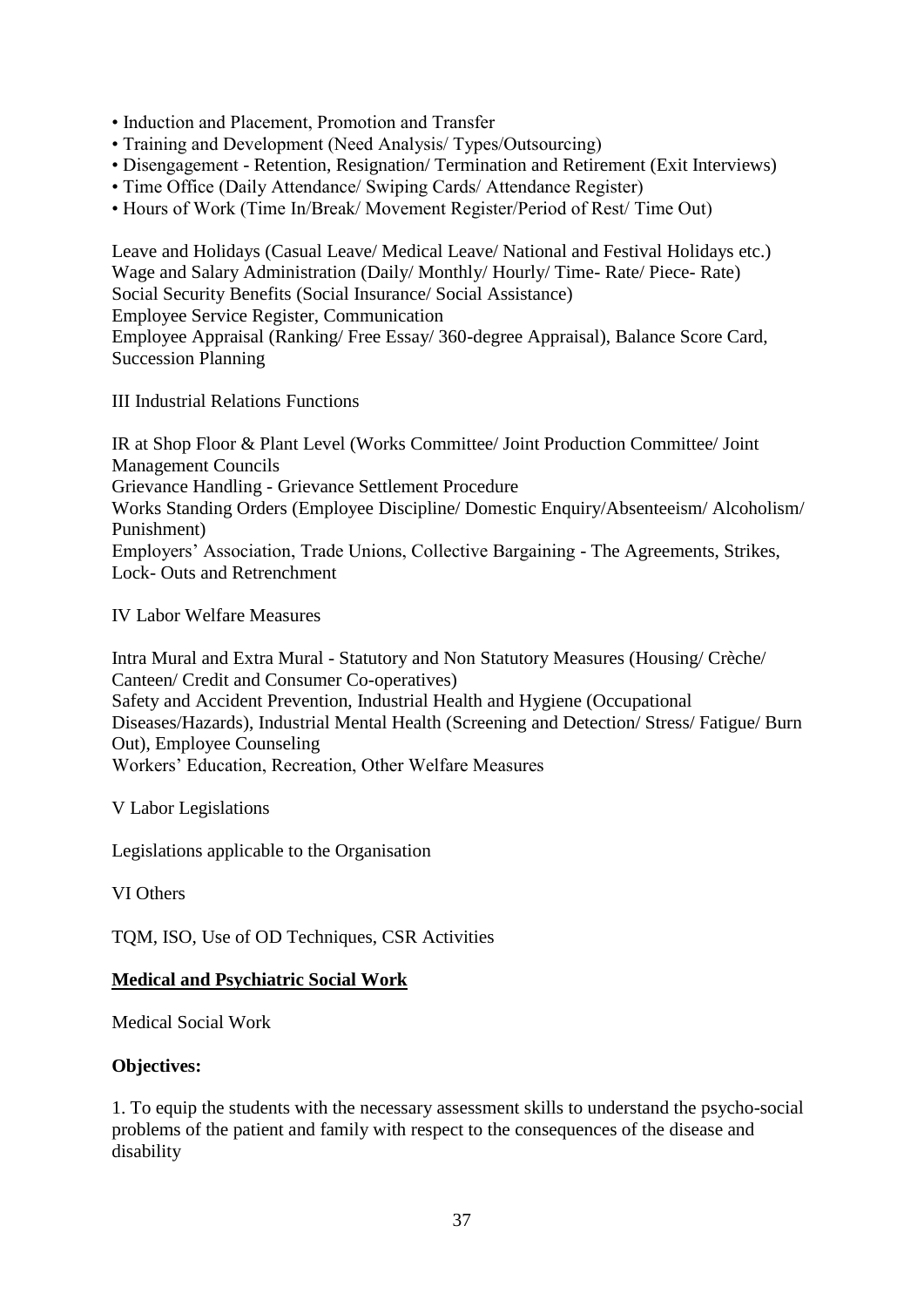2. To enable the students to practice the methods of Social Work, particularly, Social Case work and Social Group Work

3. To enable the students to function as a member of the Multidisciplinary team with respect to the Medical, Physical and Psycho-social Treatments

4. To enable the students to develop a Rehabilitation Plan with respect to long-term illness & Disability

5. To enable the students to understand the national health programmes and its implementation at community level

Tasks:

1. Involve in the preparation of psycho-social assessment of the patient in relation to the consequence of disease and disability.

2. Develop and implement intervention strategies with family and community as social support systems

3. Apply Social Case Work (includes identification, assessment, intervention, rehabilitation and follow-up)

- 4. Identify & undertake Group therapeutic sessions
- 5. Organise a need based/ setting-based Community Health Programme
- 6. Function as a member of the Multidisciplinary team
- 7. Network with other organizations and advocate when necessary

8. Document and maintain records

# **Disability Studies and Action**

Objectives:

1. To be exposed to various perspectives in understanding disability, persons with disability and their families within their varied contexts and environments.

2. To gain knowledge and skill towards need based interventions for and with persons with disability and their accessibility for facilitating inclusion in society.

3. To apprehend, critique and analyze the complexities of the social realities of the field of disability, persons with disabilities and their families, and the range of related issues in the systemic and structural contexts.

4. To learn to be self-aware, to innovate and to evolve an anti-oppressive empowerment based micro and macro partnership practice for working with, through and for people with disabilities and various stakeholders.

Tasks:

- 1. Application of Social Work methods in various disability settings
- 2. Analysis of their socio-economic conditions
- 3. Awareness & facilitation of inclusive culture with Peers.
- 4. Identify & undertake Group therapeutic sessions
- 5. Network with other organizations and advocate when necessary
- 6. Planning and Organizing Training Programmes
- 7. Document and maintain records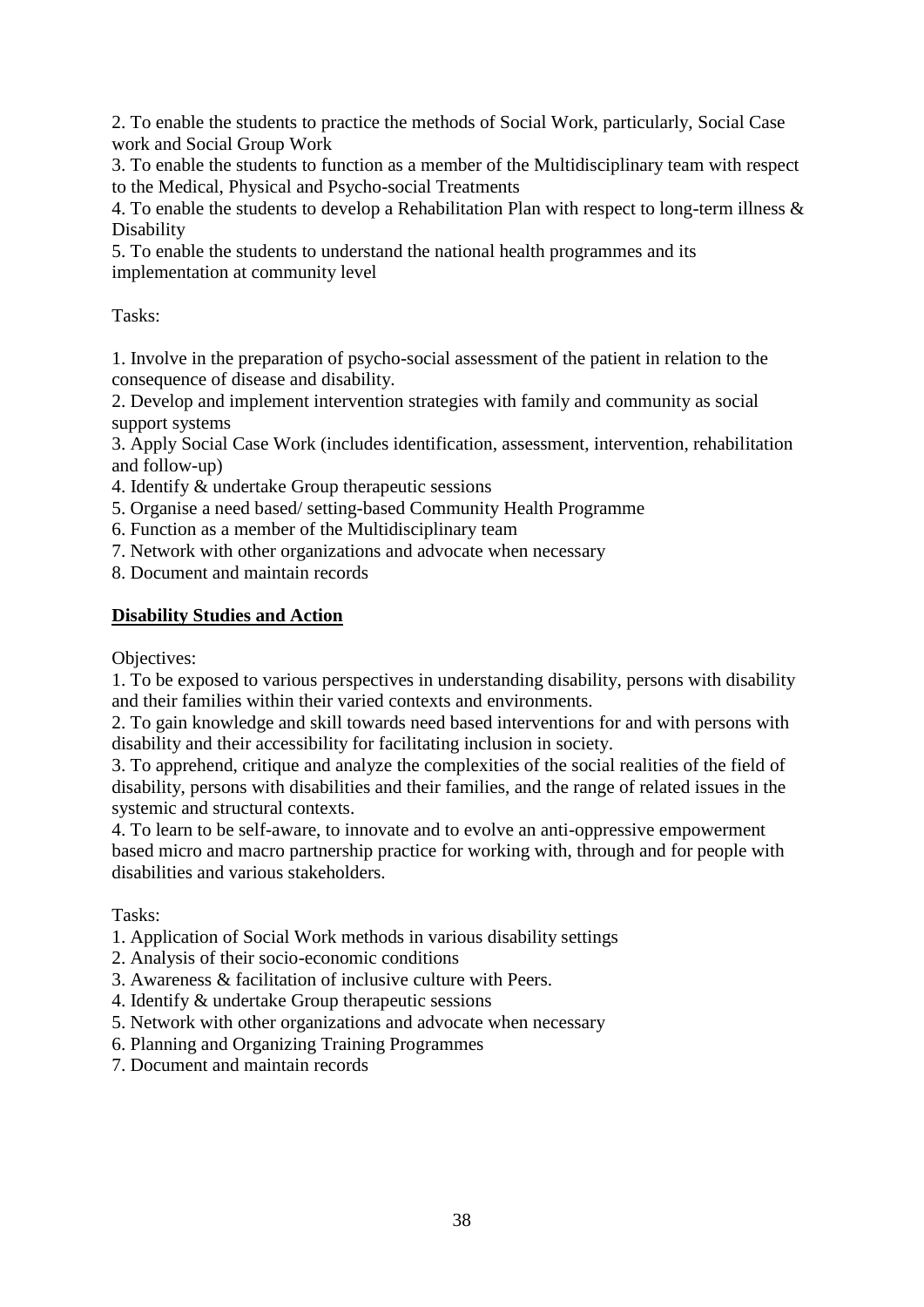# **Welfare of Weaker Sections**

Objectives:

1. To enable the students to acquire the necessary assessment skills to understand the challenges faced by weaker sections of the society.

2. To foster the spirit of Solidarity, brotherhood and cooperation among the members of the Weaker Sections of the Society.

3. To equip students to raise the status and improve the condition of life of all oppressed classes.

4. To enable the students to work with weaker sections of the society and facilitate inclusion by helping gain access to their needs.

5. To understand the social, economic and political injustice to the weaker sections of the society and help them become empowered.

Tasks:

1. Study the socio-economic conditions of the different weaker sections of the society

2. Analyze their conditions through case work and group activities

3. Conduct community programmes for the weaker sections of the society to help them get empowered

4. Create awareness in the community for inclusion of the weaker sections of the society

5. Network with other organizations and advocate when necessary

6. Document and maintain records.

Study Tour:

The aim of study tour is to provide an exposure for the students to other Schools of Social Work and well-known organizations (common and specialization based) involved in the practice of social work outside the jurisdiction of University of Madras. The Place and the days shall be decided by the department in consultation with the students. The students are expected to observe the differences and nuances in such organizations with respect to their concurrent field work agencies in terms of service delivery. A detailed report of the study tour has to be submitted to the department immediately after the study tour.

Duration: 8 Days

# **ELECTIVE PAPER – II- 1.CounselingTheory and Practice**

Total Teaching Hours: 45

# **Objectives:**

- To develop a basic understanding of theory and skills in counselling
- To learn the different approaches and to develop an eclectic approach to counselling
- To integrate counselling skills in Social work practice

### **Unit 1**

**Concept of Counselling:** Definition, principles and goals; factors influencing counselling process; Counsellor as a professional: attitudes, values, beliefs, relationship, burn–out stress management, self-renewal. Client as a person: voluntary and non – voluntary client, expectations, client's behaviour.

**Unit 2** 

**Different Approaches of Counselling;** Approaches: Over view of alternate approaches: yoga, meditation, storytelling, art therapy, psychodrama, medical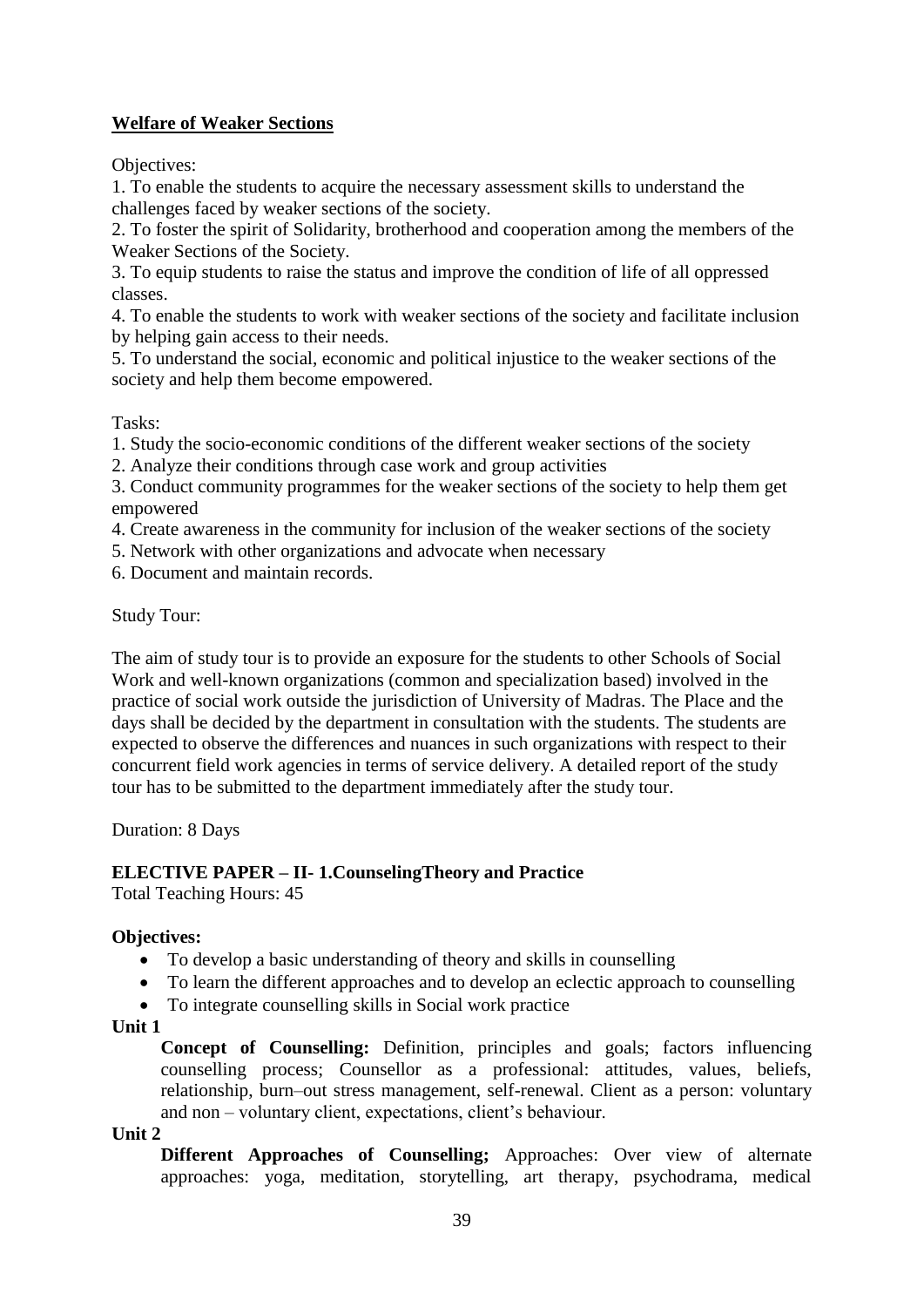clowning, laughter therapy, movement therapy. Need for Eclectic approach to counselling

**Unit 3**

**Types and Techniques to Counselling**; Types: directive counselling, non-directive counselling, individual counselling, group counselling, community counselling, peer counselling. Counselling Techniques: Initiating contact, intake, rapport building, establishing structure, interaction, attending behaviour, observation and responding, SOLER

#### **Unit 4**

**The Eagan Model of Counselling:** Stage- 1: Problem exploration and clarification-Part I – Attending & listening, orienting oneself to the present, Micro skills- active listening- verbal and non-verbal messages and behaviour; Part II – Helper's response and clients self-exploration**,** Helper's skills- accurate empathy (primary level), respect, genuineness, concreteness**,** Clients' skills – self exploration

Stage- 2: Integrative understanding/ dynamic self-understanding, Part I- focusing, summarizing, probing for missing experiences, behaviour feelings. Part II- Helper's skills- skills of stage-1, self-disclosure, immediacy, confrontation, Client's skill - nondefensive listening, dynamic self-understanding

Stage- 3: Facilitating action; developing new perspective; preferred scenario, Part I helping clients see alternatives; choose and formulate action plan; implement and evaluate.

#### **Unit 5**

#### **Counselling in different settings**

Marital, family, HIV/AIDS, pastoral counselling, student guidance and counselling, career guidance and grief counselling, counselling suicidal clients, gerontological counselling, adolescent counselling, de-addiction counselling and disaster counselling

#### **BOOKS FOR REFERENCE:**

- 1. Association of Psychological and Educational Counsellors of Asia (APECA) (1982): *Counselling in Asia, Perspectives and Practices.*
- 2. Bianca Cody Murphy, Carolyn Dillion (2003):*Interviewing in Action Relationship, Process and Change*.2nd Ed. USA: Thompson Brooks/Cole.
- 3. Colin Feltham (2010): *Brief Counselling*, New Delhi: Tata McGraw Hill.
- 4. David R. Evans, Margret T. Hearn, Max R. Ullmann & Allen E. Ivey (2008): *Essential Interviewing: A Programmed Approach To Effective Communication* (7th Ed.), USA: Thompson Brooks/Cole.
- 5. Dalaganjan Naik. (2004): *Fundamentals of Guidance and Counselling*. Delhi: Adhyayan.
- 6. Gibson L. Robert & Mitchell. (2008): *Introduction to Counselling and Guidance*. New Delhi: Prentice Hall of India.
- 7. Jacobs, E., Masson, L., Harvill, L., (1998): Group Counselling Strategies and Skills, USA: Brooks/Cole Publishing Company.
- 8. John, McLeod *An Introduction to Counselling* (3rd Ed.), Jaipur: Rawat Publications.
- 9. John, McLeod (2007), *Counselling Skills* (1st Ed.), Jaipur: Rawat Publications.
- 10. Lawrence, Shulman (2006): *The Skills of Helping- Individuals, Families, Groups, and Communities* (5th Ed.), USA: Thompson Brooks/Cole. .
- 11. Rao, S. Narayana. (1981): *Counselling Psychology*. Tata McGraw Hill.
- 12. Reeves, Andrew. (2013):*Counselling and Psychotherapy.* New Delhi: SAGE.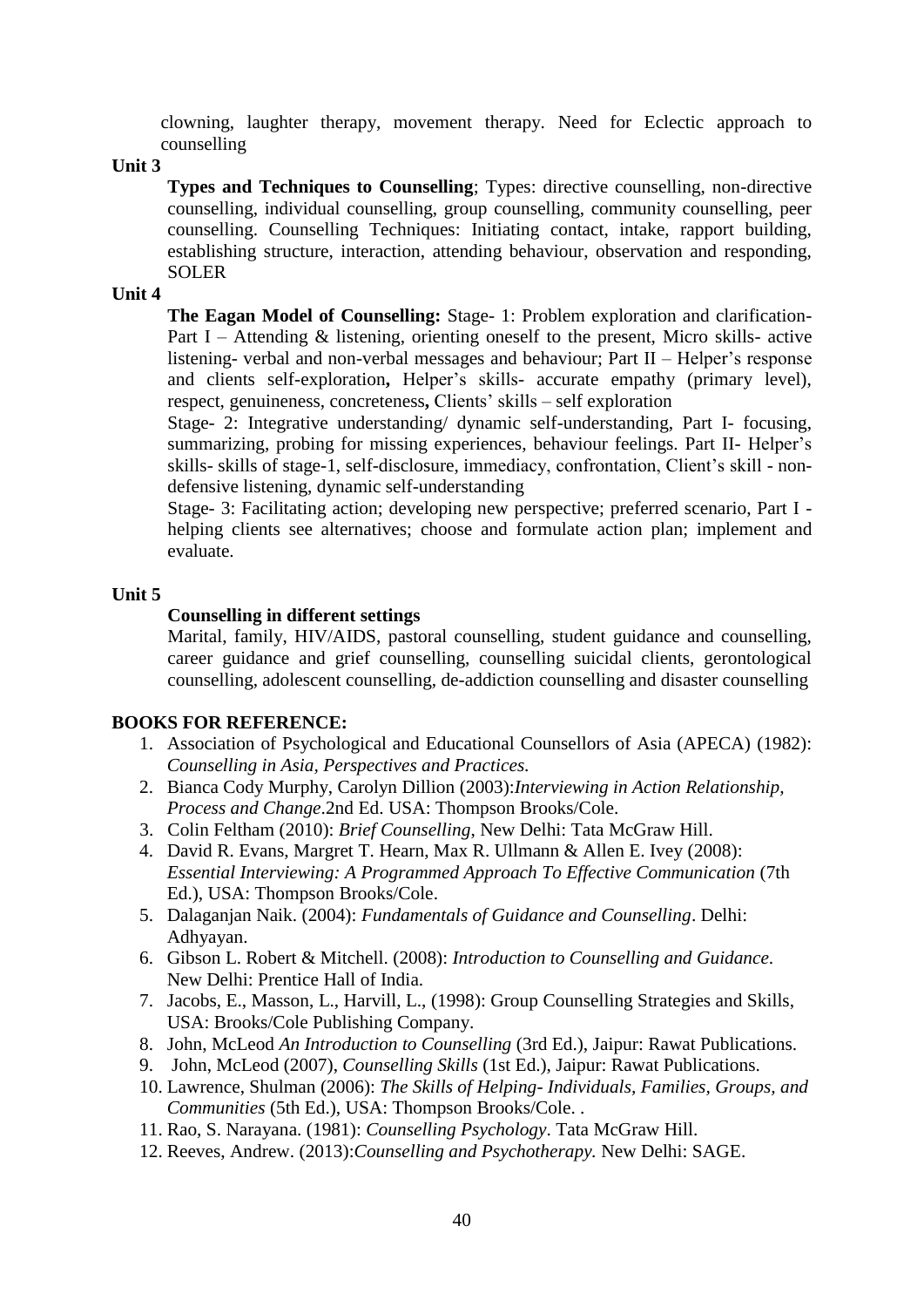13. Sharma Ramnath and Sharma Rachana. (2004): *Guidance and Counselling in India.* New Delhi: Atlantic.

# **ELECTIVE- II – 2.Marriage and Family life Education Total Teaching Hours: 45**

### **Objectives**

- To establish a meaningful understanding of family life, marriage and responsible Parenthood.
- To help the students to acquire the skills necessary to develop and maintain satisfying and stable relationship.
- To gain knowledge on the services available for the welfare of the family**.**

### **Unit 1**

**The family -**Definition, Importance of the family for Individual, Types of family, changing, Trends, Characteristics and functions, the family Life Cycle – Formative, Expanding, and Contracting stages, functions and problems in the different stages.

### **Unit 2**

**Marriage** Definition,Types of marriages – Love, arranged, arranged love marriages. Love & Infatuation, Marriage - A sacrament, Purpose of Marriage, Positive and Negative Reasons for marriage – right outlook, Need for marital preparation and Pre Marital Counseling, Dating, Courtship, Choosing the Life Partner, Premarital Intimacy.

### **Unit 3**

**Conjugal Harmony** Husband and Wife relationship: Differences between Men and Women, Accepting Differences, mutual adjustments, changing roles of husband & wife today (Career Women), and appropriate division of roles. Communication in Marriage; Importance of communication in marriage, Communication between partners, Importance of listening in marriage, handling conflicts in marriage, indicators of Marital Success.

### **Unit 4**

**Sexuality** Definition,determinants of sexuality, Sex education – female reproductive system, Male reproductive system, fear of sex, pregnancy and birth. Family planning, family life education.

# **Unit 5**

# **Family Disorganization Factors** contributing to family

Organization/Disorganization, Families in Difficult Situations: Harassment and violence in families, Addiction, Extra – marital affairs, Marital Rape, STD, HIV/AIDS, Separation, Divorce, Desertion, Single Parent Families. Need to protect yourself in marriage. Family Welfare Services Pre – marital Counseling, Family Counseling Centers, Family Court, All Women's Police Station.

### **BOOKS FOR REFERENCE**

- 1. Betty, Carter and Monica, McGoldrick, The Changing Family Life Cycle A framework for Family Therapy, II Ed.
- 2. Emile, Joseph, de, Smedt, (1964), Married Love An Enquiry and Dialogue with People; Geoffrey Chapman, London.
- 3. Evely, Millis, Duvall, Family Development, II Ed.
- 4. Kaila, H., L., (2005), Women, Work And Family, New Delhi; Rawat Publications.
- 5. Kapadia, K., M.,(1968), Marriage and Family in India; Oxford University Press
- 6. Klemers, Marriage and Family Relationships.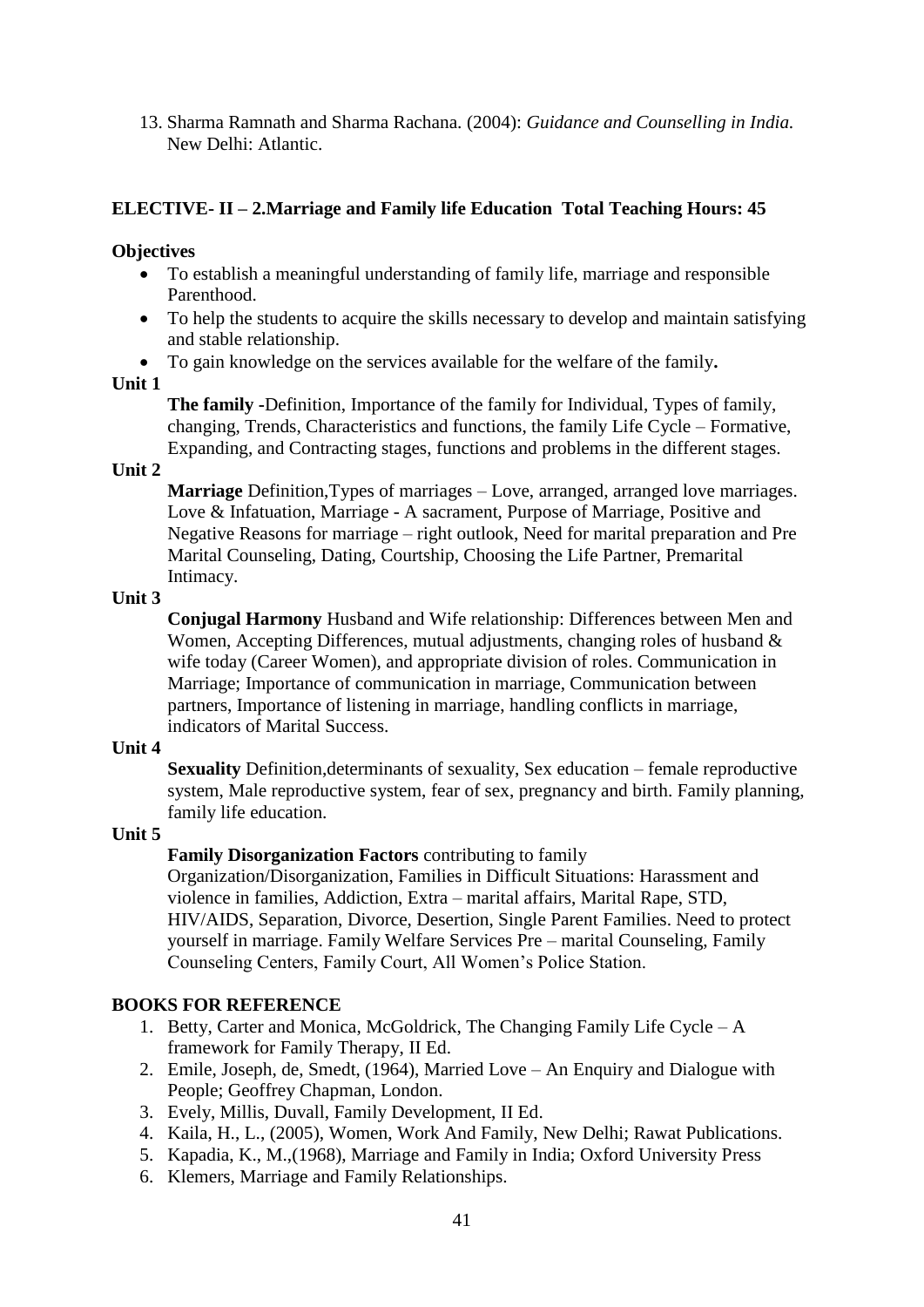- 7. Marie, Mascarenhas, (1999), Family Life Education of Value Education.
- 8. Pimeta, J., Grooming you for Marriage, St. Paul's Publications.
- 9. William, J., Goode, (1989), The Family; Prentice Hall of India, Pvt.Ltd., New Delhi.

### **ELECTIVE III – 1. Social Policy and Social Legislation**

### **Total Teaching Hours: 45**

- To develop an understanding of the social policy in the perspective of the National Goals as stated in the Constitution
- To develop the capacity to recognize the linkage between development issues and social policy in terms of the plans and programmes
- To develop an understanding of the concepts of social policy and social welfare policy

### **Unit 1**

**Objectives**

Social Policy and Constitution; Social policy, social welfare policy, its relation to the constitution, fundamental rights and Directive Principles of State Policy and Human Rights.Definition, needs and contents, evolution of social policy in India, social policy and planned social change and development.

### **Unit 2**

Policy Formulation, approaches to social policy, unified, integrated and sectoral; models of social policy and their application to Indian situation, process of formulation, social policies, plans and programmes, policies in India – a historical perspective- policies- backward classes, scheduled classes. scheduled tribes, denotified communities, women, children, youth, handicapped, aged, populations, family welfare, urban & rural development, education, health, poverty alleviation, Review of Five year Plans, Programmes and policies of Twelfth (12) Five Year Plan.

### **Unit 3**

Policy and Planning: Concept, Scope, linkages between social policy and planning. Social work and social planning; Planning – historical perspective.Political systems.Political process, co-ordination of center and state, Panchayati Raj, Peoples participation.Political judiciary, social movement and voluntary action, legal aid and public interest litigation. Planning Machinery and Monitoring, process of social planning in India; Implementation at various levels, Monitoring and evaluation

# **Unit 4**

Overview of Major Social Legislation in India, Hindu law : legislation pertaining to marriage divorce and succession, Hindu Marriage Act 1955, Hindu Adoption and Maintenance Act, 1956, Hindu Minority and Guardianship Act ,1956, Hindu Succession Act ,1956. Special Marriage Act, 1954, Provision regarding marriage and divorce in Mohammedan law. Legislation pertaining to children: Child Labour (abolition & regulation) Act 1986. Juvenile Justice Act 2001.

### **Unit 5**

Legislations: Protection of Civil Rights Act (1976)., SC/ST. Prevention of Atrocities Act, 1989. Dowry Prohibition Act (1961) Immoral Traffic Prevention Act (1956) Tamil Nadu Slum Areas (Improvement and Clearance) Act (1971) the Mental Health Act, 1987, Medical Termination of Pregnancy Act 1971. Manual Scavenging and Dry Latrines (prohibition) Act 1993, Bonded Labour Abolition Act 1976, Transplant of Human Organs Act 1994, Family Court's Act 1984, Protection of Human Rights Act,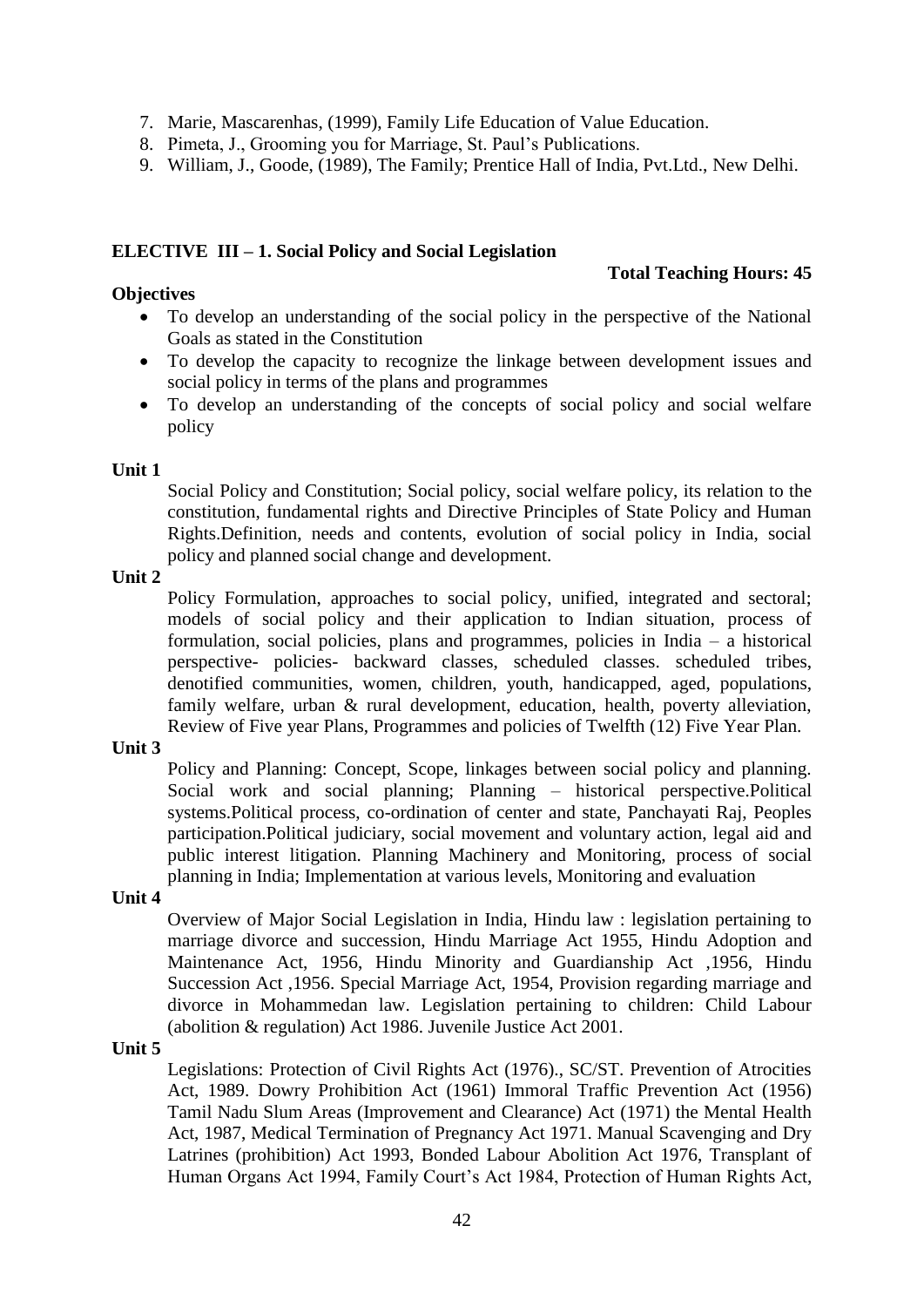1993 Tamil Nadu Prohibition of Eve teasing Act 1988. Tamil Nadu Prohibition of Ragging Act 1997, Persons with Disabilities Act 1995.

# **BOOKS FOR REFERENCE**

1. Adams Robert, (2002), *Social Policy for Social Work*, Palgrave.

2. Baldock John, (2000), *Social Policy, Oxford*, Oxford University Press.

3. Dubey S.N. (1979), *Administration of Social Welfare Programmes in India,*Soymaiya Publications, Bombay.

4. Gangrade, K.D., (1991), *Social Legislation in India*, Concept Publishing, New Delhi.

5. Kulbarai P.D., (1999), *Social Policy of Social Development in India*, ASSWI.

6. Kulkarni. P.D., (1965), *The Central Social Welfare Board*, Asia Publishing House, New Delhi.

7. Nair, T. Krishnan (ed.) (1976), *Social Work Education & Development of Weaker Sections,*  Madras-Association of Schools of Social Work in India.

8. Shanmugavelayutham .K. (1998) *Social Legislation and Social Change,* Chennai, Vazhga Valamudan Publishers

8. Yeetes Nicole, (2001), *Globalization of Social Policy,* London Sage Publication.

### **ELECTIVE III – 2.Human Rights and Social Work Total Teaching Hours: 45**

# **Objectives**

- To provide a perspective and foundation for a human rights culture among students.
- To create awareness on the Indian legal system, rule of law, human rights related to custody and detention.
- To equip students with knowledge about the human rights movements and new rights gained.

# **Unit 1**

Introduction to human rights; categories and foundation of human rights, International Human Rights Law and how to use it; Indian Constitution and human rights protection and enforcement; Writ jurisdiction and Public Interest Litigation.

# **Unit 2**

Understanding law and the State; The relationship between human rights, democracy, sustainable development, equality, sovereignty, secularism and non-discrimination; The Indian Legal System, Indian Penal Code, Criminal Procedure Code and Civil Procedure Code; Human rights in relation to custody and detention.

# **Unit 3**

Global Market and Human Rights; Business corporations and human rights standards Science, technology and human rights; Protection and regeneration of natural resources. Intellectual Rights

# **Unit 4**

Empowering the most exploited and oppressed; Children rights, rights of coastal Communities, women's rights, dalits rights, workers' rights, especially unorganized labour rights of the urban poor, victims of displacement and resettlement. Law and Strategy regarding protecting the environment, consumer protection, local governance empowerment and right to information.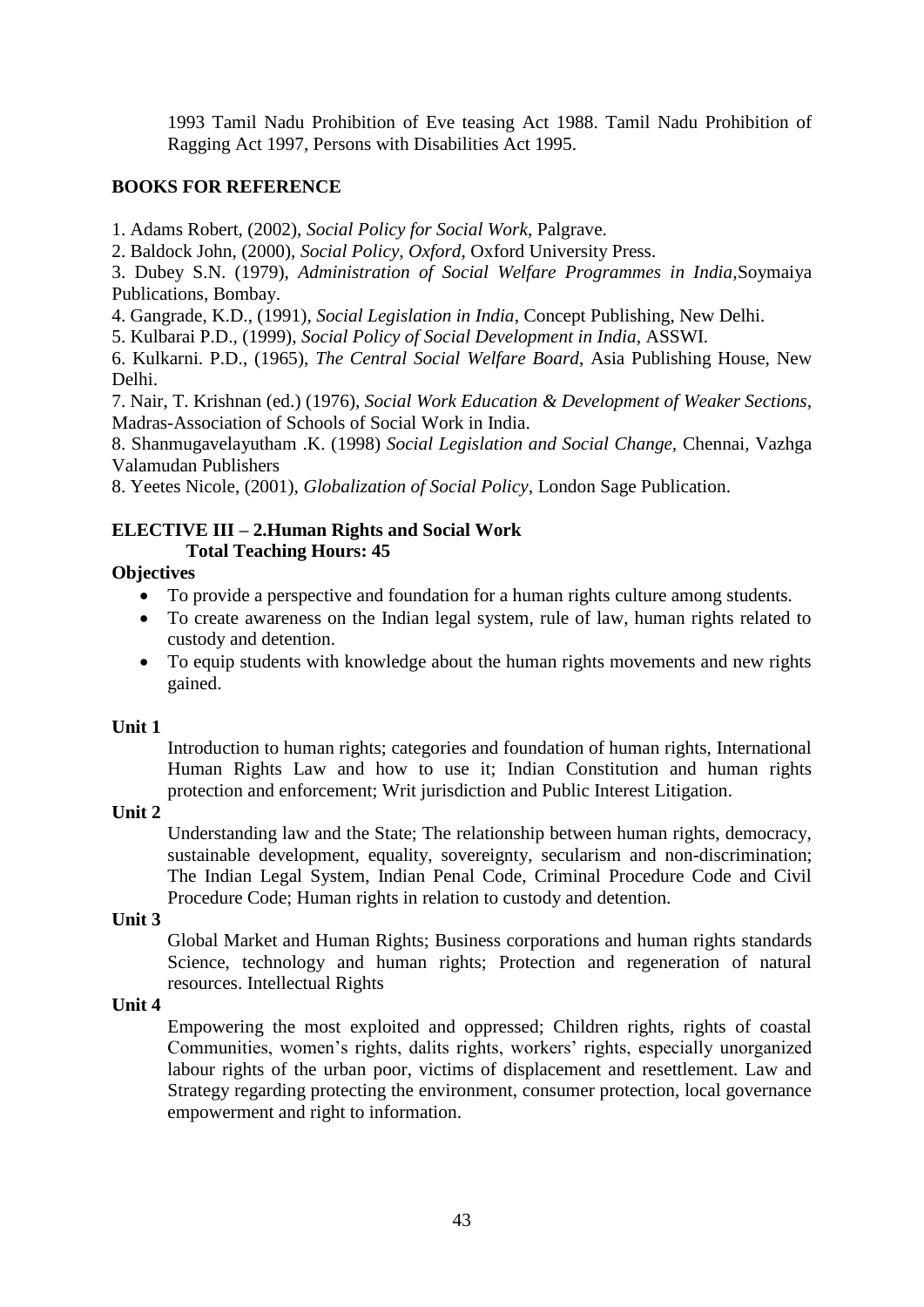Human rights struggle and the Human rights movement in India.Statutory Commission and Human Rights Courts for the protection of rights, Procedures for intervening in this process.Strategies and skills for human rights advocacy.

### **BOOK REFRENCES**

1. Baxi, Upandra, (2005) *Future of Human Rights* Oxford University Press, London

2. Chandra, Sathish (1996) *International Documents of Human Rights*, Mittal Publications, New Delhi.

3.Chakrborthy, Somen, (2004) *Human Rights Trainer's Manual*, Indian Social Institute, New Delhi.

4.Donnelly, Jack (1989) *Universal Human Rights in Theory and Practice,* Cornell University, Press, USA.

5. Mathew P.D & Mathew, P.M (2005) *Indian Legal System*: An overview, Indian Social Institute, New Delhi

6.Shanmugavelayutham, K. *Social Legislation and Social Change*, Vazhga Valamudan Publishers, Chennai

7. Srivastava and Narayan (2002) *United Nations on Human Rights,* Indian Publishing Distributors, New Delhi.

7.United Nations, 1994: *Human /Rights and Social Work,A Manual for Schools for Social Work and the Social Work Profession,* Centre for Human Rights United Nations, Geneva.

### **SEMESTER – IV**

# **CORE PAPER XII - SPECIALIZATION III – SOCIAL WORK WITH FAMILIES 1. Social Work with the Youth Total Teaching Hours: 60**

### **Objectives**

- To acquire knowledge of the concept of Youth Development, the need and importance of working with youth
- To develop the ability to understand the issues confronting youth in the changing socio- economic, political and culturalscenario
- To gain an understanding of different governmental/nongovernmental programmes working for the development ofyouth

### **Unit 1**

**Introduction** Youth Development: Concept, Definition, Aims andObjectivesDemographic Profile of the Youth in Rural, Tribal and UrbanIndia Status of Youth – Global Situation. National Youth Policy –2014

### **Unit 2**

### **NeedsofYouth**

Physical, Intellectual, Emotional, Social and Religious Needs of Youth, Socialization ofYouth, Influence of Family, Peer, Neighbourhood, Reference Groups, Religion andMedia, Impact of Westernisation, Modernisation, Urbanisation and Globalisation Socio-Economic, Political and Cultural Challenges faced by Youth, Youth andPoverty

### **Unit 3**

**Specific ProblemsofYouth:** BehaviouralProblems- Substance Abuse, Sexually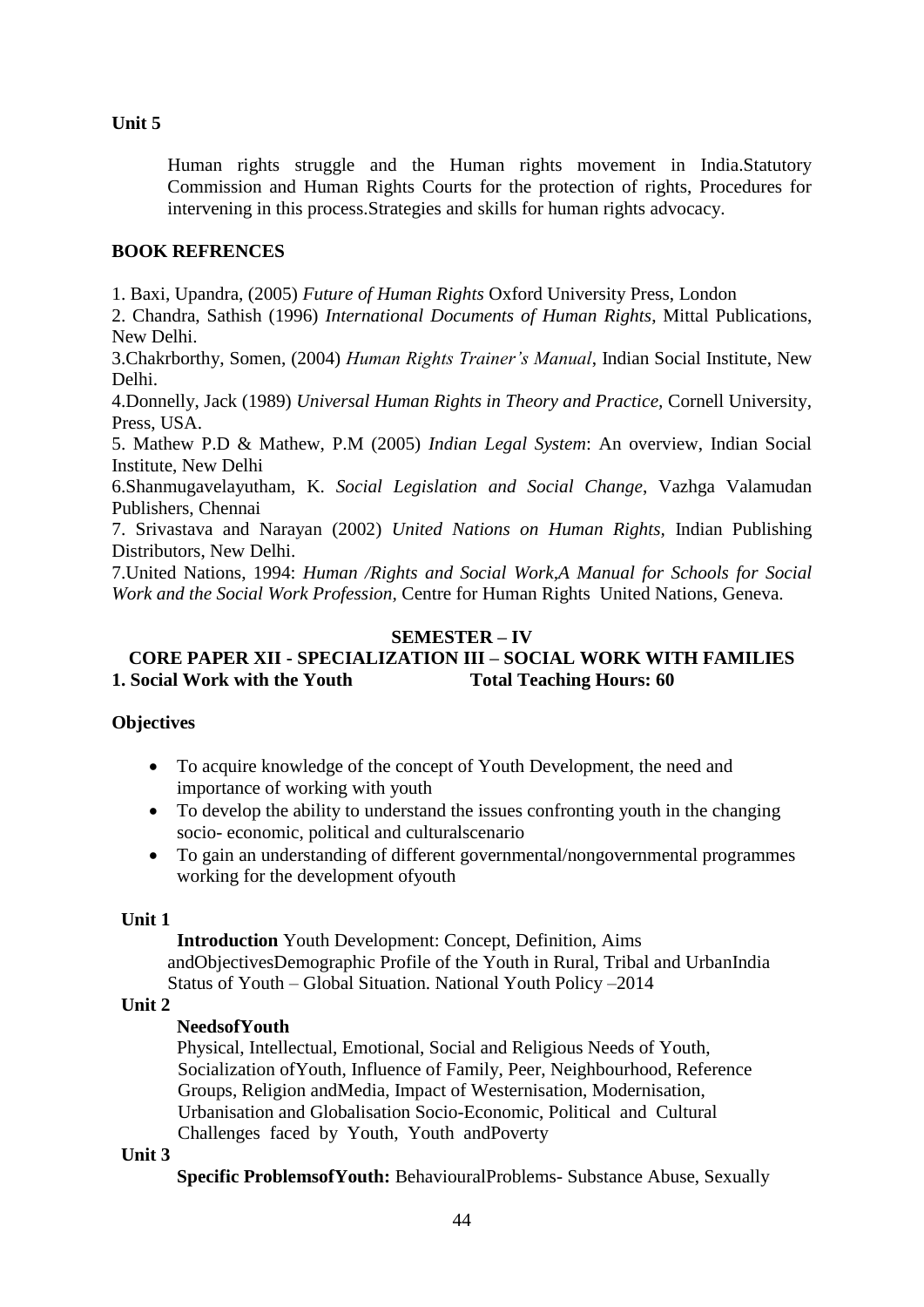Transmitted Diseases, HIV/AIDS,Sexual Problems, Eating Disorders andObesity. EmotionalProblems- Identity Crisis, Alienation, Low, Self-esteem and, Suicide, Career Conflict, Conflicts in Selecting aPartner

### **Unit 4**

**Youth andSocialDevelopment:** Initiating Youth in Politics, in Conflict situations, Terrorism, Millennium Development Goals Post 2015 DevelopmentAgenda, Social Entrepreneurship - Meaning, Definition, Competencies and Characteristics of an Entrepreneur, Youth forLeadership**,** Welfare Programmes for Rural/UrbanYouth-National Programmes - NCC, NSS, Scouts and Guides, Sports, Youth Festivals, CareerCounselling.**,** Youth Organisations and Movements inIndia- Rajiv Gandhi National Institute for YouthDevelopment, Nehru Yuva Kendra Sangathan, Vishwa YuvaKendra**,** Students Federation of India, National Students Union of India, Democratic Youth Federation of India, AICUF

### **Unit 5**

**Training and Application of Social Work Methods:** Training, capacity building, research, networking, volunteering, peer counselling and advocacy, designing and implementing community-based youth development programmes/projects

# **BOOKS FOR REFERENCE**

- 1. Ahuja, Ram*. Indian Social Problems*. New Delhi: Rawat **,**1993.
- 2. Dugan, Laird. *Approaches to Training and Development.* Jaipur.: Rawat , 2007
- 3. Kehily Jane Mary (Ed.). *Understanding Youth: Perspectives, Identities and Practices*. London: Sage, 2009.
- 4. Kuriakose P.T Vishwa. *Youth Work in India: Scope and Strategy* New Delhi: Vishwa Yuva Kendra, 1985.
- 5. Rajendran Vasanthi & David Paul. *Youth and Globalisation, Proceedings of the Workshop on Youth and Globalisation.* Mumbai: Rajiv Gandhi National Institute of Youth Development,
- 6. Ruhela. S.P. *Sociology of the Youth Culture in India***.** Delhi: Indian, 2001.

# **SPECIALIZATION III – COMMUNITY DEVELOPMENT AND EMPOWERMENT 2.** Development Planning Total Teaching Hours: 60

### **Objectives**

- To develop theoretical understanding of development and planning
- To enable students to gain an understanding of the administrative machinery involved in development.
- To provide knowledge on various methods strategies and development efforts.
- To understand the role and contribution of professional social worker in the development.

### **Unit 1**

**Development Planning:**Planning – Concept – models, approaches – types planning process – need and importance of planning for development. Development – definition – concepts

– indicators – types – models, social development and planning as a major development thrust in India.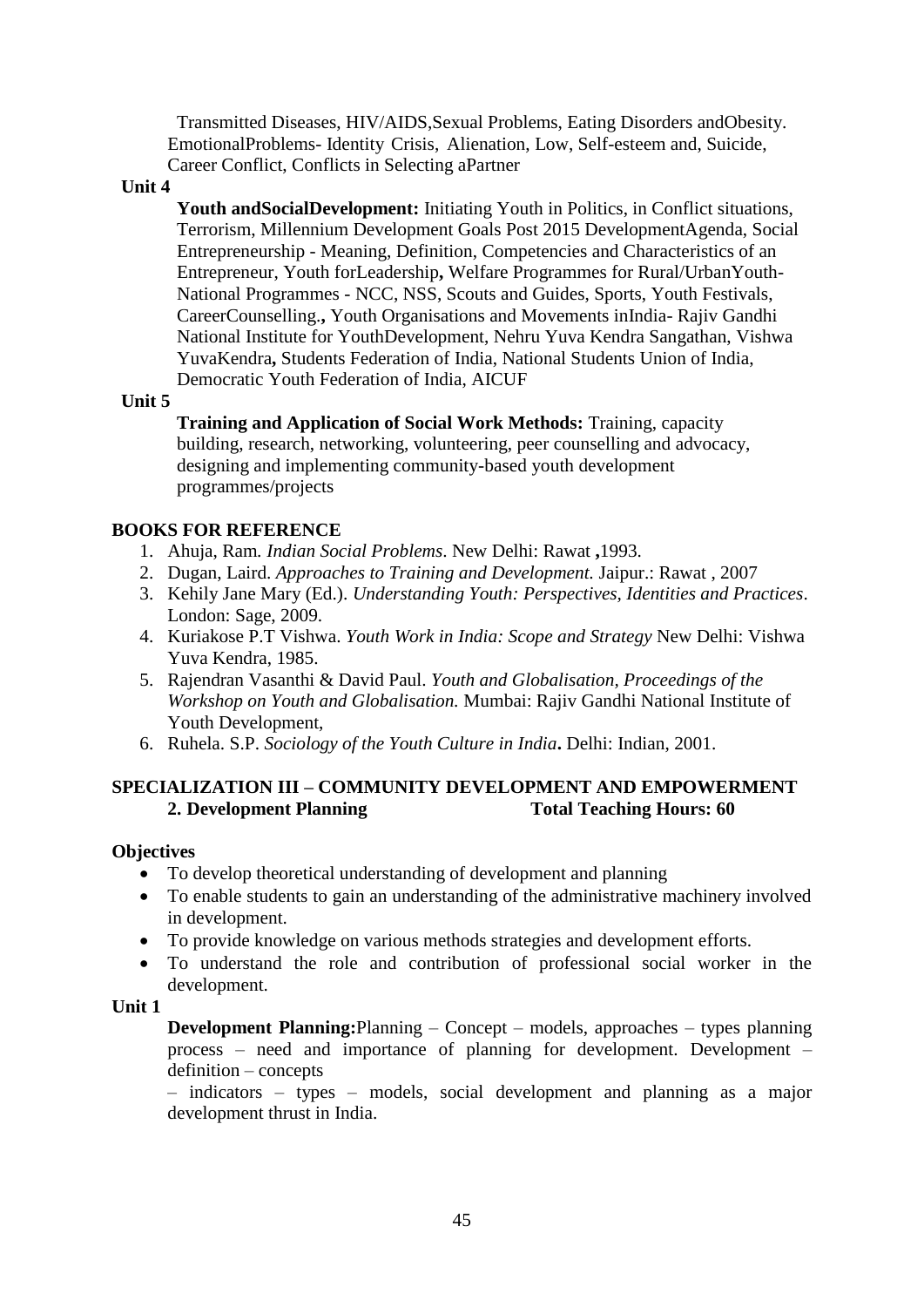Participatory Planning: Participatory planning and development – history of participatory development in India – models and approaches – participatory planning in Panchayati Raj institutions.

#### **Unit 3**

**Agriculture and Development:** Government's plan for Agricultural development – agricultural productivity –causes and problems of agriculture in India – marginal and small farmers agricultural problems and strategies to solve them.

#### **Unit 4**

**Co-operative Movement in India:** History, Principles – legislations planning to cooperatives – Role andachievements of cooperative – problems and limitations of cooperatives –problems and limitations of cooperatives – types of cooperatives – Role ofCooperatives to develop the poor.

### **Unit 5**

**Development of SC & ST:** Concept, constitutional provision, problems and programmes for theirdevelopment – control and state schemes – Role of Professional SocialWorkers, NGO's in the development of SC & ST, Refugees and displaced.

# **BOOK REFRENCES**

1. Chakravarthy, Sukhamoy, (1996), Development Planning the Indian Experience, Oxford University Press.

2. Cottrell, Stella, (2003), Skills for Success, The Personal Development Planning Handbook, Palgrave.

3. Dahiya, S.B., (1988), Development Planning Models, Inter India.

4. Kabra Kamal Nayan, (1997), Development Planning in India Exploring an

Alternative Approach, Sage Publications, Delhi.

5. Parman Mary, (1993), Development Planning in India, Reliance Publication.

# **SPECIALIZATION III – HUMAN RESOURCE AND MANAGEMENT 3. Industrial Relations and Labor Welfare**

### **Total Teaching Hours: 60**

### **Objectives**

- To gain knowledge about trade unions
- To understand functions and activities of trade unions and concepts related to Labour welfare
- To acquire the skill of working with the workers and unions.

### **Unit 1**

**Industrial Relations**; Concept, characteristics, Industrial Relations at Plant and Shop Floor Level, Industrial Conflicts: Concepts of industrial peace cause and consequence of industrial conflict, Strikes and Lock-outs; Meditation

#### **Unit 2**

**Conciliation:** Arbitration and adjudication Statutory and Non-Statutory machinery for prevention and settlement of disputes. Trade Unions: Trade unionism in India, and its role in Industrial relations. Wage and Salary Administration: Definition wage theories, types, wage determination: structure, differentials.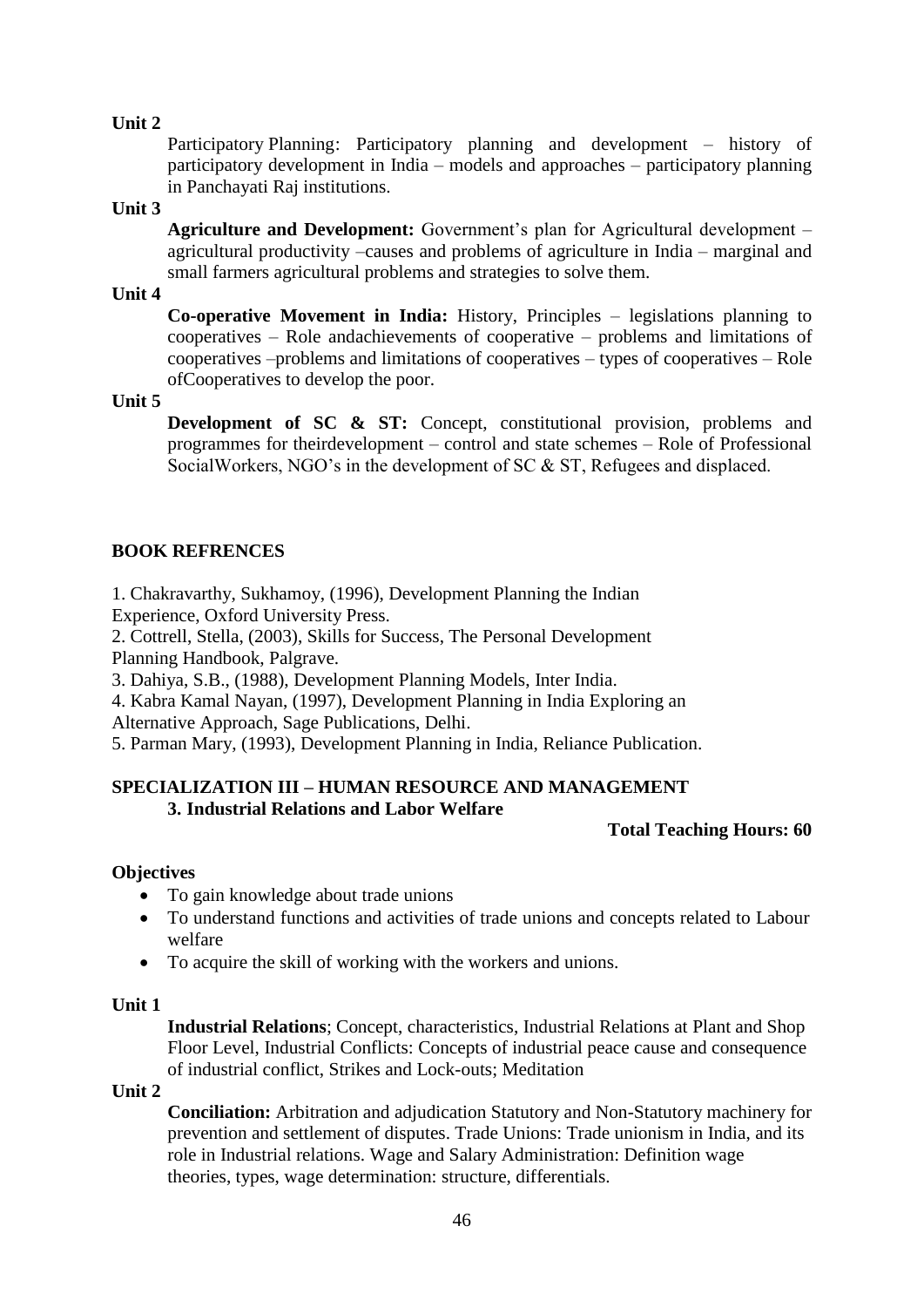**Collective Bargaining:** Meaning, theories, goal, phases, pre-requisites, principles, strategies and negotiation skills, factors influencing collective bargaining.

### **Unit 4**

**Labor Welfare**: Concept, Philosophies, need, objectives, principles, scope and limitations of labor welfare; Historical development of labour welfare in India. Statutory and Non-Statutory Welfare Provisions: Industrial Counseling-Preretirement, Quality of work life. Social security, Social security measures.

### **Unit 5**

**Employee Empowerment**: Worker's Education – purpose, objectives, experiments in India: Workers' participation in Management: Concept – Aims and objectives – Scope – Levels of Participation – Conditions essential for working of the Scheme of workers' participation in Management

# **BOOKS FOR REFERENCE**

- 1. Krishna C.S., 1989, Labour Movement in Tamil Nadu, K.P. Bagchi& Co.
- 2. Mamoria, C.B., 1991, Dynamics of Industrial Relations, Hill House Press.
- 3. Mathur, A.S., Labour Policy and Industrial Relations in India, Asia
- 4. Publishing House, Bombay.
- 5. Moorthy. V. Principles of Labour Welfare, Gupta Brothers, Visakapatnam,
- 6. Myers, C.A and Kannappa, S., Industrial relations in India, Asia Publishing
- 7. House, Bombay.
- 8. Nirmal Singh & Bhatia, 2000, Industrial Relations & Collective
- 9. Bargaining, Dehorah Prayer Group.
- 10. Panicker P.T.K. and Other, Employee Participation in Share Capital, Madras School of Social Work. Madras.
- 11. Ajay bhola, J.N Jain. 2009. Modern Industrial Relations and Labour Laws. Regol Publications.
- 12. BD Singh. 2010. Industrial Relations and Labour Laws. Excel Books Publications.
- 13. Bhatia S.K. 2008. Industrial Relations and Labour Laws. 2008. Deep and Deep Publications.
- 14. Jain J.N. 2009. Modern industrial Relations and Labour Laws. Regal Publications. New Delhi.
- 15. Mamkootam Kuriakose. 1982. Trade Unions. Myth and reality. Oxford University press. New Delhi.
- 16. Michael Armstrong , 2011, Strategic Human Resource Management (4<sup>th</sup> Ed), Kogan Page India Pvt Ltd, New Delhi
- 17. Punekar, S. D. et. al. 1981. Lobour welfare. Trade Unions and Industrial Relations. Himalaya publishing house. Bombay.
- 18. Tapomoy Deb ,2009, Managing Human Resources in Industrial Relations ,1ed Anurag Jain for Excel Books, New Delhi

# **SPECIALIZATION III – MEDICAL AND PSYCHIATRIC SOCIAL WORK** 4. **Community Health** Total Teaching Hours: 60

### **Objectives:**

- To develop an understanding of the Health Care System in India.
- To develop skills in planning and implementation of Community Health programmes.
- To have an insight into the existing programmes and services at the local, National and International level.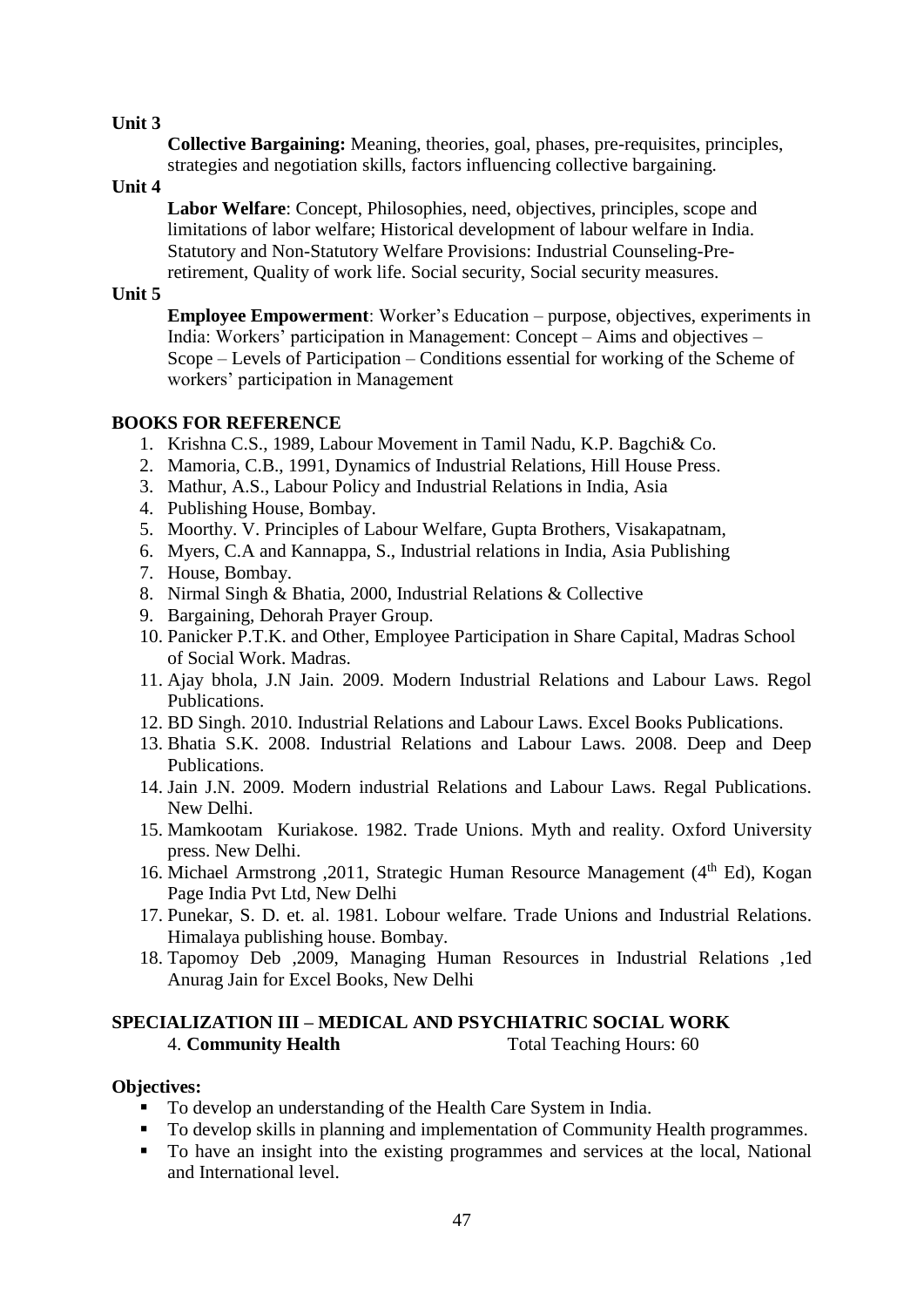To sensitize students about the need for proactive, Preventive and developmental approaches in the field of health.

#### **Unit 1**

**Concepts related to Health:** Definition of Health, Concept of Well-being, Health Spectrum, Health indicators, Social Determinants of health; Hygiene, Sanitation and Health**;** Meaning of disease, sickness/illness, and Sick role; Definition of Public Health, changing concepts in Public Health, Primary health care and Principles of Primary Health Care**;** Health Perspective - Human Development Index; The Sustainable Development Goals related to health.

#### **Unit 2**

**Communicable and Non – Communicable Diseases:** Causes, Prevention and Treatment: Communicable diseases and mode of transmission - HIV/AIDS, T.B, Hansen's disease, Vector borne, Air borne and Water borne disease and Swine Flu; and Non – Communicable diseases - Diabetes, Cardiac diseases, Hepatitis and Cancer Addiction and health: Alcoholism and Drug addiction – definition, characteristics and stages. Effects of addiction – the individual, family, health, social, economic, employment and moral

#### **Unit 3**

**Health Programmes & Policy:** National Health programmes: NRHM, Family Welfare, Maternal and Child Health, ICDS, School health programmes, AIDS control programmes, National and International Organisations related to health: ICMR, WHO, UNICEF, Red Cross, RNTCP.Welfare measures for the Differently Abled, State Health programmes for the weaker sections. National Health Policy 2002; Population Policy; ESI Act 1975**;** Health care systems in India - Levels of Health Care-Primary, Secondary and Tertiary levels, NRHM, AYUSH

#### **Unit 4**

**Maternal and Child Health:** Maternal and Child Health – Issues and problems, Gender and Health, definition and importance of IMR & MMR, Antenatal Intranasal and Post-natal care; Breast feeding and its importance; Reproductive Health – Importance of Reproductive health; Family planning & its methods; Sex and Sexuality in terms of HIV/AIDS, LGBT; Sexual Reproductive Health Right.

#### **Unit 5**

**Community Health in India:** Community Health Issues related to: Environmental issues with reference to water, air, noise, soil, pollution, radiation hazards; Gender; Education; Housing; Occupational Health Hazards; Disasters; Globalization; Employment; Economy. Food, Nutrition & Health, Concept of balanced diet, Malnutrition, Vitamin and Protein deficiency disorders;Health Education - Definition, Approaches, Models, Contents, Principles and practice of Health Education; Preventive, Curative and Social medicine.

Role of Social Worker – Proactive, Preventive, Developmental and Remedial measures in Health

### **BOOK REFRENCES**

- 1. Park J.E. & Park K. (2005). Textbook of Preventive and Social Medicine; Jabalpur: M/s. Banarsidas Bhanot
- 2. Banerjee (1998). Health Administration in a Metropolis; New Delhi: Abhinav Publications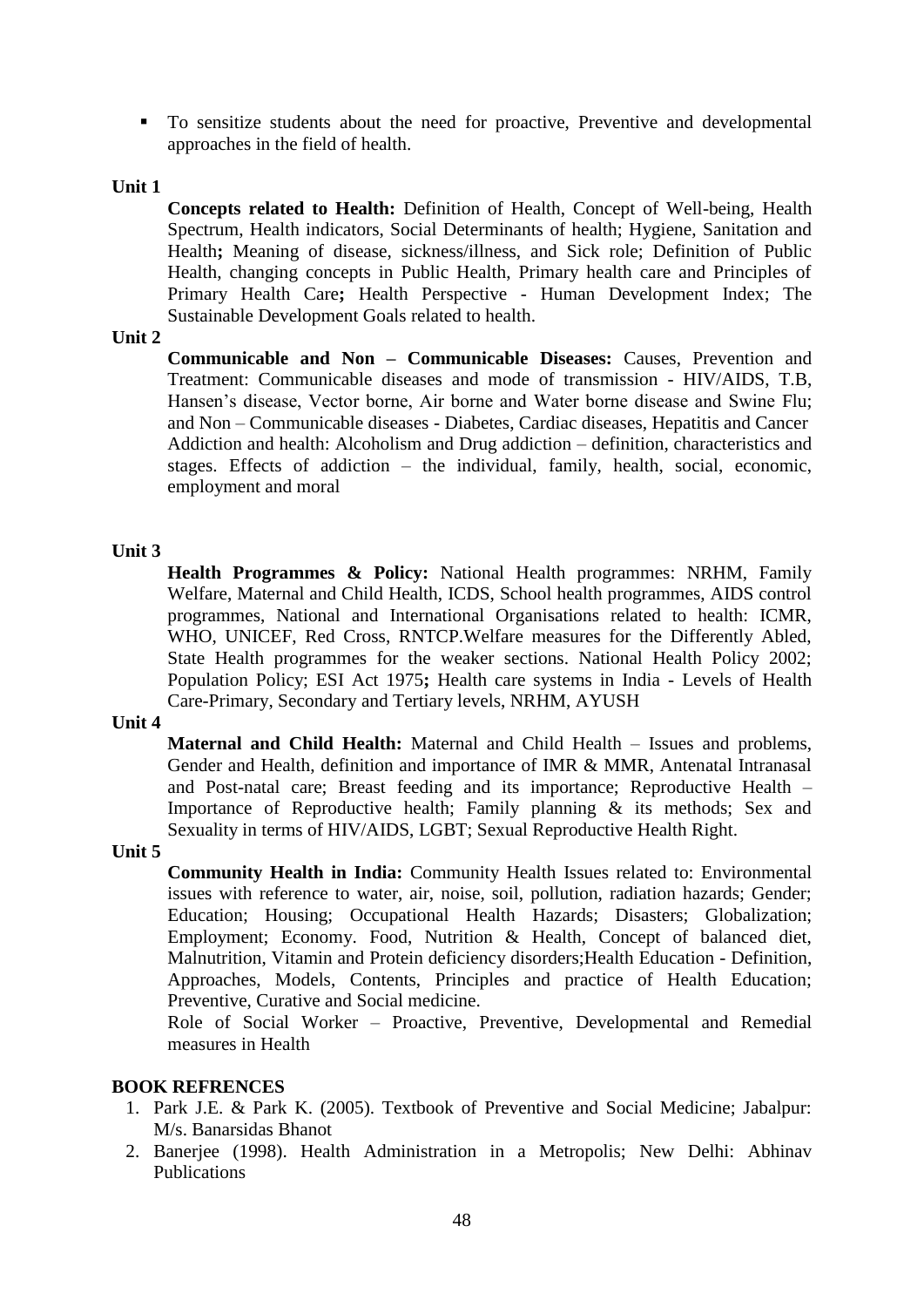- 3. Bose. A. & Desai P.B. (1982). Studies in the Social Dynamics of Primary Health Care; Delhi: Hindustan Publishing Co.
- 4. Charns M.P& Schaeffer M.J (1983) Health Care Organisations A Model for Management: New Jersey: Prentice Hall, Inc.
- 5. Hanlon J.H (1975) Principles of Public Health Administration
- 6. Jayaratnam. J. (1993): Occupational Health in Developing Countries; Oxford University Press
- 7. Miller R.S. (1982) Primary Health Care More than Medicine, London: Prentice Hall Inc.
- 8. Miller D. (1976) Dimensions of Community Health; C. Brown Co. Publications Lowa.
- 9. Mohan Rao (1997) Disinvesting in Health The World Bank's Prescriptions for Health.
- 10. Nanda V.K. (1997) Health Education, Delhi: Anmol Publications,
- 11. Pandey .R & Kanhere V. (1997) Activists Handbook of Occupational Health and Safety; Delhi: Society for Participatory Research in Asia
- 12. Phillips D.R. (1994) Primary Health Care- Health and Health Care in the Third World.
- 13. Pisharoti K.A (1986) Education for Better Health of Mother and Child in Primary Health Care.
- 14. Thirugnanasambandham C. Primary Health Care,
- 15. Kapali .V & Parthasarathy T.K. (1983) IUHE- SEARB, Chennai.

### **SPECIALIZATION III – DISABILITY STUDIES AND ACTION**

#### **5. Family Centred Interventions with Families of Children and Adults with Disabilities**

Total Teaching Hours: 60

#### **Objectives:**

- To understand the effect of the presence of the disabled individual on the family unit and its members from an ecological and systems perspectives.
- To examine the issues and concerns faced by such families at various family life cycle stages and at predictable crisis periods and the interventions needed by these families during those stages or periods.
- To gain skills in undertaking a holistic family assessment.

#### **Unit 1**

**Overview of contemporary Indian families** across the family life cycle, Understanding the effect of the presence of disabled individual on the family unit from an ecological and systems perspective, Factors influencing perception and coping strategies.

**Unit 2**

**Family Coping strategies:** Family's coping strategies, need for interventions with the family unit using a partnership approach, Parental attitudes that interfere with counselling efforts.

# **Unit 3**

# **Interventions**

Family centred interventions, Family centred social work, Holistic assessment of the family system, Family crisis intervention, Reactions of parents at time of diagnosis, Needs and concerns of families, Use of family crisis intervention.

**Unit 4**

**Needs and Concerns of Families – I** Needs and concerns of families in child's infancy years and interventions, Holistic implications of disability, Feelings about prosthetics, Needs and concerns of families during child's school years and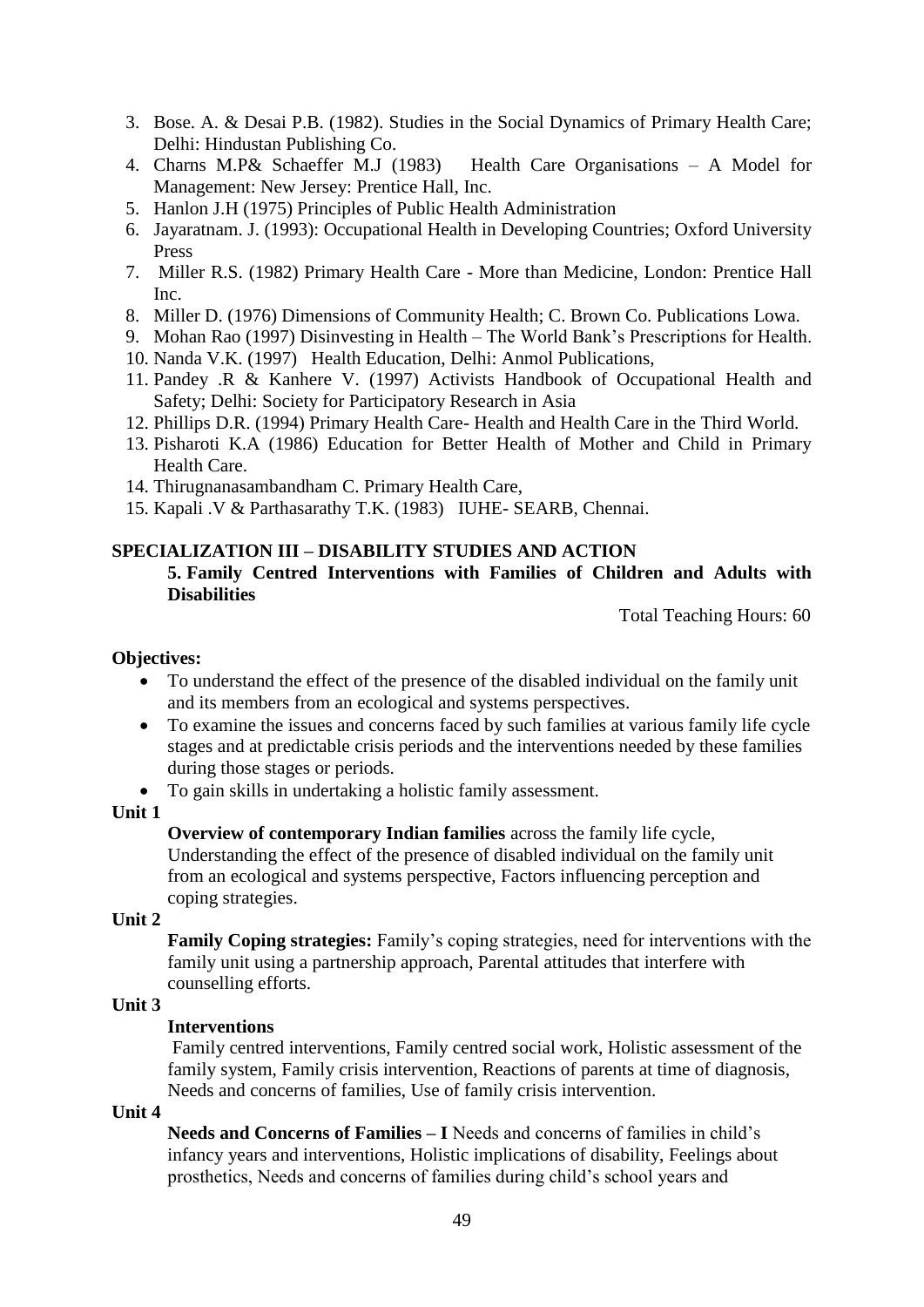interventions, enabling parental involvement in education including integration in regular school, Counselling parents in areas of direct care, SHGs of parents, siblings, Group assignment, Child's school years – Behavioural Functioning, Dealing with 'Behaviour Problems'.

#### **Unit 5**

Needs and concerns of families – II: Needs and concerns of families during child's adolescent and young adult years and interventions, Counselling related to personality development, sexuality, marriage, parenting, career, Needs and concerns of families with a newly disabled individual and interventions, Summing up and Feedback.

### **BOOKS FOR REFERENCE:**

- **1.** Basu, S., Das, P., Chakravarty, I. (2007) Family Life of the Disabled Aged, Ageing and Society: Indian Journal of Gerontology, Vol. 17  $(3 \& 4)$ , July – Dec. 2007, pp 75- 81
- **2.** Blacher, J. (Ed.) (1984) Severely Handicapped Young Children and Other Families: Research in Review Ovlandio: Academic Press Inc.
- **3.** Cramer, H., Carlin, J. (2008) Family Based Short Breaks (Respite) for Disabled Children: Results from the Fourth National Survey, British Journal of Social Work, Vol. 38 (6), Sept. 2008, pp 1060 – 1075
- **4.** Dale, N. (2000) Working with families of Children with Special Needs: Partnership and Practice, East Sussex: Brunner- Routledge.
- **5.** Fewell, R. and Vadasy, P. (Eds.) (1986) Families of Handicapped Children: Needs and Supports across the Life-span. Texas: Ro-ed Inc.
- **6.** Findler, S. (2000) The Role of Grandparents in the Social Support System of Mothers of Children with a Physical Disability, Families in Society, Vol. 81 (4), July – Aug. 2000, pp 370 – 381
- **7.** Garginolo, R.M. (1985) Working with Parents of Exceptional Children: A Guide for Professionals, Boston: Houghton-Miffin.
- **8.** Giffiths, M. and Russle, P. (Eds.) (1985) Working Together with Handicapped Children: Guidelines for Parents and Professionals, London: Souvenir Press.
- **9.** Glendinning, C. (1986) A Single Door: Social Work with the Families of Disabled Children, London: Allen and Unwin Ltd.
- **10.** Hartman, A., and Laird, J. (1983) Family Centred Social Work Practice New York: The Free Press
- **11.** Hewett, S., Newson, J., Newson, E. (1970) The Family and the Handicapped Child: A Study of Cerebral Palsied Children in Their Homes, London: Allen and Unwin Ltd.
- **12.** Hinchcliffe, A. (2007) Children with Cerebral Palsy: A Manual for Therapists, Parents and Community Workers, New Delhi: Sage Publications India Pvt Ltd.
- **13.** Hornby, G. (1994) Counselling in Childhood Disability: Skills for working with Parents, London: Chapman and Hall
- **14.** Kashyap, L. (1986) The Family's Adjustment to their Hearing-Impaired Child, The Indian Journal of Social Work 47(1), 28-36.
- **15.** Kashyap, L. (1991) Research on Families with Disabled Individuals: Review and Implications, in Unit for Family Studies (Ed.) Research on Families with Problems in India. Vol.II (pp.269-289). Bombay: Tata Institute of Social Sciences.
- **16.** Kashyap, L. (1996) Measurement Issues in Family Centered Social Work, in Bharat,S. (Ed.) Family Measurement in India, New Delhi: Sage Publications.
- **17.** Lutz, B., Bowers, B. (2005) Disability in Everyday Life, Qualitative Health Research, Vol. 15 (8), Oct. 2005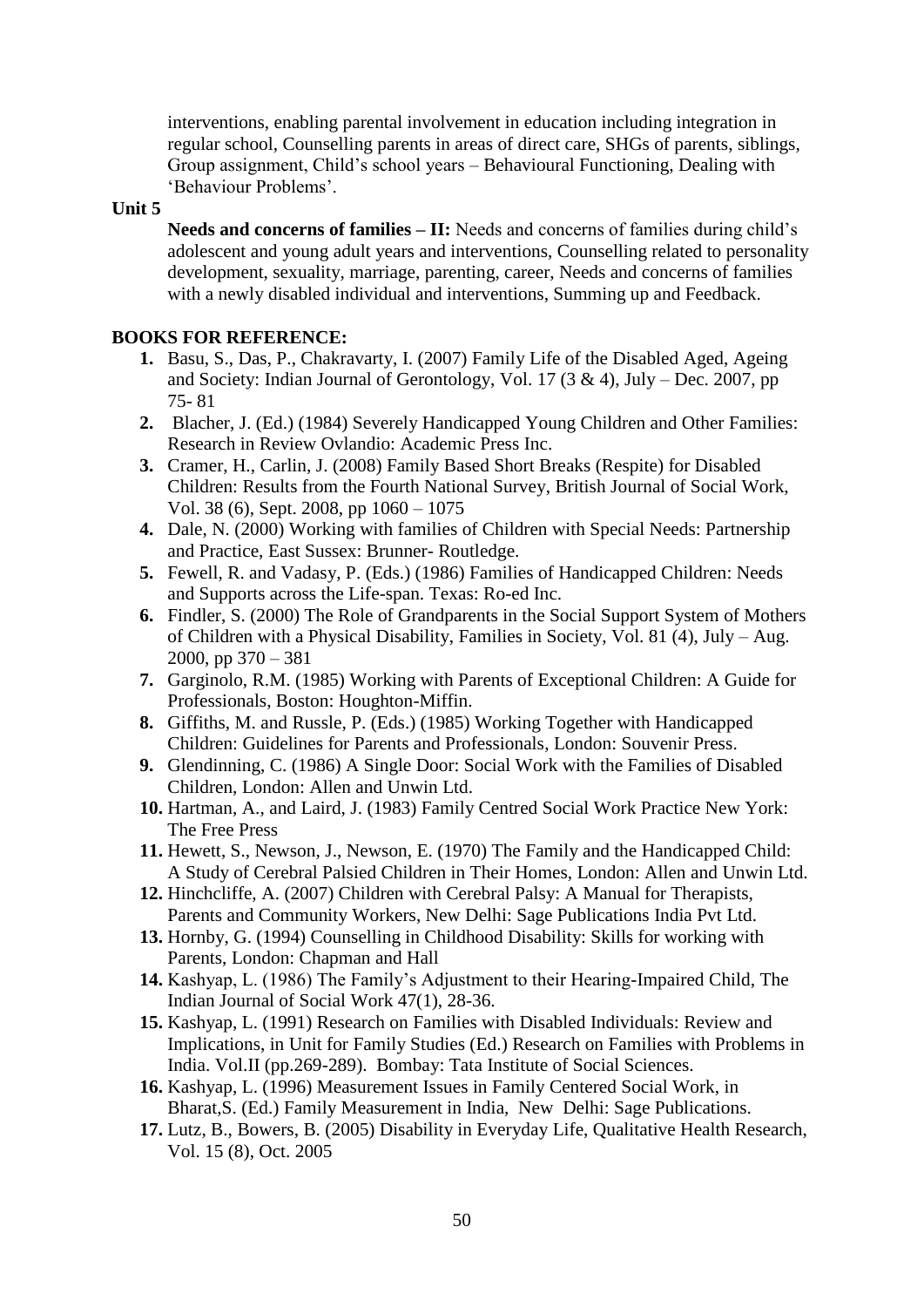- **18.** Powell, T.H. (1985) Brothers and Sisters: A Special Part of Exceptional Families,London: Paul Brooks
- **19.** Priestley, M. (Ed.) (2001) Disability and the Life Course: Global Perspectives, Cambridge: Cambridge University Press
- **20.** Raghavan, P. (1994) Journey with a Special Traveller, Mumbai: Bharatiya Vidya Bhavan

### **SPECIALIZATION III – WELFARE OF THE WEAKER SECTIONS 6. GENDER AND DEVELOPMENT Total Teaching Hours: 60**

### **Objectives:**

- To enhance the understanding of concepts and theories of feminism, deliberate and apply discussions on various women issues
- To understand the issues related to women
- To appreciate the effectiveness of legal frameworks applicable to women

### **Unit 1**

### **Gender Concepts**

Social Construction of Gender – Sex and Gender – Gender Discrimination – Gender Stereotyping –Gender as a Social Construct- Gender Roles – Gender Analysis – Gender Audit – Gender Budgeting – Gender Sensitivity – Gender Equity and Equality – Gender Budgeting, Gender Mainstreaming - Gender Gap. Patriarchy – Sexuality, GDI, GEM, Sex ratio, Transgender, LGBTQ.

### **Unit 2**

**Feminism:** Definition: Objectives – Goals – Types,– Indian Feminism, Dalit Feminism, Movements, Status of Women in Pre-Post Independent India - Contemporary Feminist Thought – Feminism in Post- Colonial India, Theories, Issues Problems, Policies and Programmes by Governmental and Non- Governmental, Organizations.

### **Unit 3**

### **Issues Related to Female Children and Women**

Female Feticide – Female Infanticide, Child Marriage – Child Labour – Dowry - Divorce – Widowhood – Commercial Sex– Domestic Violence – Problem of Elderly Women – Problems of Single Women/Single Parent – Marginalized and Deprived Groups (SC/ST, Mathammas, Devadasis, Women Prisoners Juvenile Girls) – Women at Protection Homes and HIV Positive – Differently Abled Women – Aged Women. Mode of Production – Women in Organized and Unorganized Sector –Determinants of Wage Differentiation

### **Unit 4**

# **Feminist Approaches to Economic Theories**

Theories of Development – Empowerment – Alternative Approaches – WID - WAD – GAD, Concept of Work – Productive and Non-Productive Work – Use Value and Market, Value – Visibility and Invisibility – Problems in Measurement of Women's Work– Opportunity Cost – Time Use – Survey Methods of Measuring Women's Work – Difficulties – Role of Government. Labour Laws Relating to Women – Minimum Wages Act – Equal Wages and Equal Remuneration Act - Maternity Benefit Act,

**Unit 5**

# **Constitutional Provisions and Special Initiatives for women**

Indian Constitution relating to women – Fundamental Rights – Directive Principles of State Policy – Constitutional Guarantee of Equality - Dowry Prohibition Act – Laws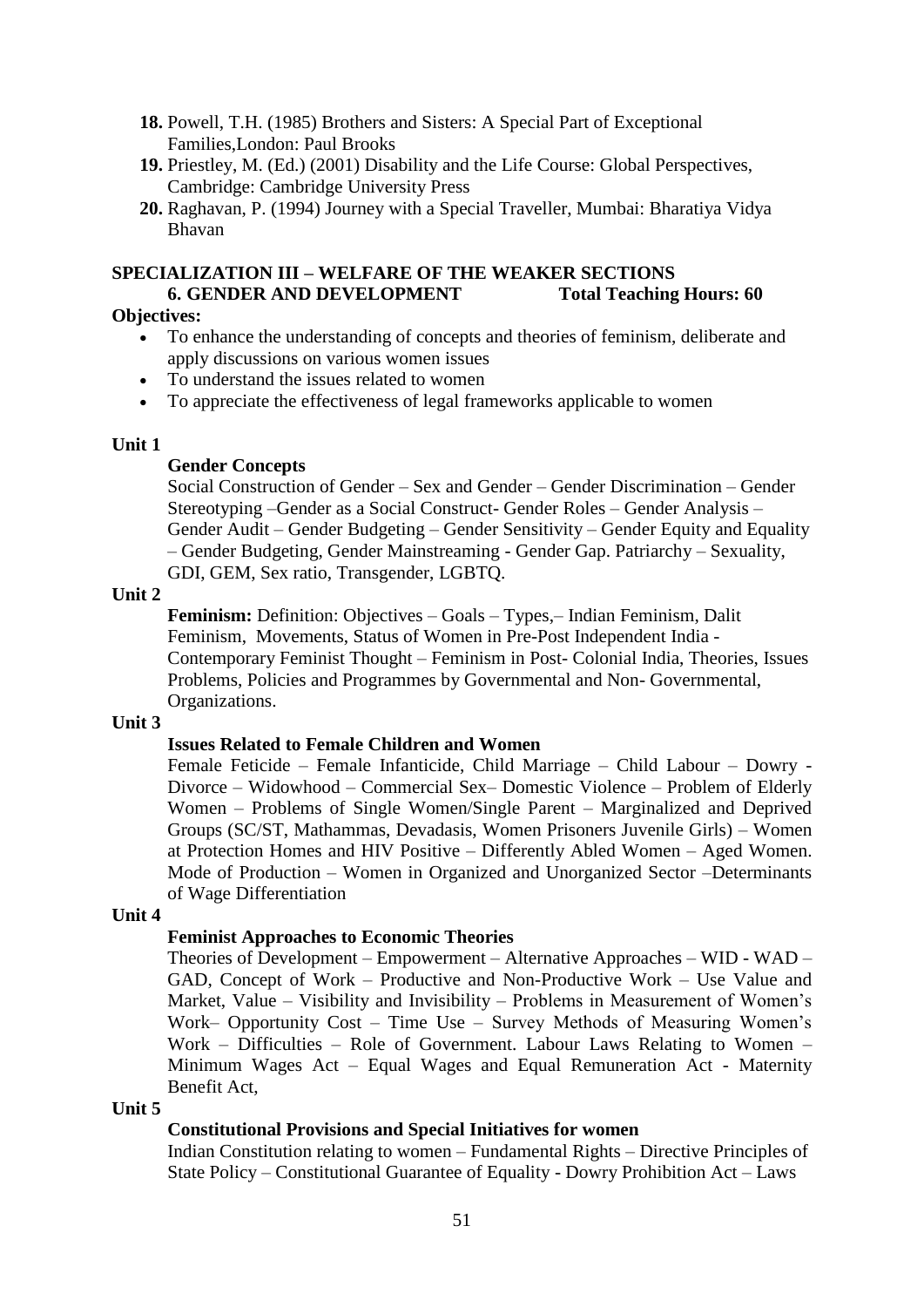Relating to Inheritance of Property – Family Court Act 1986 – Protection of Women from Sexual Harassment at Work Place – Domestic Violence Act 2005, Violence against women in Public – PNDT Act, Family Courts, Role of Cells and Counseling Centers – Legal Aid cells – Help lines – State and National level Commissions for Employment Schemes.

#### **BOOK REFRENCES**

- 1. Adhikari, Sudeep and Sinha, B.R.K (2012). Human development, Equity and gender justice. New Delhi: New Century Publication.
- 2. Bharat J, Madhu J, (2004). Indian Approaches to Women's Empowerment, Jaipur: Rawat.
- 3. Biju, M.R 2012. Globalization, Democracy and gender justice. New Delhi: New Century Publication.
- 4. Choudhary, K, C (2014). "Social work intervention in reducing gender disparity", *Social Welfare*, Vol.No.60, Issue No. 10, pgs 28-34.
- 5. Clara Zetkin, (1988) Movements for the Emancipation of Women, New Delhi: Kamgar Prakashan.
- 6. Desai, (1986) Women's Liberation and Politics of Religious Personal Laws in India, Bombay: C.G Memorial Trust.
- 7. Biju, M.R (2012) Globalization, Democracy and gender justice. New Delhi: New Century Publication.
- 8. Kumud Sharma, (1998) Power Vs Representation-Feminist Dilemmas, Ambivalent State and the Debate on Reservation for Women in India, Occasional Paper No 28, Centre for Women's Development Studies, New Delhi.
- 9. Gawli. V.S (2012) "Gender Inequity in the Corporate sector in India" *Prabandhan: Indian Journal of Management, Vol 5 (6), pages 26-31.*
- 10. Gill, Rosalind (2007) Gender and the Media. Jaipur: Rawat Publication.
- 11. Goodman, Lizbeth (2003) Routledge Reader in Gender and Performance, London: Routledge.
- 12. Jamb, Bhumika and Yamini Mishra (2015) "Gender responsive budgeting in India", *Economic and Political Weekly*, 50 (50) pages 54-62.
- 13. Leela Kasthuri, 1995. Development, Patriarchy, and Politics: Indian Women in the Political Process 1947-1992. Occasional Paper NO 25. New Delhi: Centre for Women's Development Studies.
- 14. Lena Dominelli, (2002), Feminist Social Work Theory and Practice, New York: Palgrave.
- 15. Lotika Sarkar, (1995), Women's Movement and the Legal Process, Occasional Paper No. 24 New Delhi: Centre for Women's Development Studies.
- 16. Maithreyi Krishna Raj, (1986). Women Studies in India Some Perspectives. Bombay.: Popular Prakashan.
- 17. Manmohan Kaur, (1985). Women in India's Freedom Struggle, New York: Sterling.
- 18. Mala Khullar, (Ed.),(2005). Writing the Women's Movement: A Reader, Zubaan, Kali for Women, New Delhi
- 19. Neera Desai and Usha Thakkar, (1999). Women in Indian Society. New Delhi: National Book Trust India.
- 20. Reina Lewis, Sara Mills (Ed.), (2003) Feminist Postcolonial Theory A Reader. Edinburgh: Edinburgh University Press.
- 21. Sandhan Arya, (2000) Women Gender Equality and the State. New Delhi: Deep and Deep Publications.
- 22. Sarkar, Sumita and Manjari Srivastava (2011) Globalisation and Gender. Jaipur: Rawat Publication.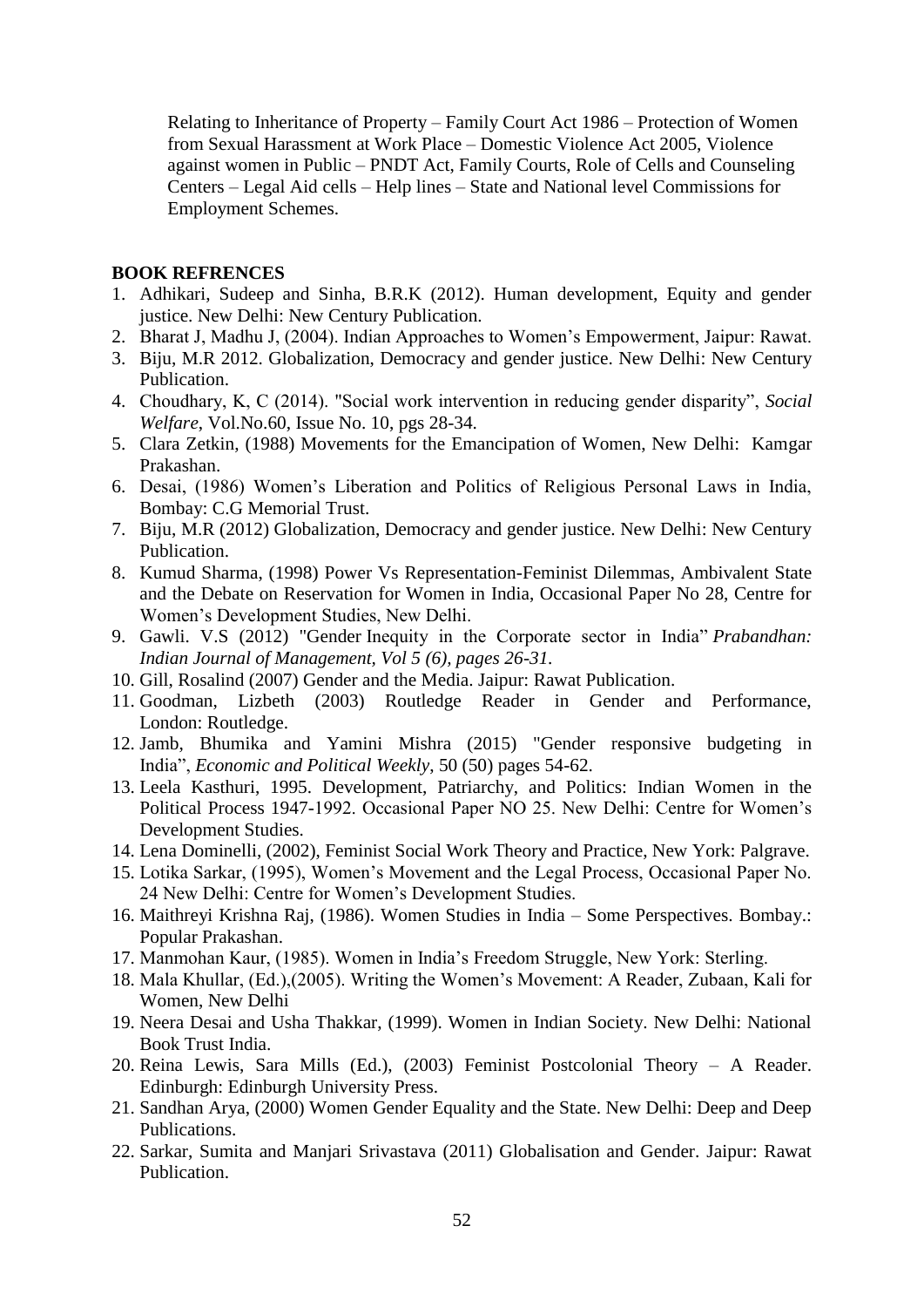- 23. SharmilaRege, (Ed.), (2003) Sociology of Gender The Challenge of Feminist Sociological Knowledge. New Delhi: Sage Publications.
- 24. Sharma, Paribhasha (2015) "Gender based Crime and Gender Inequality in India. '*Economic and Political Weekly'*, 50 (45) pages 48-55.
- 25. Singh, A.K (2010) Gender Budgeting and Women Empowerment in India. New Delhi: Serials Publication. Shivathmika Publishers, India.
- 26. Leela Kasthuri, (1995)Development, Patriarchy, and Politics: Indian Women in the Political Process 1947-1992, Occasional Paper NO 25, Centre for Women's Development Studies, New Delhi.
- 27. Tulsi Patel, (Ed.), (2007) Sex selective Abortion in India Gender, Society and New Reproductive Technologies, New Delhi: Sage Publications.
- 28. United Nations Development Organisation, (1995) Human Development Report, UNDP, Delhi.
- 29. Veena Poonacha, (1995) Gender within the Human Rights Discourse, RCWS, SNDT, Bombay
- 30. World Bank (2012) World Development Report 2012: Gender Equality and Development. World Bank, Washington.
- 31. World Health Organisation, (2000) Women of South East Asia- A health profile, WHO, Regional Office for South East Asia, New Delhi.

# **CORE PAPER XIII - SPECIALISATION IV: SOCIAL WORK WITH FAMILIES 1. Social Work with the Elderly Total Teaching Hours: 60**

### **Objectives**

- 1. To understand the theories, concepts and perspectives in gerontology and gerontological social work
- 2. To examine the historical norms of roles, power and status of older persons and emerging trends and issues in the context of liberalized political economy and changing demography.
- 3. To study the physical, mental, sexual, emotional, economic, social and spiritual aspects of ageing and emerging needs.

### **Unit 1**

.

**Status of Elderly:** Historical norms in different cultures, urban / rural, tribal, economic, age and gender contexts. Situational analysis of the aged with respect to age, gender, place of residence, economic status and globalization. Demographic characteristics of the Elderly

### .**Unit 2**

**Health of the Elderly:** Longevity and physical health, Mental and emotional health Ill health, disabilities and care giving. Sexuality in old age, Spirituality in old age; Review of health policies for the disabled and their implementation with references to elderly; Health intervention: periodical checkup, information and awareness about prevention of problems, recreation and creative art programmes, spiritual discourses, counseling, physical aids and access to geriatric treatment.

#### **Unit 3**

**Elderly and Family**: Interventions of elderly with parents, spouse, children, childrenin-laws, grandchildren and others; Care giving roles between elderly and the family. Stress management of caregivers; Issues of division of property, housing and social security. Issues of neglect, abuse, violence and abandonment; Review of laws for inheritance and protection from abuse, Intervention needs : Raising family awareness about bereavement, and bereavement counseling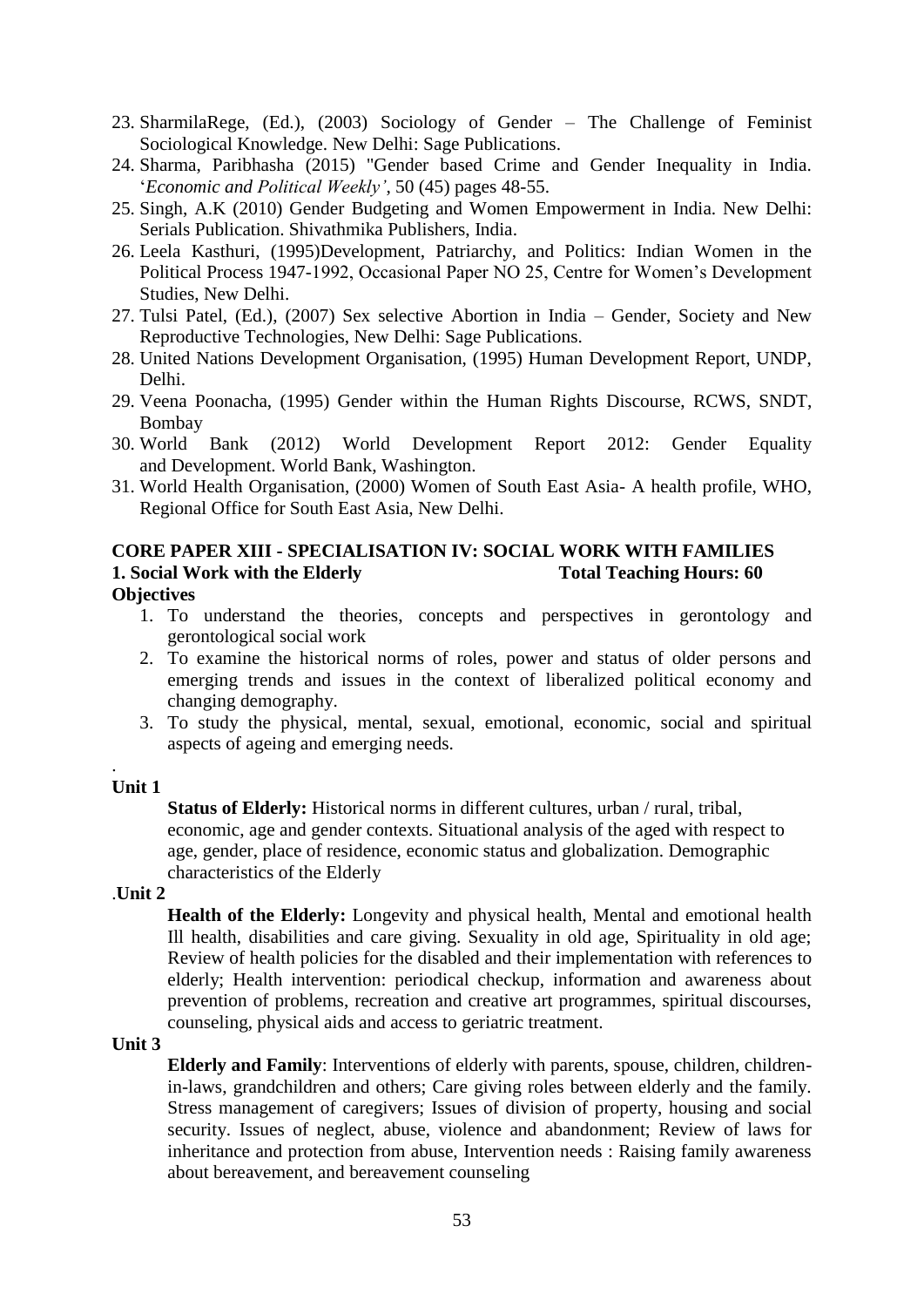**Policy, Legislation and Schemes for Elderly:**National Policy for Elderly, Scheme for the welfare of the aged, institutional care and non-institutional care in day care and mobile Medicare units, Laws affecting elderly Policy and Plans for elderly.

### **Unit 5**

**Developmental programmes for ageing:** Development programmes for preparations for old age, retirement planning, programmes for preparation for understanding death and bereavement planning, and raising family and community awareness about ageing and death. Non-institutional services / Community services: Continuing educations, mutual/self-help groups, second career, training of elderly as volunteers, counseling and legal aid to elderly, multi-services / day care centers, home/family-based services, telephone help lines, information and referral services, and death with dignity. Minimizing the need for and humanizing the existing institutional services. Training of para professionals and volunteers for care of the elderly.

### **BOOK REFRENCES**

1. Dandekar, K. (1996), The Elderly in India, Sage Publications, New Delhi.

- 2. Desaum N abd Suva Rahym (2000), Gerontological Social Work in India,
- Some Issues and Perspectives, B.R. Publishers, Delhi.
- 3. Irundaya Rajan, S. Mishra, U.S. and Sarma P.S., (!997), Indian Elderly: Asset or Liability, Sage Publications, New Delhi.
- 
- 4. Khan, M.Z., (1997), Elderly in Metropolis, Inter India Publishers, New Delhi.

5. Krishnan, P and Mahadevan, K. (eds.) (1992), The Elderly Population the

Developed World: Policies, Problems and Perspectives, B.R. Publishing, Delhi.

# **SPECIALISATION IV- COMMUNITY DEVELOPMENT AND EMPOWERMENT 2. Entrepreneurship Development**

### **Total Teaching Hours: 60**

# **Objectives**

- To provide an understanding, nature and process of entrepreneurship development
- To motivate the students to go for entrepreneurship development

### **Unit 1**

**Evolution of Entrepreneurship:** Nature, Elements, Interactive Process.

Entrepreneur and Entrepreneurship: Importance of Entrepreneurs – Characteristics and Competencies – Enterprise culture – Role of Entrepreneurs in Economic development.

**Unit 2** 

**Developing the Entrepreneurship Plan**: Environmental Assessment, Opportunities in Education. Components of a plan, skills in planning,

### **Unit 3**

**Managing Entrepreneurship Growth:** Development stages.Financial aspects of Entrepreneurship.

### **Unit 4**

**Entrepreneurship Personality characteristics** – Social and cultural determinants. Skills required. Entrepreneurship – Factors related to success and failure – preparation of project proposal.

### **Unit 5**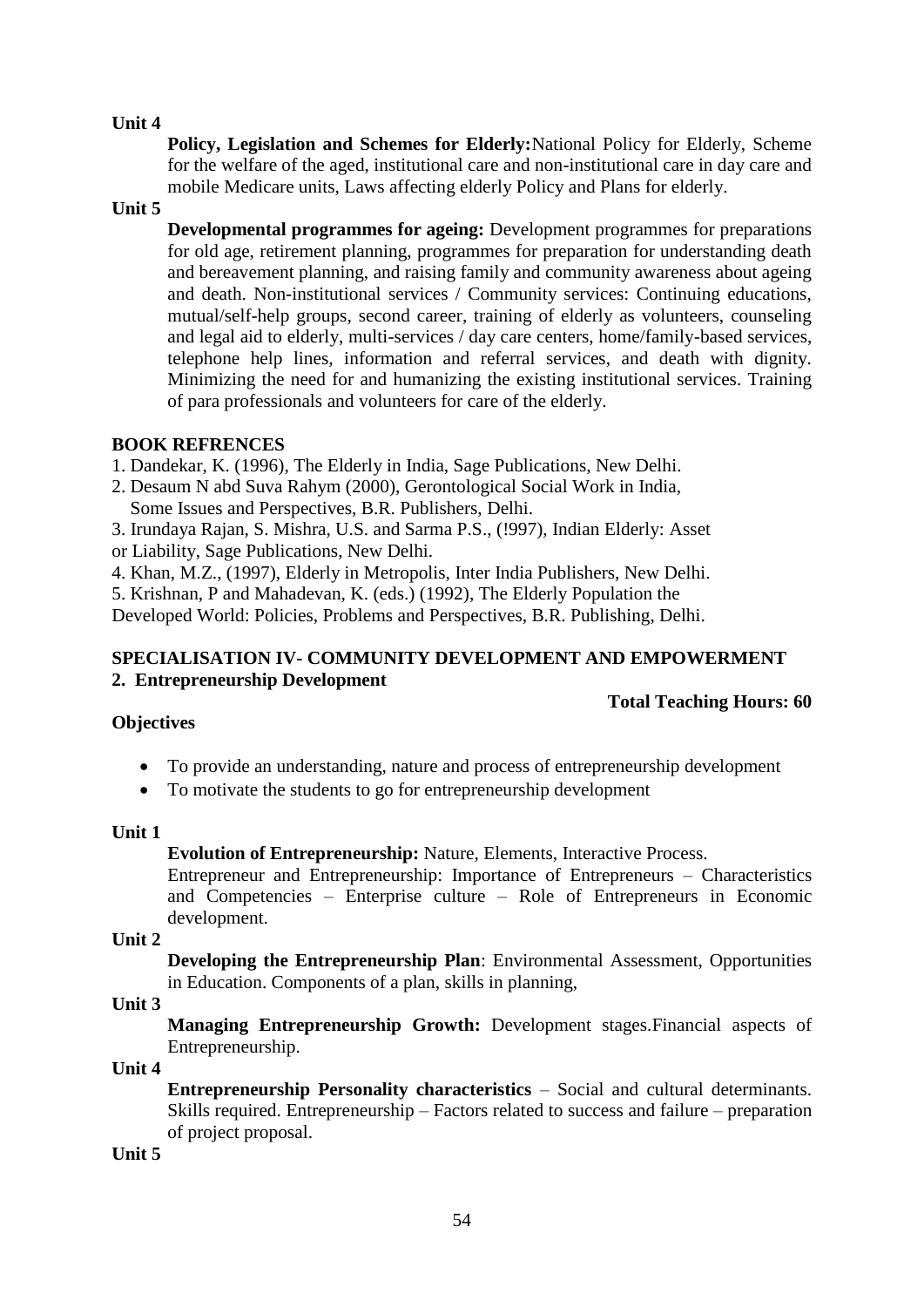**Small Scale Industry** – Definition and meaning – Classification – Characteristics. Importance of SSI.Exports and SSI Sector – financial institutions – SSIs.

### **BOOK REFRENCES**

1. Curtis, E.T., Megginson, L.C. Scott, C.R. Trueblodd, L.R. (1975), **Effective Small Business Management,** Business Publications, Dallas, Texas.

2. Curtis, E.T., Megginson, L.C. Scott, C.R. Trueblodd, L.R. (1975), **Successful Small Business Management,** Business Publications, Dallas, Texas.

3. Donald F. Kuratko, Richard M. Hodgetts, (2001), **Entrepreneurship – A Contemporary Approach,** Harcourt College Publisher, London.

4. Gupta M.C., (1987), **Entrepreneurship in Small Scale Industry,** Anmol Publications, New Delhi.

**5.** Lambden, Johnc and Targett, David, (1990), **Small Business Finance – A Simple Approach,** Pitman Publishing, London.

# **SPECIALISATION IV: HUMAN RESOURCE MANAGEMENT 3.Organizational Behaviour and Organizational Development**

#### **Total Teaching Hours: 60**

### **Objectives**

- To help students build a knowledge base appropriate to Personal Management and Organizational Behaviour.
- To enable the students to perceive and develop the attitudes required for the successful application of personnel management and organizational Behaviour
- To assist them to perceive develop the skills appropriate to the field practices.

### **Unit 1**

**Organizational Behaviour**: History, evolution, concept, behavioural Sciences, Organizational types, conceptual models, Types of Personality.

### **Unit 2**

**Dynamics of Organizational Behaviour**: Perception, Managerial leadership, process, styles, types and theories, group dynamics, team building.

### **Unit 3**

**Human Behaviour at Work:** Models and theories of motivation; attitude, job satisfaction, morale, frustration, conflict and stress management.

#### **Unit 4**

**Organizational Development:** The concept, theory, scope and practice of organizational development, organizational culture design, organizational change.

### **Unit 5**

**Operational research** – Network analysis, PERT – CPM, Process Mapping.

### **BOOK REFRENCES**

1. Dwivedi, R.S. (1982), Management of Human Resources, Oxford Publishing Co., Bombay.

2. Frence, Wemdell and Cecil, (1995), Organization Development, Prentice – Hall of India Ltd., New Delhi.

3. Luthans, Fred, (1995), Organizational Behaviour, McGraw Hill Ltd.,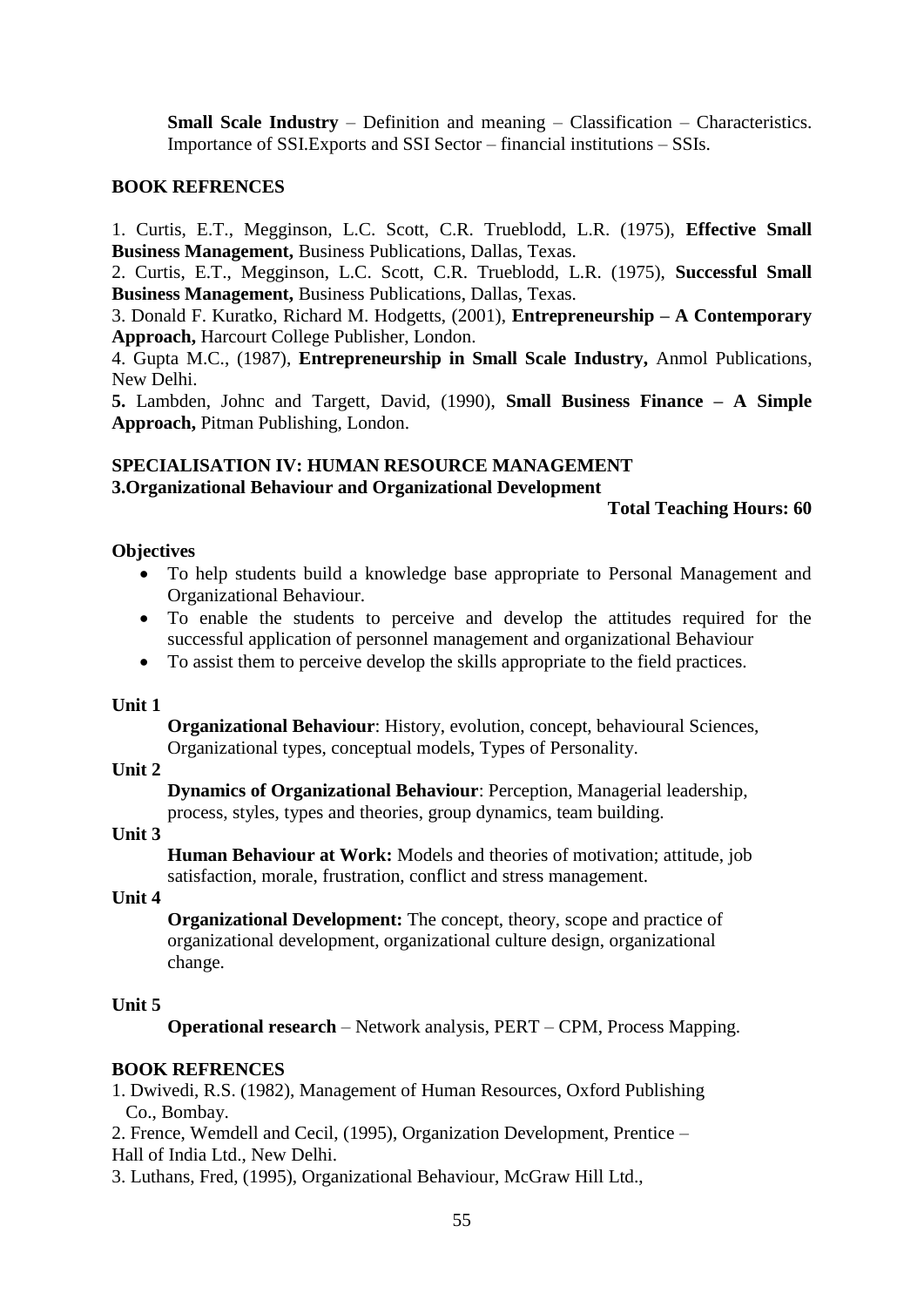Singapore.

- 4. Maier, Norman, (1983), Psychology in Industry, Oxford Publishing Co., Bombay.
- 5. Ouchi, William, (1981), Theory Z, Avon Books, New York.
- 6. Pareekh, Udai, (1998), Organizational Behaviour & Process, Rawat

Publications, Jaipur.

- 7. Robbins, Stephen, (1994), Essential Organizational Behaviour, Prentice Hall
- of India Ltd, New Delhi.
- 8. Szilagyi, Andrew & Marc Wallance, (1997), Organizational Behaviour & Performance, Scott Foresman and Co., London.

# **SPECIALIZATION IV– MEDICAL AND PSYCHIATRIC SOCIAL WORK 4.Mental Health and Social Work Total Teaching Hours – 60**

# **Objectives:**

- To understand the concept of Mental Health and the characteristics of Positive Mental Health
- To acquire knowledge of Psychiatric disorders
- To develop skills in identifying mental disorders in health setting and in community work.
- To sensitize students of the need for a proactive, preventive approach in mental health.

### **Unit 1**

**Concept of Mental Health & Mental Illness:** Concept of Mental Health, Magnitude of Mental Health problems in India, Indian view of Mental Health, Changing trends in Mental Health Care

Classification of Mental Disorder – ICD 10 & ICF, DSM-IV

### **Unit 2**

**Common Mental Disorders** (ICD 10 classification) – Clinical signs & symptoms Organic Mental Disorders, Mental and behavioral disorders due to psychoactive substance use, Schizophrenia, Mood Disorders

# **Unit 3**

**Common Mental Disorders** (ICD 10 classification) – Clinical signs & symptoms Neurotic stress related and Somatoform disorders, psycho-physiological disorders, Suicide, Sexual disorders; Disorders of adult personality and behaviour, Mental retardation and Psychiatric disorders in Childhood

### **Unit 4**

**Psychiatric assessment:** History taking and Mental Status Examination, use of interview in Psychiatric Setting, Psycho-social and Multi-dimensional assessment of Mental disorders; Bio – Psycho-social assessment

Application of systems theory in assessment – use of genogram and eco-map; Use of mental health scales in assessment

### **Unit 5**

**Mental Health problems among vulnerable groups:** Children, Adolescents, Women, Elderly, Disadvantaged Groups, Victims of Disaster, Individuals with Terminal and Chronic Illness, Victims of Violence, Care Givers, Women with Mental Illness / Mental Retardation, Sexual Minorities, Mental Illness and Homelessness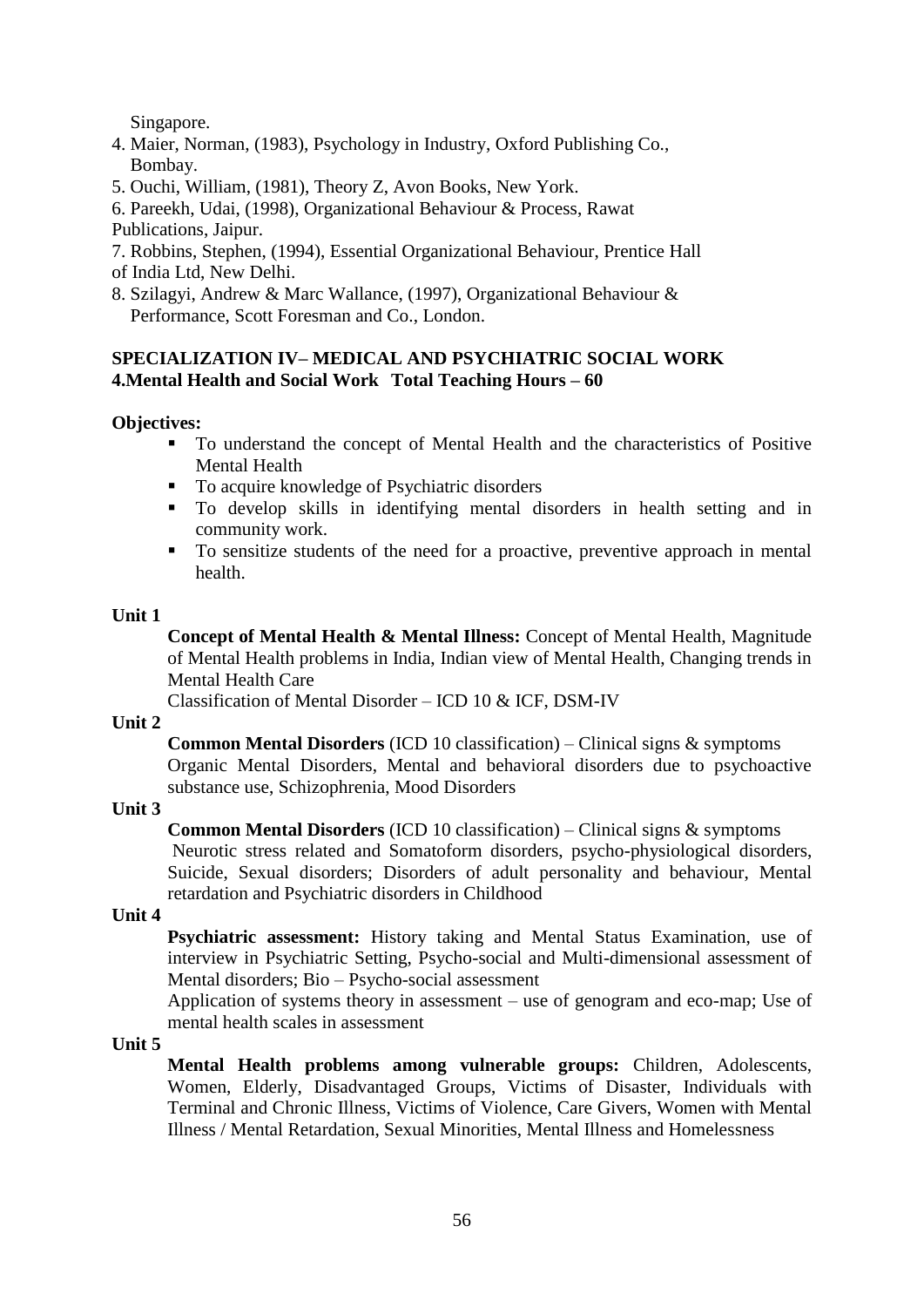# **BOOK REFRENCES**

- 1. American Psychiatric Association (1995): Diagnostic & Statistical Manual of Mental Disorders (4<sup>th</sup> Edition). Washington DC: American Psychiatric Association
- 2. Ahuja, Niraj (2002): A Short Textbook of Psychaitry 5th Editions, New Delhi: Jaypee Brothers Medical Publishers Pvt. Ltd.
- 3. Davar, Bhargavi V. (2001): Mental Health from a Gender Perspective. New Delhi: Sage Publications India Pvt. Ltd.
- 4. Gelder, Michael, Paul Harrison & Philip Cowen (2006): Shorter Oxford Textbook of Psychiatry (5<sup>th</sup> edition), New Delhi: Oxford University Press
- 5. Goodman, Michael, Janet Brown, Pamela Deitz (1992): Managing Managed Care A Mental Health Practitioner's Survival Guide. Washington DC: American Psychiatric Press, Inc.
- 6. Hicks, James Whitney. *50 Signs of Mental Illness – A Guide to Understanding Mental Health.* New Delhi. Word Books, 2008.
- 7. Malhotra, Savita (2002): Child Psychiatry in India An Approach to Assessment and Management of Childhood Psychiatric Disorders. New Delhi: Macmillan India Ltd.
- 8. Mane P. & Gandevia K. (Eds.) *Mental Health in India Issues and Concerns*. Mumbai: Tata Institute of Social Sciences, 1993.
- 9. Srinivasa Murthy & Burns B. (Eds). *Community Mental Health – Proceedings of the Indo-US Symposium.* Bangalore: NIMHANS, 1992.
- 10. T.T. Ranganathan Clinical Research Foundation (1989): Alcoholism & Drug Dependancy,: TTK Hospital,Chennai
- 11. Vijayakumar, Lakshmi (2003): Suicide Prevention Meeting the challenges together, Chennai: Orient Longman Pvt. Ltd.
- 12. World Health Organization (1992): The ICD-10 Classification of Mental and Behavioral Disorders – Clinical Descriptions and Diagnostic Guidelines. New Delhi: Oxford University Press

# **SPECIALIZATION IV– DISABILITY STUDIES AND ACTION 5.Rehabilitation and Counseling for Disability Total Teaching Hours: 60**

# **Objectives**.

- To understand the role of strategic alliances and movements in improving service delivery and influencing policy and legislative reforms.
- To enhance knowledge of approaches/models that could be used to work with individuals and groups of persons with disability.
- To develop and enhance skills of working with persons with disability using various approaches and application of the models of intervention.

### **Unit 1**

**Rehabilitation;** Definition, meaning and concept, aim, Historical Perspective, Misconceptions, causes and characteristics, need and importance, Fields of Rehabilitation, access to rehabilitation, Community & Disability - Participation and empowerment, Community mobilisation-process and skills in rehabilitation, -Case Studies, Networking of organizations for persons with disabilities,

### **Unit 2**

**Rehabilitation Advocacy and Lobbying** - concepts, need for these methods, Advocacy-Issue framing, Force Field- Strategies for Advocacy, Stakeholder Analysis for Advocacy, Stakeholder Analysis, Networking, Advocacy Experiences on Disability, General legal provisons relating to the disabled, specific legislations for the disabled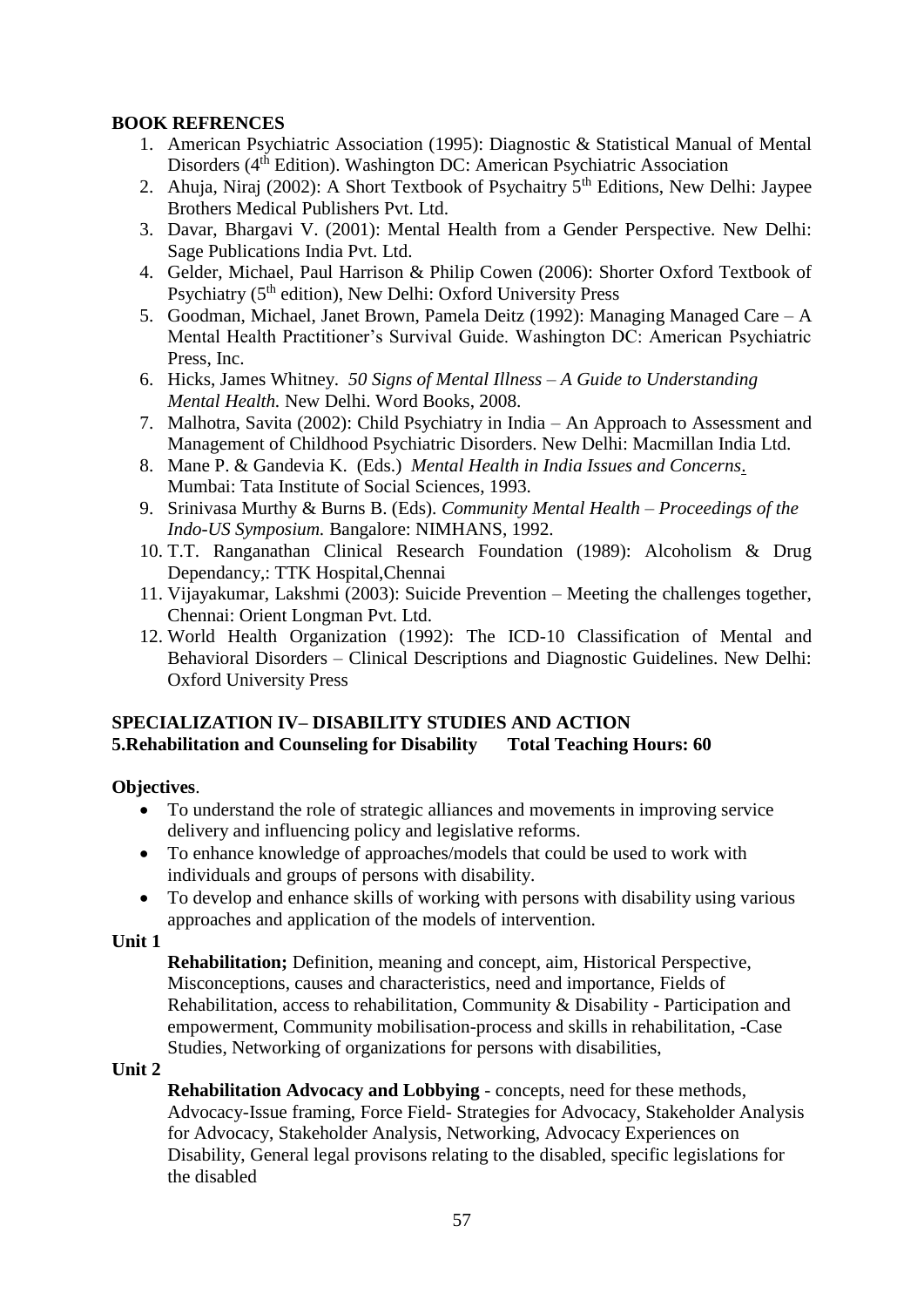**Counselling in different settings:** Mapping and contextualizing issues faced by persons with disability and their families Counselling in different settings, Critical periods in life cycle / Transitions Framework / Quality of Life, Issues related to acceptance of self and disability, coping with lifestyles, IPR, Egan's model of Counselling

### **Unit 4**

**Counselling Individuals for personal adjustment:** Approaches to counselling – Psychodynamic, Behavioural, existential/humanistic, transpersonal approaches, Individual counselling using behavioural approach - Skills and techniques, Individual counselling using other approaches – skills and techniques, including RET.

### **Unit 5**

**Counselling needs -** Group Counselling, Self-help groups, Facilitation skills, Community Based Rehabilitation, CommunityEducation, Holistic interventions, Reluctance reaction, Dependence reaction, Crisis and Intervention, Depressed reaction, suicidal reaction.

# **BOOK REFRENCES**

- 1. S. E. & Brown, R.L. (1992). Rehabilitation Counselling: Approaches in the field of disability. London: Chapman & Hall. (Chapter 6)
- 2. Ben-Shlomo, Y. & Kuh, D. (2002). A life course approach to chronic disease epidemiology: conceptual models, empirical challenges and interdisciplinary perspectives. International Journal of Epidemiology, 31, 285 – 293.
- 3. Brown, I and Brown, R.I. (2003). Quality of Life and Disability: An approach for community Practitioners. London: Jessica Kingsley Publishers
- 4. Egan, E. (1982). The Skilled Helper. 3rd edition. Brooks/Cole.
- 5. Corey, G. (1997). Theory and Practice of Counselling & Psychotherapy. California: Wadsworth.
- 6. Robertson, S. E. & Brown, R.L. (1992). Rehabilitation Counselling: Approaches in the field of disability. London: Chapman & Hall. (Chapter 3)
- 7. Parker, R. (Ed.) (1987). Rehabilitation Counselling: Basics and Beyond. Texas: Proed. Inc. (Chapter 4)
- 8. Nelson-Jones, R. (2002). Essential Counselling and Therapy Skills: The Skilled Client Model. London. Sage
- 9. Rao, N.S. (2008). Counselling and Guidance. New Delhi: Tata McGraw Hill.
- 10. Kurtz, L.F. (1997). Self Help and Support Groups: A Handbook for Practitioners. CA: Sage.
- 11. White, S.A. (1999). The Art of Facilitating Participation: Releasing the Power of Grassroots Communication. CA: Sage
- 12. Punani, B. Rawal, N. & Sajit J. (2002). Manual Community Based Rehabilitation (Visually Impaired ) II Edition, Ahmedabad: Blind People's Association.
- 13. Thomas, M. & Thomas, M.J. (2003). Manual for CBR Planners. Bangalore: Asia Pacific Disability Rehabilitation Journal.
- 14. Mc Conkey, R. And Mc Cormack, B (1983): Breaking Barriers: Educating people about disability, London: Souvenir Press (E) and (A) Ltd.
- 15. Robertson, S. E. & Brown, R.L. (1992). Rehabilitation Counselling: Approaches in the field of disability. London: Chapman & Hall.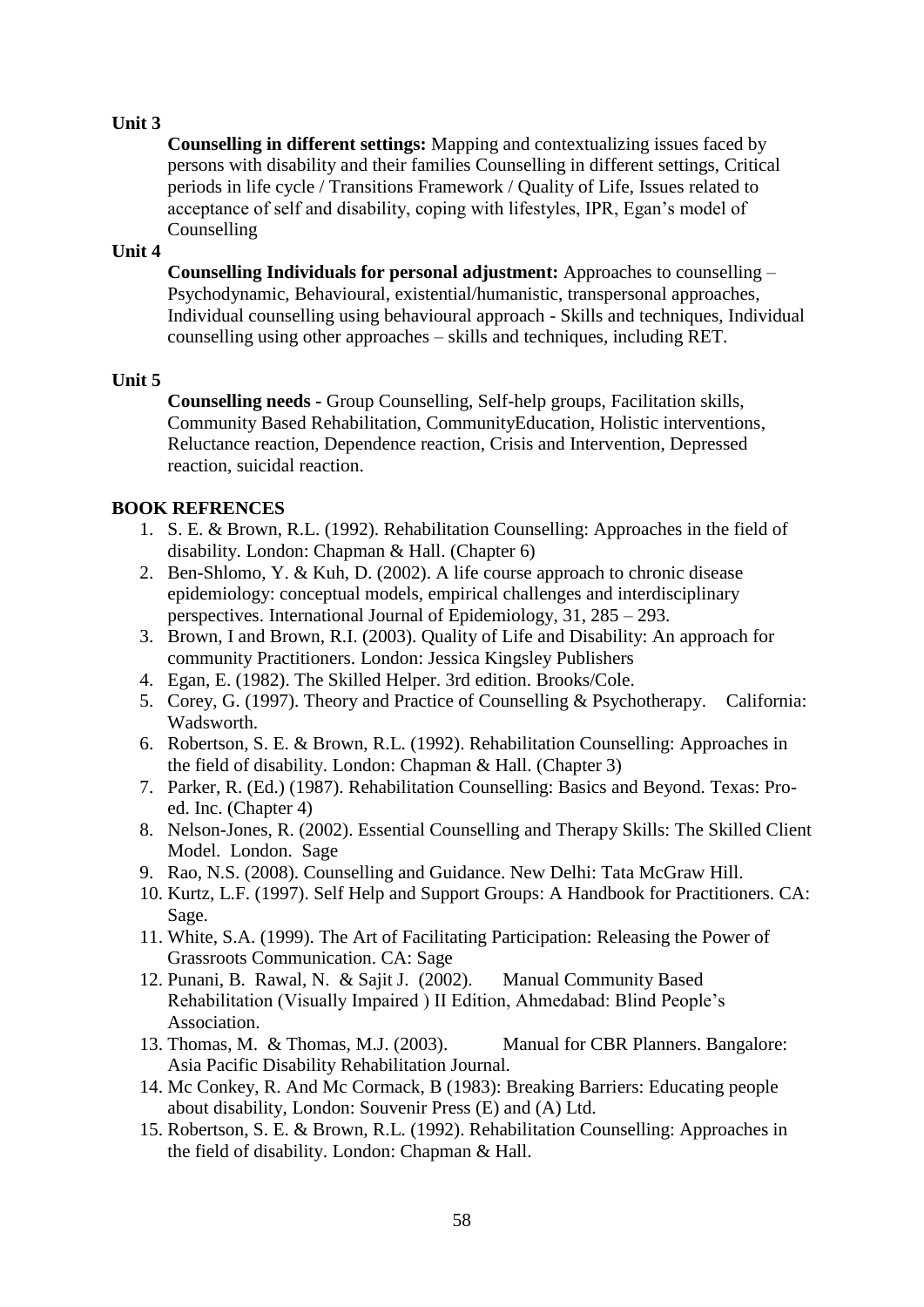#### **SPECIALIZATION IV – WELFARE OF THE WEAKER SECTIONS 6. Conflict Transformation and Peace Building for Social Work**

Total Teaching Hours: 60

### **Objectives:**

- To introduce the students to the concepts of justice, peace and conflict transformation
- To enable the students to apply the techniques of conflict transformation in their work
- To facilitate students to use the tools of conflict transformation in the field of development

### **Unit 1**

### **Understanding conflict**

Definition and concepts of Conflict, crises and disputes. Conflict situations, causes and effects, Intractable conflicts and its impact.

### **Unit 2**

### **Tools for conflict analysis**

The conflict map, conflict tree, time line, Power triangle, ABC triangle, force field analysis, the needs, interests and positions, relationship map, and structural analysis.

### **Unit 3**

### **Approaches to resolving conflicts**

Conflict management, resolution, transformation.Decoding the Adam Curl, John Paul Lederarch and Johan Galtung models. Structural Dimensions, Relational and Personal dimension of conflict transformation.

### **Unit 4**

# **Skills for conflict transformation and peace building**

Nonviolent communication, Appreciative enquiry, Building substantial Dialogue, Fact finding, Networking, Negotiation, mediation and Alternative Dispute resolution skills.

### **Unit 5**

# **Social work settings and conflict transformation**

Case studies from clinical settings, small group settings involving two or three people, community settings and situations involving masses.

# **BOOKS FOR REFERENCE**

- 1. Barash, David P. and Charles P. Webel.( 2002). Peace and Conflict Studies. Thousand Oaks, CA: Sage Publications.
- 2. Burton (1), John W.(1990). Conflict: Resolution and Provention. London: Macmillan Press. Chapters 1-3.
- 3. Burton (2), John W. (1997). Violence Explained. Manchester, UK: Manchester University Press. Chapter 4.
- 4. Clements, Kevin and the editors. (2003). Theory Research and Practice. In Conflict Cheldelin, Druckman, and Fast eds . New York: Continuum.
- 5. Chang, Andrew, et al. (2008). Race, Injustice, and Conflict Resolution. In Re-Centering: Culture and Knowledge in Conflict Resolution Practice. Syracuse, NY: Syracuse University Press.
- 6. Church, Cheyanne and Mark Rogers. Designing for Results: Integrating Monitoring and Evaluation in Conflict Transformation Programs. Washington, DC: Search for Common Ground and U.S. Institute of Peace. Accessed 1/5/08.http://www.sfcg.org/programmes/ilr/ilt\_manualpage.html, Chapters 1,2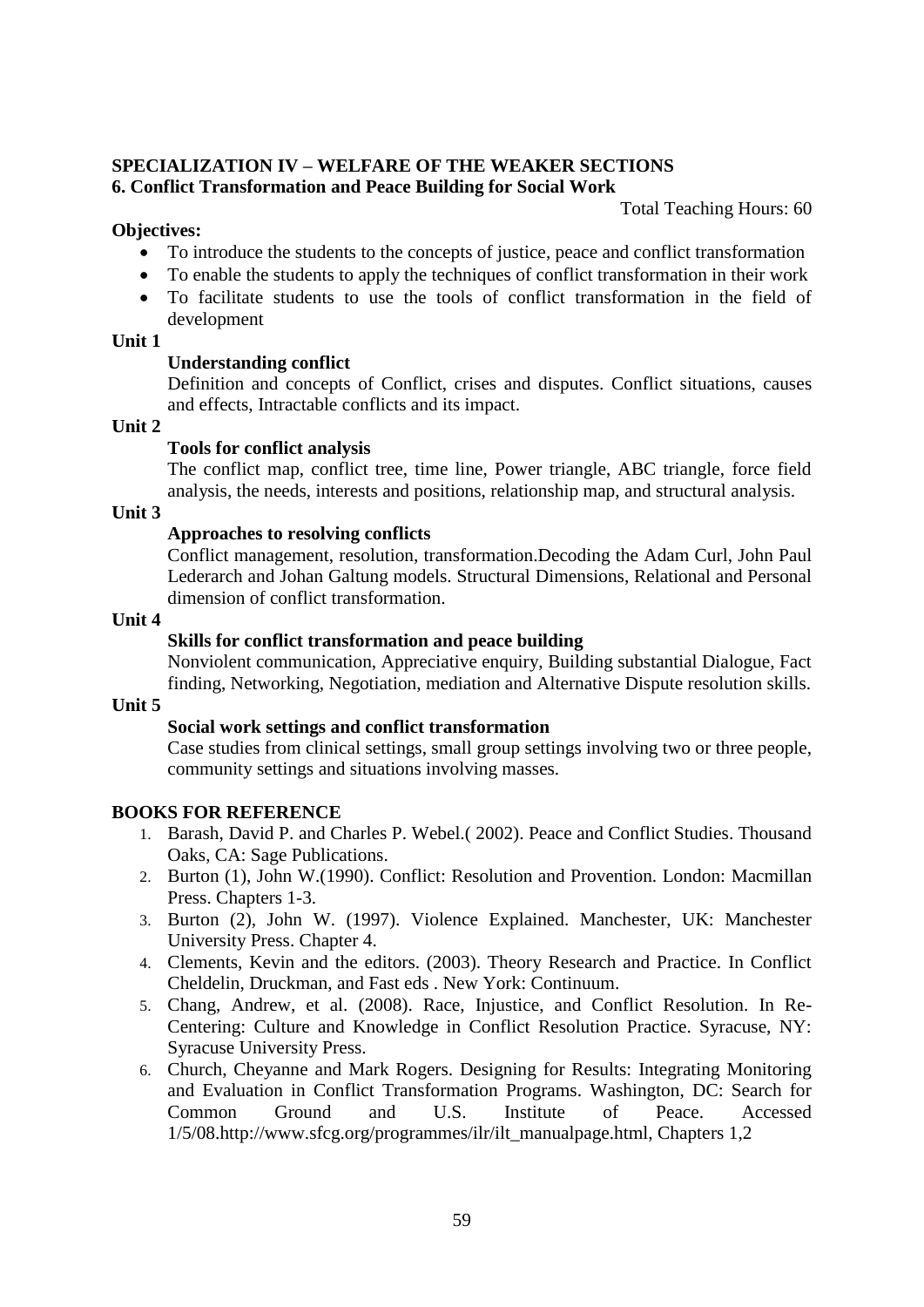- 7. European Centre for Conflict Prevention. ( 1999). People Building Peace: 35 Inspiring Stories from Around the World. Utrecht, the Netherlands: European Centre for Conflict Prevention.
- 8. Francis, Diana. ( 2002) People, Peace, and Power: Conflict Transformation in Action. London: Pluto Press.
- 9. Gilligan, James. (2001) Preventing Violence. New York: Thames and Hudson.
- 10. Jeong, Ho-Won. ( 2000) Peace and Conflict Studies: An Introduction. Aldershot, England: Ashgate.
- 11. Lederach, John Paul. (1995) Preparing for Peace: Conflict Transformation AcrossCultures. Syracuse, NY: Syracuse University Press.
- 12. Lederach, John Paul. (1997) Building Peace: Sustainable Reconciliation in Divided Societies. Washington, DC: United States Institute of Peace Press.
- 13. Parker, John et al. (2003) Social Theory: A Basic Tool Kit. New York: Palgrave Macmillan.
- 14. Ramsbotham, O., and Woodhouse, T., and Miall, H. (2005) Contemporary Conflict Resolution, 2nd Edition. Malden, MA: Blackwell.
- 15. Schirch, Lisa. (2004) Little Book of Strategic Peacebuilding. Intercourse, PA: Good Books.
- 16. Stassen, Glen, ed. (1998) Just Peacemaking: Ten Practices for Abolishing War. Cleveland, OH: The Pilgrim Press.

# **CORE PAPER XIV– Field Work Practicum IV**

### **Family Social Work**

Objectives:

1. To enable the students to understand socio-economic dynamics with special reference to the Family setting

2. To help the students to identify specific issues that require immediate attention and intervention with reference to ensuring the Child Rights

3. To enable the students to understand Social Work interventions in Family and Child Welfare Setting

Tasks:

Application of Social Work methods in Child Rights setting Application of Social Work methods with Children in difficult circumstances Practice Multi-disciplinary approaches in Family and Child Welfare settings Enhance skills in Rights Based Approach for Child Rights

Duration: 24 Days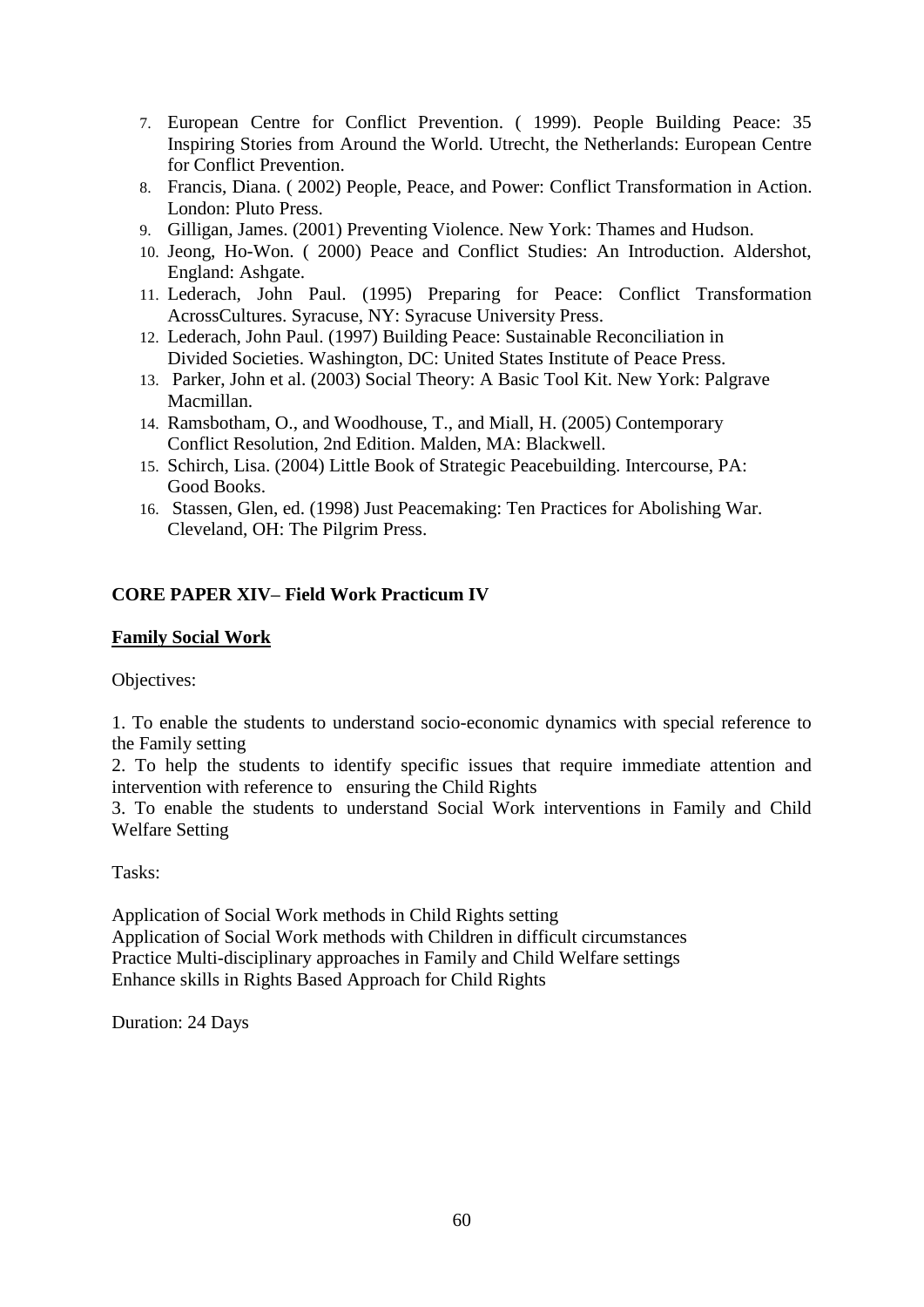# **Community Development**

Urban Community Development

Objectives:

1. To focus on urban community life pattern – its social, economic, political and cultural aspects with specific focus to informal settlements, their needs and problems

2. To develop skills in identifying and utilizing urban community resources both governmental and non-governmental agencies

3. To sharpen the urban community development skills such as influencing grass root urban leaders, rapport building, organizing, resource mobilization, recording, advocacy and lobbying

4. To develop skills in communicating, fact finding, fund raising, budgeting, report writing, urban community project formulation, management, appraisal and evaluation

5. To help the trainee gain insight into the components of Urban Community Development

6. To enhance competencies to assess and analyze urban problems, needs and service delivery.

7. To enhance the capacity to recognize the linkage between urban community development and the practices in the field in terms of policy and programmes.

Tasks:

1. Observation visit to urban community / slums (informal settlements)

2. Analysis of their socio-economic conditions

3. Application of the principles of Urban community development

4. Application of professional social work methods in urban setting

5. Organizing and mobilizing urban community/ slums in participatory mechanisms/ structures

6. Identify/ study/ explore the urban problems covering the following aspects:

a) The physical, ecological, socio-economic and political structure, living pattern, social roles, community power structure, grass root urban leadership, occupation, housing, available social services etc.

b) The general nature of the problem, the pre-existing condition, the existing situation, and the major units of the client system concerned with the problem

c) The problem as perceived by the i) urban community/ slum / client system ii) urban local body iii) field work agency and iv) professional social work trainee

# **Human Resource Management**

Manufacturing/ Service/ IT Sectors

Objectives:

1. To practically understand the concept of Industrial Relations and to acquire the related competencies

2. To familiarize with the Labor Legislations

3. To learn to apply the various methods of Social Work in various Industrial Settings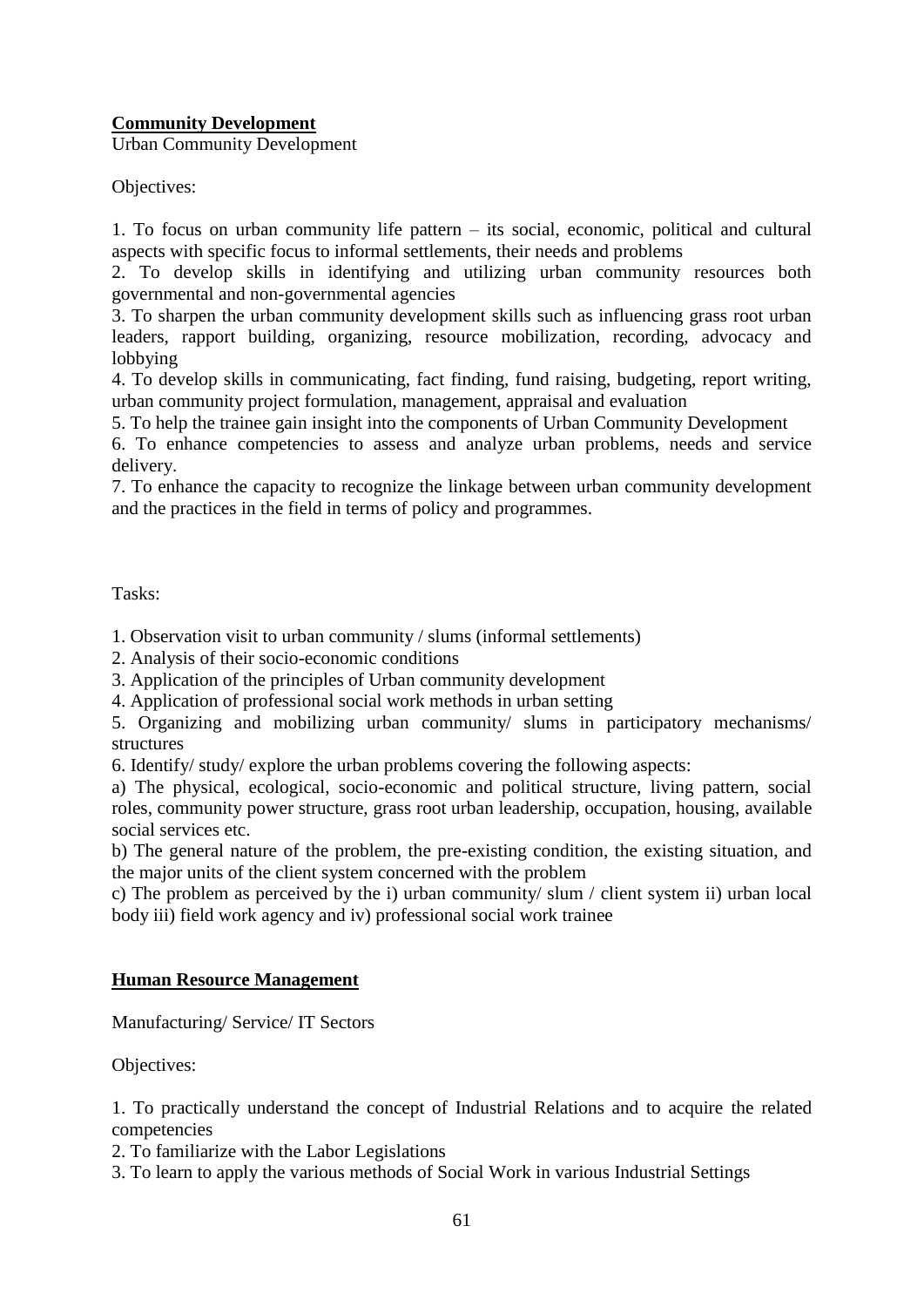4. To observe the application of various Labor Welfare measures

5. To observe the practice of current trends in HR

6. To provide opportunity for the integration of class room learning and field practice

- 7. To acquire human resource management skills
- 8. To observe the CSR activities

9. To develop skills to organize people to meet their needs and solve their problems

- 10. To make innovative contributions to the organization functioning
- 11. To represent HR profession in inter disciplinary terms
- 12. To carry out application oriented mini research projects

13. To utilize field instructions for enhancing and integrating professional growth in Human Resource

Tasks:

I Organizational Profile

History of the Agency, Organisation Chart, The Products/ Services, Branches/ Units, Workforce, Line and staff management, Structure and functions of the Human Resource Department

II Areas of Personnel Functions

- Manpower Planning (Need Analysis)
- Recruitment (Advertisement/ Consultancies /Campus /Other Bureaus/ Sources)
- Types of Employees (Contract/ Temporary/ Permanent/ Part-Time)
- Selection (Interview/ Written Test /Group Discussion / Physical examination
- Induction and Placement, Promotion and Transfer
- Training and Development (Need Analysis/ Types/Outsourcing)
- Disengagement Retention, Resignation/ Termination and Retirement (Exit Interviews)
- Time Office (Daily Attendance/ Swiping Cards/ Attendance Register)
- Hours of Work (Time In/Break/ Movement Register/Period of Rest/ Time Out)

Leave and Holidays (Casual Leave/ Medical Leave/ National and Festival Holidays etc.) Wage and Salary Administration (Daily/ Monthly/ Hourly/ Time- Rate/ Piece- Rate) Social Security Benefits (Social Insurance/ Social Assistance) Employee Service Register, Communication

Employee Appraisal (Ranking/ Free Essay/ 360 degree Appraisal), Balance Score Card, Succession Planning

III Industrial Relations Functions

IR at Shop Floor & Plant Level (Works Committee/ Joint Production Committee/ Joint Management Councils

Grievance Handling - Grievance Settlement Procedure

Works Standing Orders (Employee Discipline/ Domestic Enquiry/Absenteeism/ Alcoholism/ Punishment)

Employers' Association, Trade Unions, Collective Bargaining - The Agreements, Strikes, Lock- Outs and Retrenchment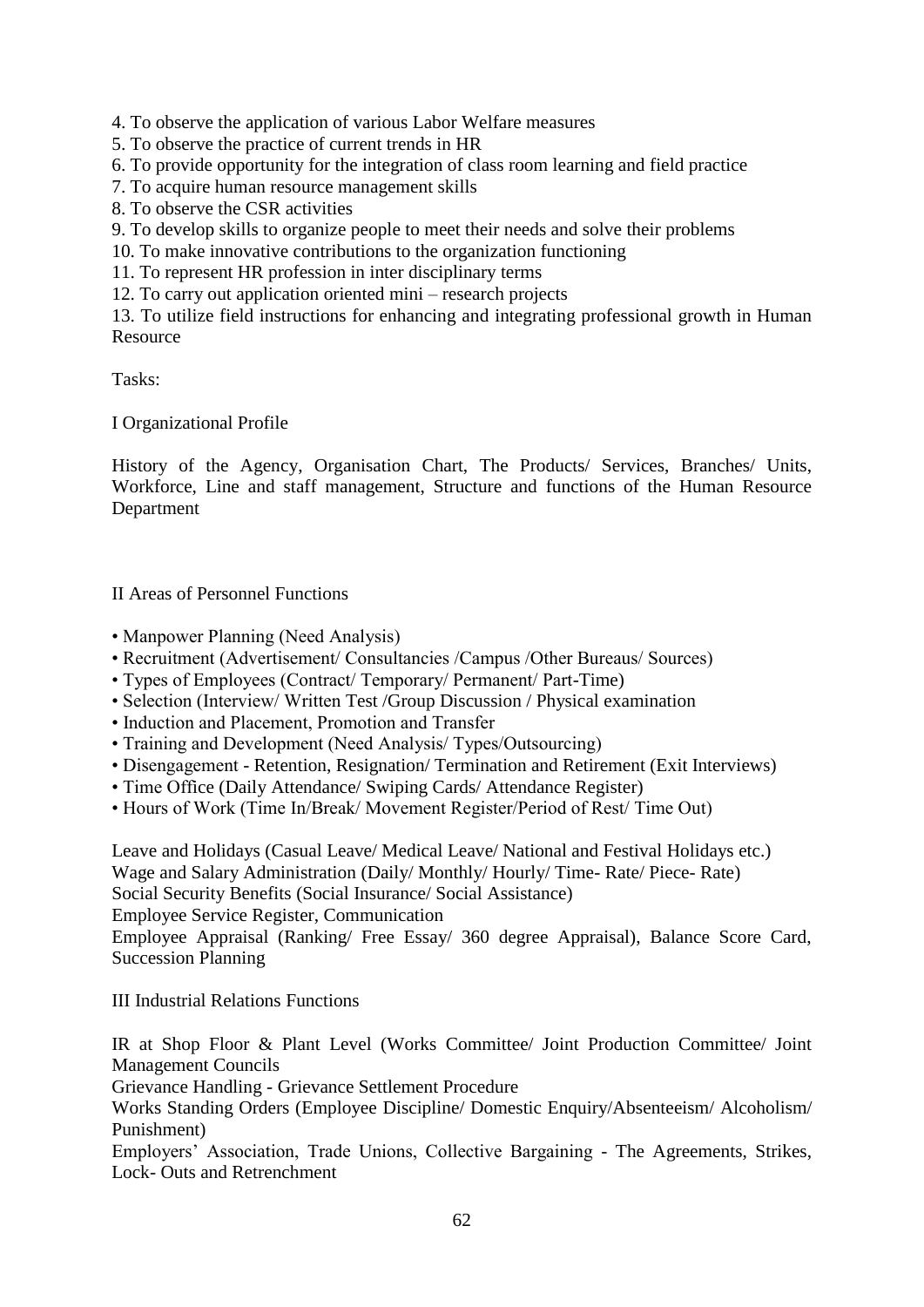IV Labor Welfare Measures

Intra Mural and Extra Mural - Statutory and Non Statutory Measures (Housing/ Crèche/ Canteen/ Credit and Consumer Co-operatives)

Safety and Accident Prevention, Industrial Health and Hygiene (Occupational Diseases/Hazards), Industrial Mental Health (Screening and Detection/ Stress/ Fatigue/ Burn Out), Employee Counseling

Workers' Education, Recreation, Other Welfare Measures

V Labor Legislations

Legislations applicable to the Organisation

VI Others

TQM, ISO, Use of OD Techniques, CSR Activities

### **Medical and Psychiatric Social Work**

Psychiatric Social Work

Objectives:

1. To equip the students with the necessary skills for the Psychosocial assessment of persons with mental disorders and disabilities

2. To apply the methods of Social Work in the management of persons with mental disorders

3. To enable the students to apply the theoretical approaches in practice and develop necessary skills for practice

4. To enable the students to develop and implement a programme for Community Mental Health

5. To acquire skills of networking and advocacy

Tasks:

Analyzing the person in the mental health environment

Practice Psychiatric Case History Taking and psycho social assessment

Assess the health/ welfare needs of various groups and the agency's response to meet these needs

Study the disease profile and critically analyze the impact of the disease/ problem/ disability on the individual, family and society

Applications of the methods of social work in the agency and integrate theory and practice in intervention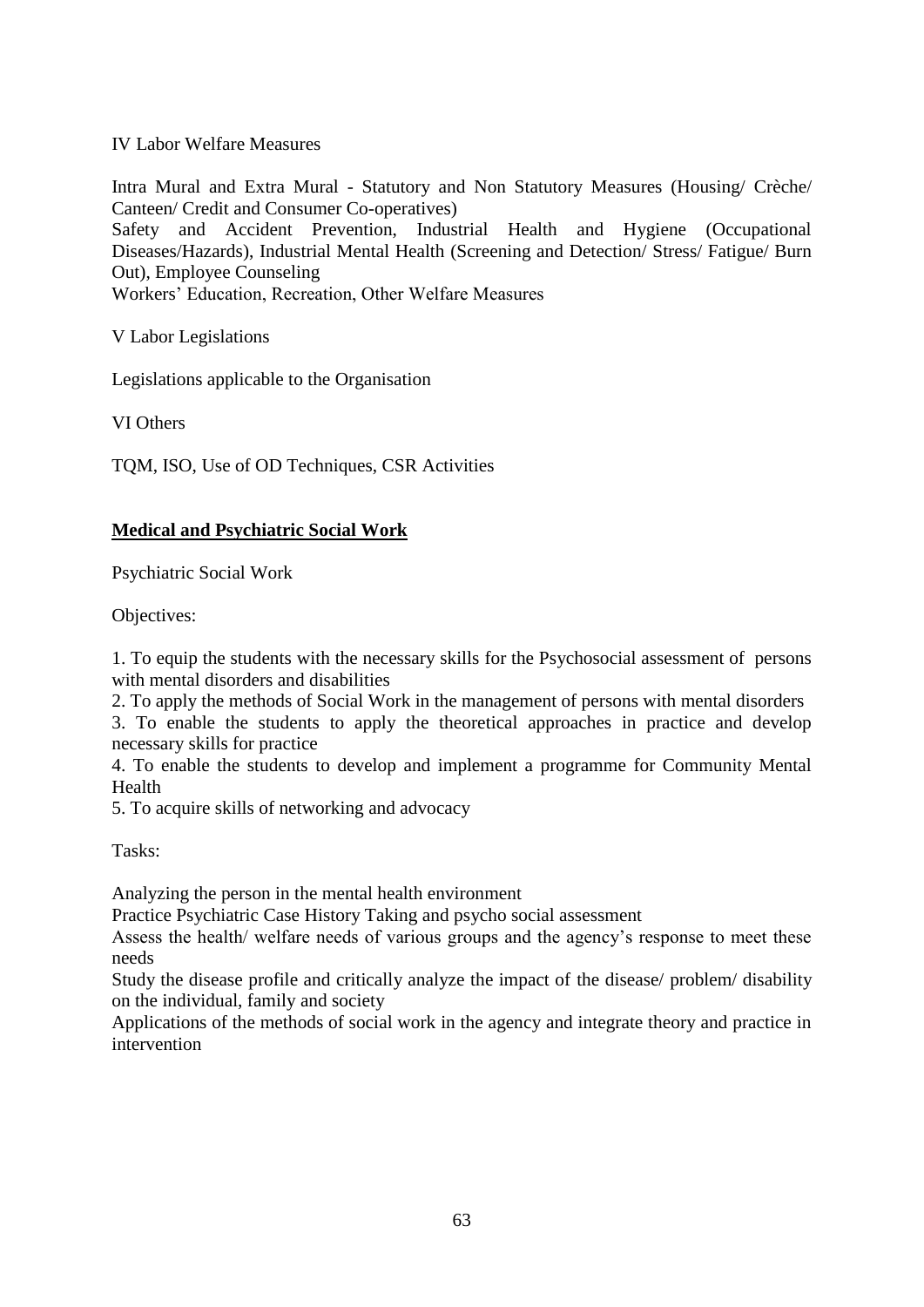# **Disability Studies and Action**

Objectives:

1. To help students to critically examine the social construction of disability from different Stakeholder perspectives.

2. To make students aware of persons with disabilities and their familial and societal contexts, including the disabling and enhancing environments impacting their quality of life.

3. To be exposed to the various types of disabilities and their causal factors,

Prevention, promotion and rehabilitation measures needed by each disability group at different life cycle stages and rehabilitation settings.

4.To examine the impact of each disability on different aspects of an individual's growth and development.

5. To become familiar with the roles of the different professionals in the multi-

Disciplinary rehabilitation team with an emphasis on the role of the social worker as a vital team member.

Tasks:

1. Apply Social Case Work (includes identification, assessment, intervention, rehabilitation and follow-up)

2. Identify & undertake Group therapeutic sessions

- 3. Organise a need based/ setting-based Community Health Programme
- 4. Function as a member of the Multidisciplinary team
- 5. Network with other organizations and advocate when necessary
- 6. Document and maintain records

# **Welfare of Weaker Sections**

Objectives:

1. To understand the challenges faced by the weaker sections of the society.

2. To examine the issues and concerns faced by such communities at various stages and at predictable crisis periods and the interventions needed by these communities during those stages or periods.

3. To help students gain skills in the application of various social work methods for the welfare of weaker sections.

Tasks:

1. Use social work principals, values and Ethics to work with the weaker sections of the society.

- 2. Identify and undertake case work and group work sessions for those in need
- 3. Conduct community programmes based on their need
- 4. Conduct mini research on an issue that is prevalent
- 5. Network with other organizations and advocate when necessary
- 6. Function as a member of the Multidisciplinary team
- 7. Document and maintain records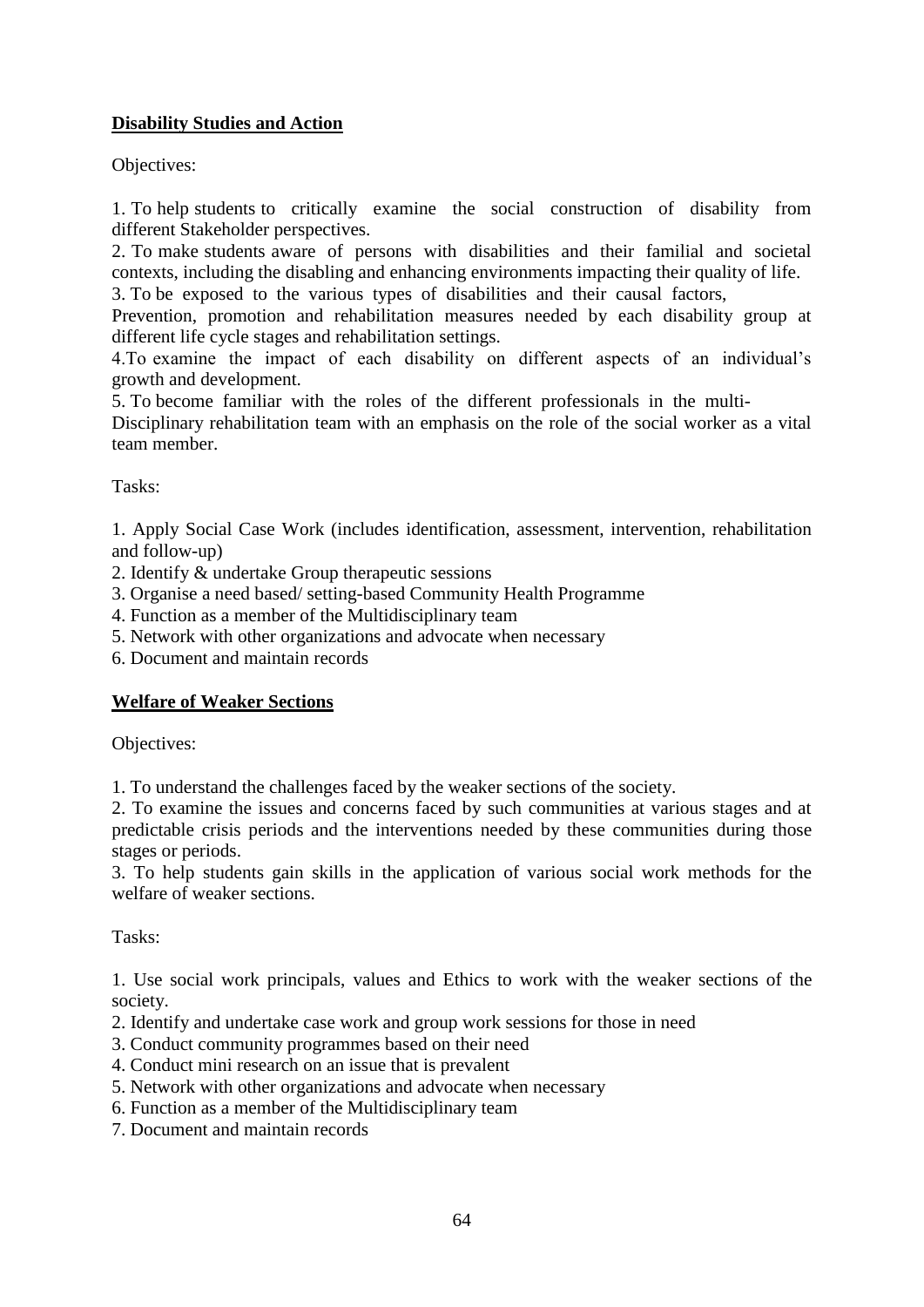# **ELECTIVE IV- 1. Migration issues and human security**

#### **Objectives**

- Understand migration in the context of development and displacement
- Explore current and emerging trends on internal and International migrations
- Acquire knowledge on determinants of migration and rights of Migrants
- Understand the relationship between migration and development

#### **Unit 1**

Migration: Basic Concepts and Definition of Migration, Causes and Consequences of Migration, Historical Migration in India, Types, Issues and Challenges- Poverty, Seasonal, Displacement, Unemployment.

#### **Unit 2**

**Migration in India:** Labour Migration in India, Brain Drain, Feminization of Migration, Internal and International Migrants - Push and Pull Factors, Patterns and Trends, Illegal Migrants and Human Trafficking, Refugees

#### **Unit 3**

**Globalisation and Migration;** Trends in International Migration; Skill and Gender , Composition of Migration Flows - India Diaspora – Remittances – Socio Cultural Implications,

### **Unit 4**

**International Migration:** PoliciesUN Convention 1990- UN International Migration Policies, Role and Functions of Ministry of Overseas Affairs, IOM (International Organisation for Migration), International Migration Law

### **Unit 5**

**Migration and Human Security:** Meaning and Concept, Need and Importance Multi-Lateral Protection and Migration Issues, Colombo Process, Indian Emigration Policy, Indian Passport Act 2008, the Inter- State Migrant, Workmen (Regulation of Employment and Conditions of Service) Act, 1979

### **BOOKS FOR REFERENCE**

- 1. Amal Datta, (2003): Human Migration. A Social Phenomenon. India: Mittal.
- 2. Caroline B. Brettel, James F. Hollifield, (2000): Migration Theory: Talking Across Disciplines, Routledge.
- 3. Devesh Kapur.(2010):Diaspora, Development, and Democracy: The Domestic Impact of International Migration from India. India: Princeton University Press.
- 4. David.J.Siddle. (2012): Migration, Mobility and Modernisation.Liverpool: Routledge.
- 5. R. Mansell Prothero and Murray Chapman.(1983): Circulation in Third World Countries. London: Routledge and Kegan Paul. .

### **ELECTIVE-IV-2.Social Work in the Unorganized Sector**

Total teaching hours: 45

### **Objectives**

 To provide an understanding into the extent and nature of unorganized workers in Urban and rural India.

 To provide an understanding to the problem of unorganized worker, nature of work and services available for these groups

 To develop skills for intervention and working with the workers of the unorganized sector.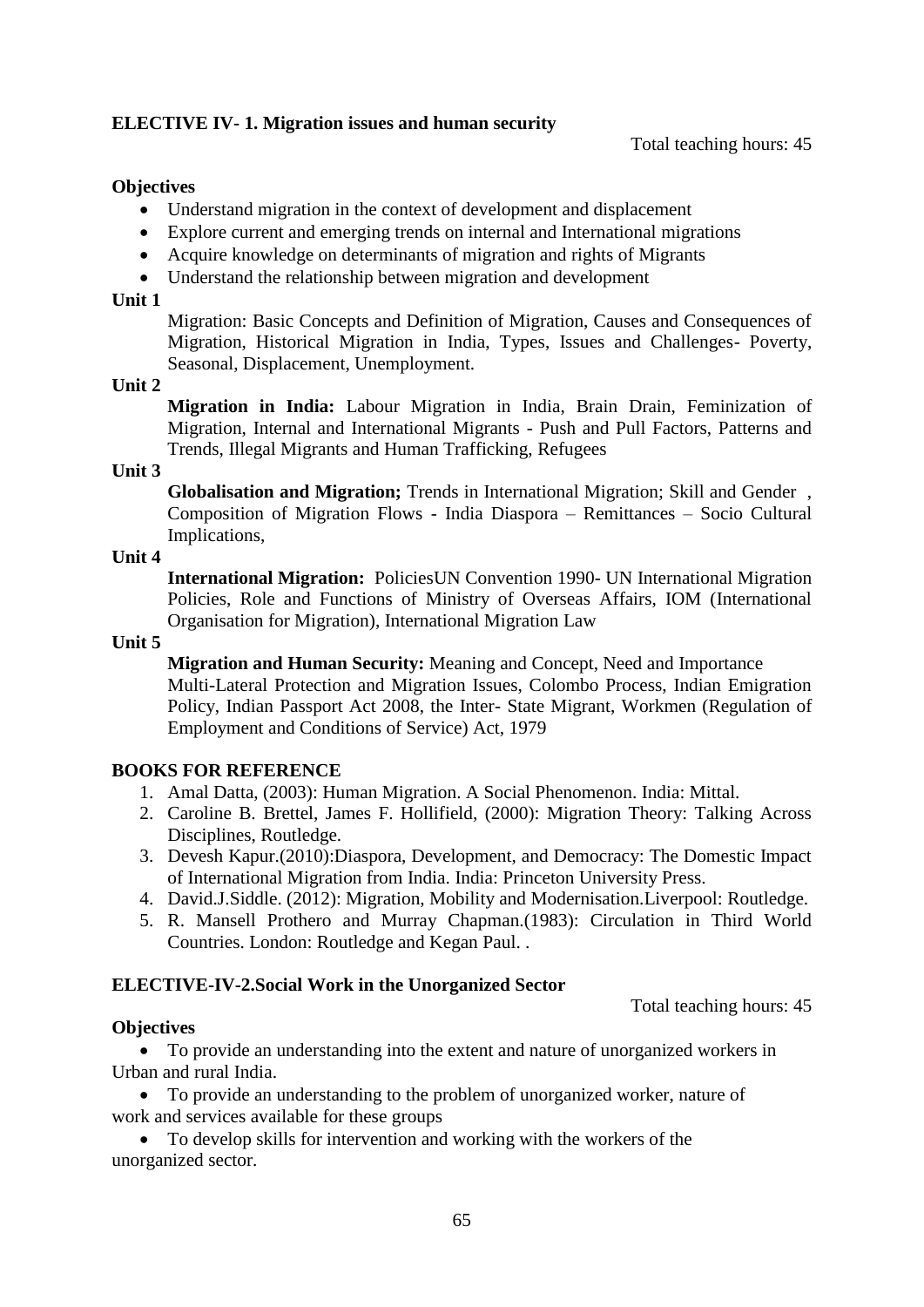**Unorganised Sector:** Definition, meaning and concept: Worker, Labourer, worker of unorganized sector, economic development, occupational structure, minimum wages. Difference between organised and unorganized sectors.

### **Unit 2**

# **Nature and Problems**

a) Categories of the workers of the unorganized sector

- b) Socio economic profile
- c) Problems
- d) Economic development and it's impact on workers of the unorganized sector.

### **Unit 3**

# **Organisation of the Unorganized**

- a) Worker's movements Peasant, Naxalite, Tebhaga, Sewa.
- b) ILO and it's role
- c) Problems of organizing the unorganized
- d) Role of trade unions, social activists and voluntary organizations
- e)Generating public opinion.

### **Unit 4**

**Policies, Programmes and Legislations –** Review of present situation and impact

a) National Child Labour Policy.

b) NREG Act, 2005 and NREG schemes

c) Minimum Wages Act, Payment of Wages Act, Bonded System Act, Trade Union Act, Contract Labour Act, Equal Remuneration Act, Inter State Migration Workmen Act.

### **Unit 5**

**Social Work in the Unorganized Sector:** Skills required practice in the unorganized sector, Methods and principles of organizing the unorganized.

# **BOOKS FOR REFERENCE**

1. Aziz, Abdul (1981): Rural Poor: Problems and Prospects, Ashish Publishing House, New Delhi.

2. Banerjee N (1985): Women Workers in the Unorganized Sector, Sangam Books.

3. Census of India (1991): Provisional population totals: Workers and their Distribution Series I, India paper.

4. Dutt R. (1995): Indian Economy, S. Chand and Co.Ltd., New Delhi.

5. Gangrade, K.D. (1983): Women and Child workers in unorganized sector: Non-Government organization perspectives, New Delhi, Concept.

6. Hasnain, N.(ed) (1998): Weaker se4ctions – The psychosocial perspective, Gyan Publishing House.

7. ILO, (1978): Structure and Functions of rural workers organization, Geneva.

8. ILO, (1998) Showing the way – Trade union against child labour in India, New Delhi.

9. Jose, A.V. (ed) (1998): Limited options – Women workers in rural India, ILO and World Employ unions against child labour in India, New Delhi.

10.Joshi, S.S (1995): Women Workers at the grass - root level – A sociological study, Ashish Publishing House.

14. Sarma, A.M. (1990) Welfare of special categories of Labour, Himalaya.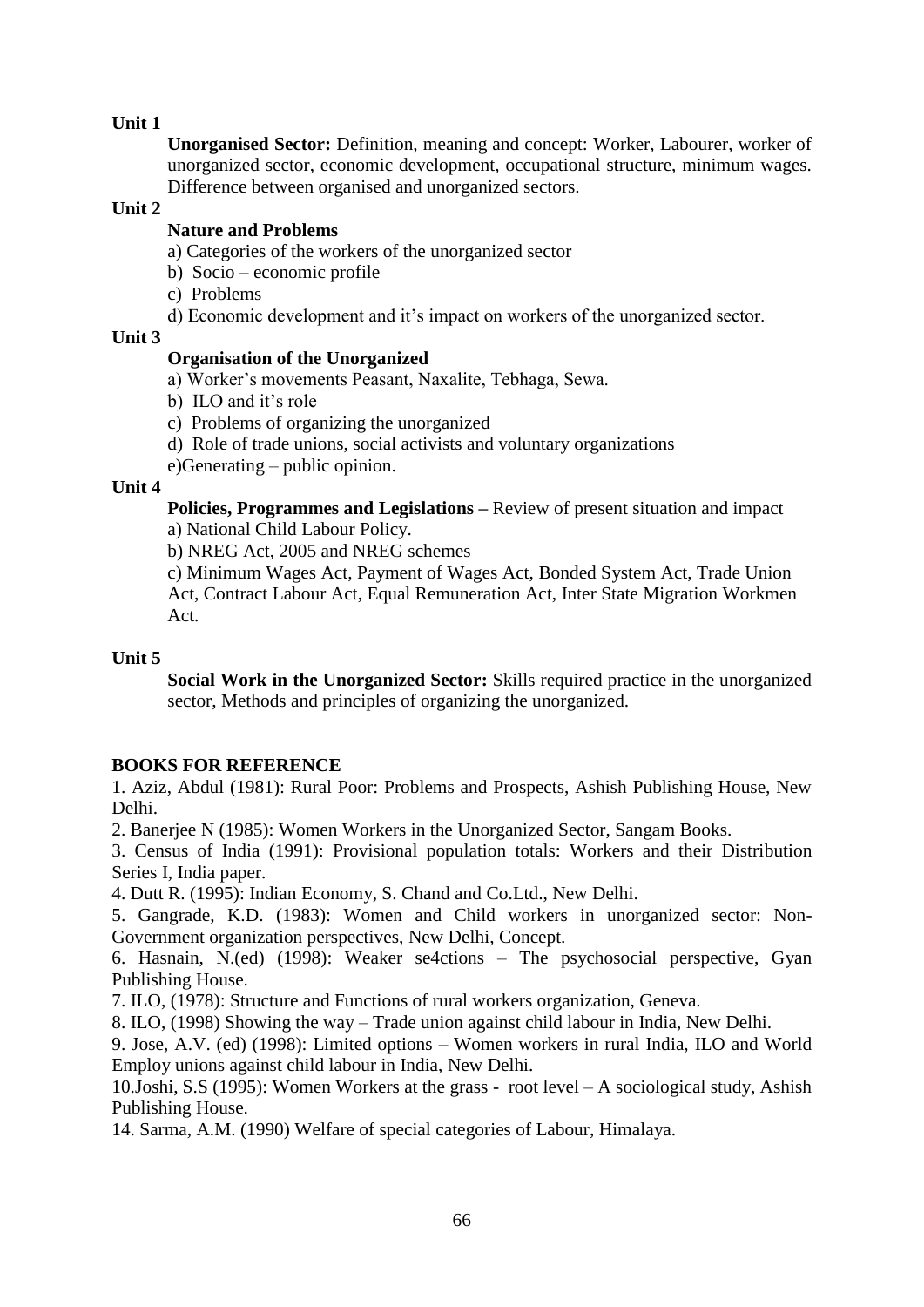# **ELECTIVE V-1. Social Work and Persons with Disability**

### **Objectives:**

- To develop understanding of the needs and problems of persons with disability.
- To understand policies, programmes and services available to persons with disability.
- To provide opportunities for social work intervention to the persons with persons

### **Unit 1**

**Types of Disability:** Impairment, Handicap, disability & Differently Abled, meaning, nature, type. Extent of Disability in India; Various Categories of Persons with disability – Physical, orthopedic, visual, motor & sensory, mental – their needs and problem,

multiple disability.

### **Unit 2**

**Historical development of services & programmes** for the various categories of persons with disability. institutional and Non –institutional services for various groups, management of institutions of disabled people.

### **Unit 3**

**Causation of Disabilities**: Disabled People in Society and societal response, Prevention of diseases causing disability, safety measures to avoid disabilities, Rehabilitation – concept, nature and efforts by Government and Non-Government Organizations, institutions and problems in rehabilitation, Community Based Rehabilitation, Rehabilitation Education and Management of Rehabilitation, Rehabilitation Council of India.

### **Unit 4**

**UN Declaration of Human Rights of Disabled Persons:** International year for Disabled, Efforts by International organizations for prevention, welfare & rehabilitation of disabled. Legislation with reference to persons having disabilities. Mental Health Act, The Person with Disabilities (Equal Opportunities, Protection of Rights and Full Participation) Act, 1995. Welfare Services for disabled.

### **Unit 5**

**Work, Occupation and Disability:** Factors specific to disabled elderly people; and Children, social work in traditional setting. The changing context of social work practice. Social Work intervention for creating supportive environment.

# **BOOKS FOR REFERENCE**

- 1. Narashimha, (1986): M.C.Disability: A Continuing Challenge, Willey Eastern& A.K.Mukherjee Ltd., New Delhi.
- 2. Wilson B. R (1987): Rehabilitation Studies, Cambridge University D.L .McMillan,Press.
- 3. Oliver, Michale (1993) Social work Disabled People and Disabling Environment, Jessi Kingsely Publishers, London.
- 4. Gajendra Gadkar, S.N (1983): Disabled in India; Somaiya Publications Pvt. Ltd., Bombay.
- 5. Bequer Ali (1997):Disability: Challengers, Response, Concerned Action, New Delhi, 1997.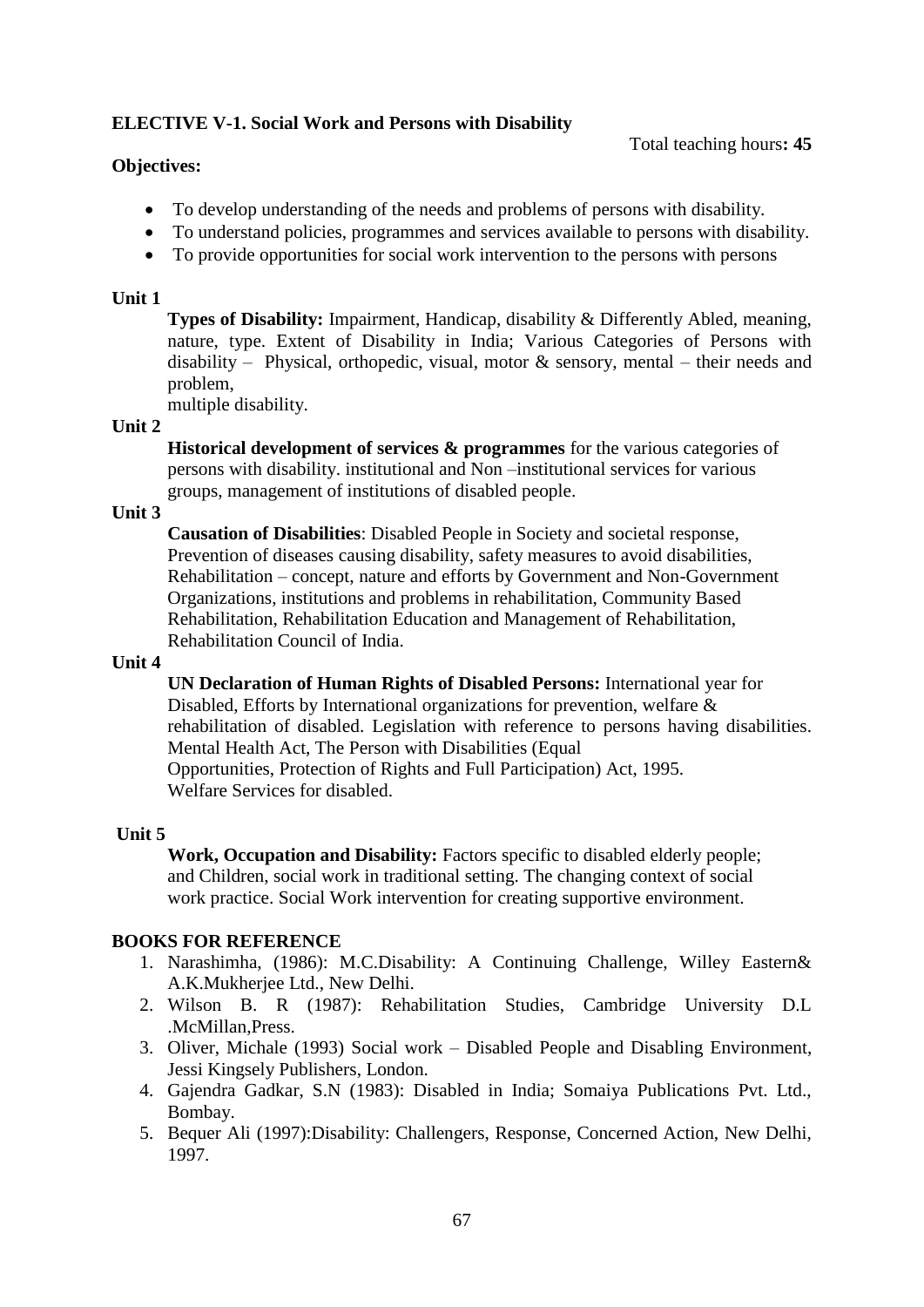- 6. Kitchlu, T.N (1991):A Century of Blind Welfare in India, Penman Publishers, New Delhi.
- 7. Abidi, Javed (1995): No Pity. Health for the Millions. Vol. 21, No.6 Voluntary Health Association of India (VHAI), New Delhi, 1995.

#### **ELECTIVE PAPER V- 2.UNSystems for Development and Social Change**

Total teaching hours: 45

#### **Objectives**

- To enable students, familiarize with UN systems and frameworks for development
- To familiarize students with current UN documents, treaties and policies for development
- To critically analyze the functioning and achievements of the UN Systems

#### **Unit 1**

The United Nations System Main aim of the United Nations; Historical Evolution, UN Principal Organs, UN Charter, Membership in the UN and International Development

#### **Unit 2**

Global Issues on the UN Agenda: Brief Overview Peace and Security, Women, Youth, Children, Refugees, Human Rights, Disaster relief, Disability, Food, Family, Education, Indigenous people, Water, Terrorism, Ageing, AIDS, Agriculture. Millennium Development Goals

#### **Unit 3**

Organisations of Economic and Social Council Introduction to ECOSOC, The aims of the Functional Commissions: Social Development, Sustainable development, Women and Development, Population and Development, The aims of the five Regional Commissions: Economic Commission for Africa (ECA), Economic Commission for Europe (ECE), Economic Commission for Latin America and the Caribbean (ECLAC), Economic and Social Commission for Asia and the Pacific (ESCAP), and Economic and Social Commission for Western Asia (ESCWA); United Nations Economic and Social Commission for Asia and the Pacific (ESCAP) – role and functions.

#### **Unit 4**

**Programmes of the UN** – Aims and Programmes, United Nations Development Programme (UNDP), UN-Women, United Nations Environment Programme (UNEP) - aims and programmes

United Nations Fund For Population Activities (UNFPA), Office of the United Nations High Commissioner for Refugees (UNHCR), United Nations Human Settlements Programme (UN – HABITAT) - aims and programmes

United Nations Children's Fund (UNICEF), World Food Programme (WFP) - aims and programmes

**Unit 5**

**UN Entities and other related Agencies** – Aims and Programmes Office of the United Nations High Commissioner for Human Rights (OHCHR), Joint United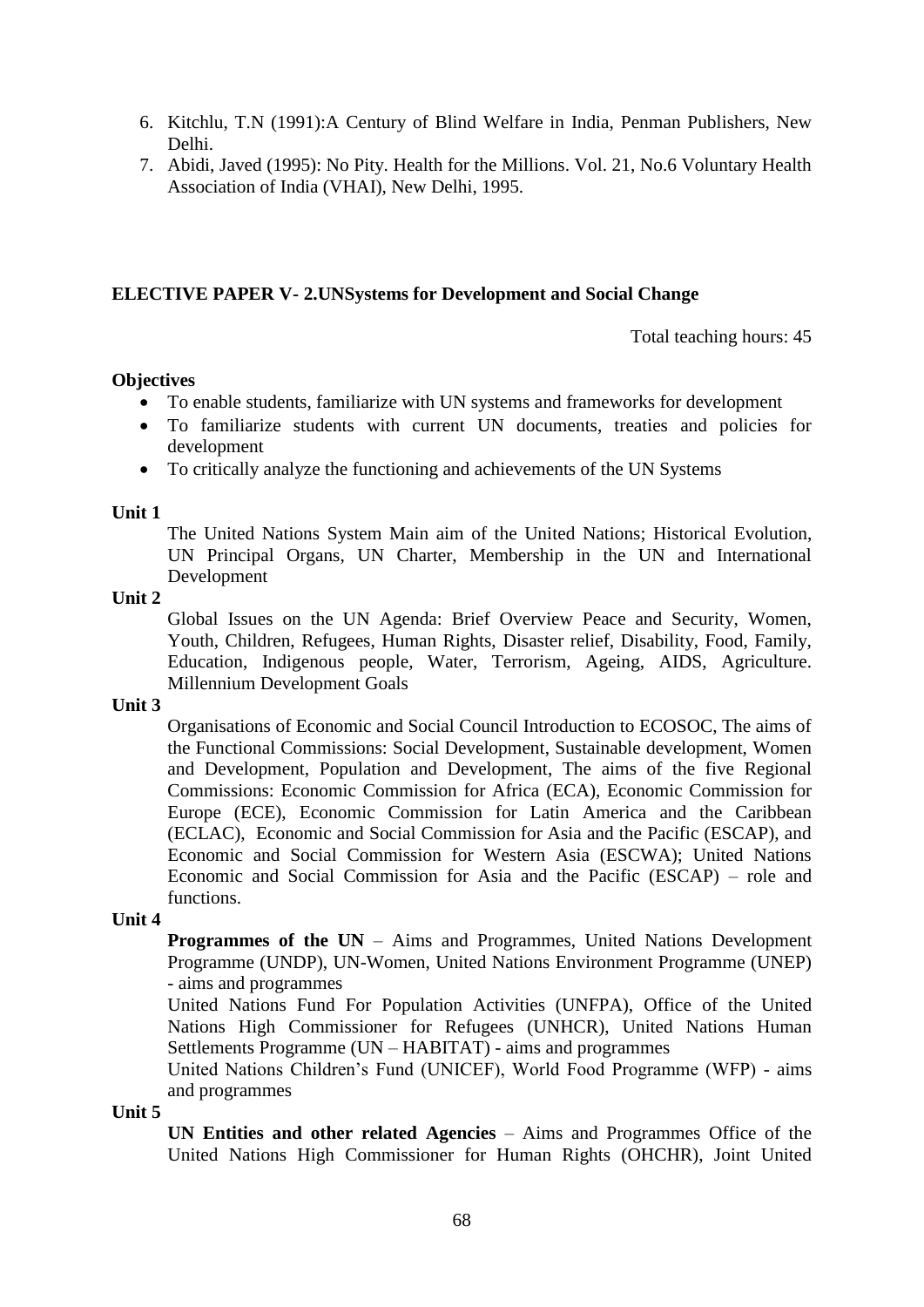Nations Programme on HIV/AIDS (UNAIDS); Other related agencies: International Labour Organisation (ILO)

Food and Agriculture Organisation (FAO), United Nations Educational, Scientific and Cultural Organisations (UNESCO), World Health Organisation (WHO)

World Bank (WB), International Monetary Fund (IMF), International Fund for Agricultural Development (IFAD), and United Nations Research Institute for Social Development (UNRISD)

### **BOOKS FOR REFERENCE**

1. Basu, Rumki.(1993): UN Structure and Function: An International Organisation. New Delhi: Sterling.

2. Black, K. J. (2007): Development in Theory and Practice- Paradigms and Paradoxe. Jaipur: Rawat.

3. Boulder, Colo. (1997): The United Nations and the Changing World Politics. New York: West View, United Nations.

4. Pant, S. K. (2006): Human Development- Concept and Issues in the Context of Globalisation. Jaipur: Rawat. .

5. Pawar, S. N. Ambekar, J., B., and Shrikant, D. (2004): NGOs and Development - The Indian Scenario. Jaipur: Rawat.

6. Verma, K. Manish. (2004): Development, Displacement and Resettlement. Jaipur: Rawat.

7. Willets, Peter. (1996): The Conscience of the World: The Influence of Non-Governmental Organisations in the UN Systems. Washington DC: Brookings Institutions.

# **CORE PAPER – XV – RESEARCH PROJECT**

Every student is required to complete a research project report under the supervision and guidance of a Faculty of the Department who will guide the students on topics related to Social Work education, practice, or some aspects of the field of specialization chosen by him / her. A student is required a submit two copies of the project report to the college on or before March 31st, of which the college should forward one copy to the University at least 15 days before to commencement of examinations.

The total credits for Research Project is Four . Total Marks 100. Project Report - Report presentation: 80 Evaluation by External only. Viva voce carries: 20 (Both Internal and External)

# **Block Placement / Internship: (After IV Semester Examination)**

After satisfactory completion of concurrent field work during the two academic years and after the Final University Examination, every student of the MSW (Second year) is placed for Block Field Work for a period of 30 days for a full- time work in an approved agency or project in or outside Tamil Nadu. The Department approves agencies / projects from amongst a large number of them, keeping in mind the availability of learning opportunities for the students. The purpose of Block Field work is to broaden the student's perspectives of development and welfare concerns, offer pre-employment work experiences and enable him/her to assume professional responsibilities after graduation. A student is not eligible for the degree unless he/she has completed Block Field Work to the satisfaction of the